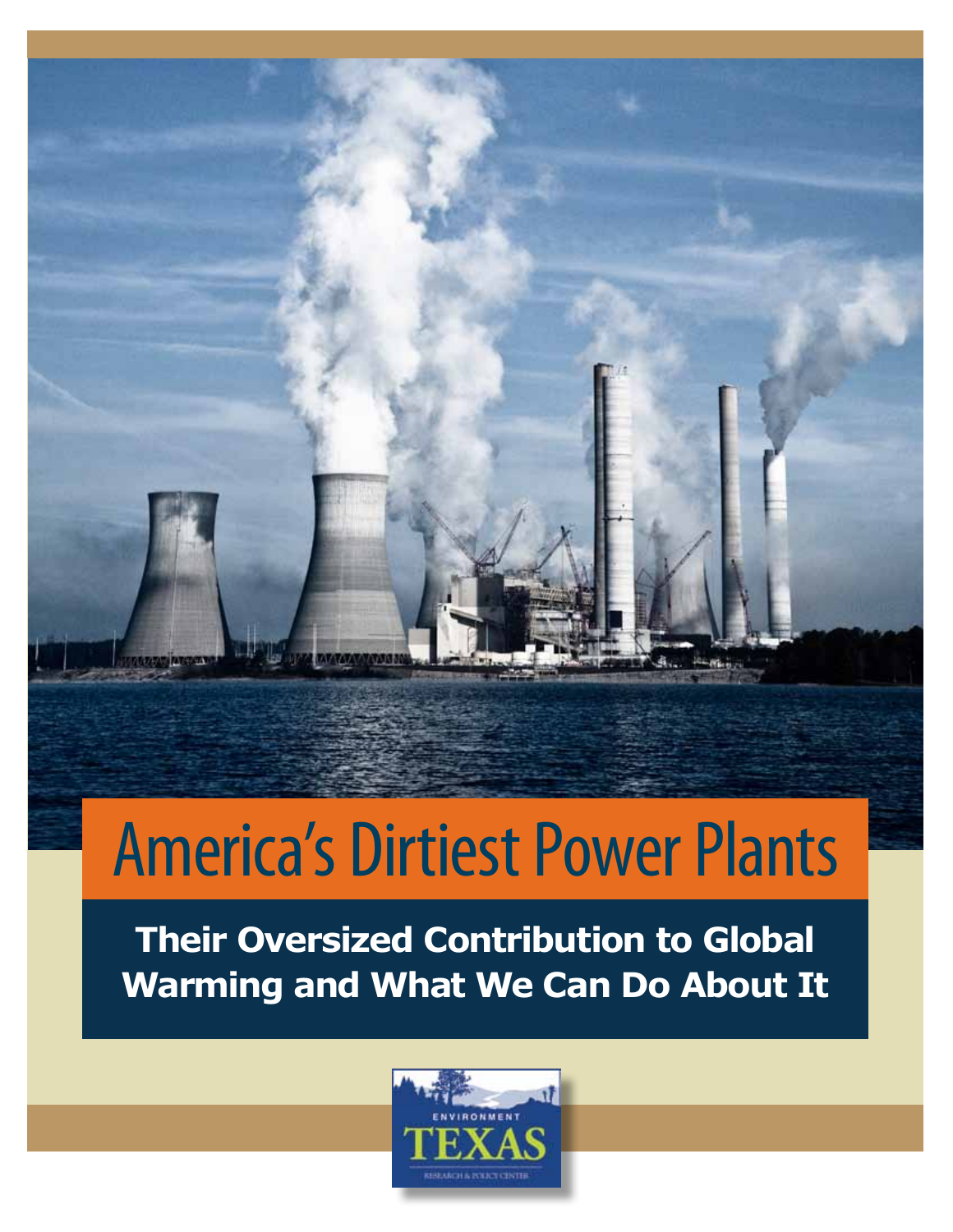# America's Dirtiest Power Plants

### **Their Oversized Contribution to Global Warming and What We Can Do About It**



Written by:

### Jordan Schneider and Travis Madsen, Frontier Group Julian Boggs, Environment America Research & Policy Center

September 2013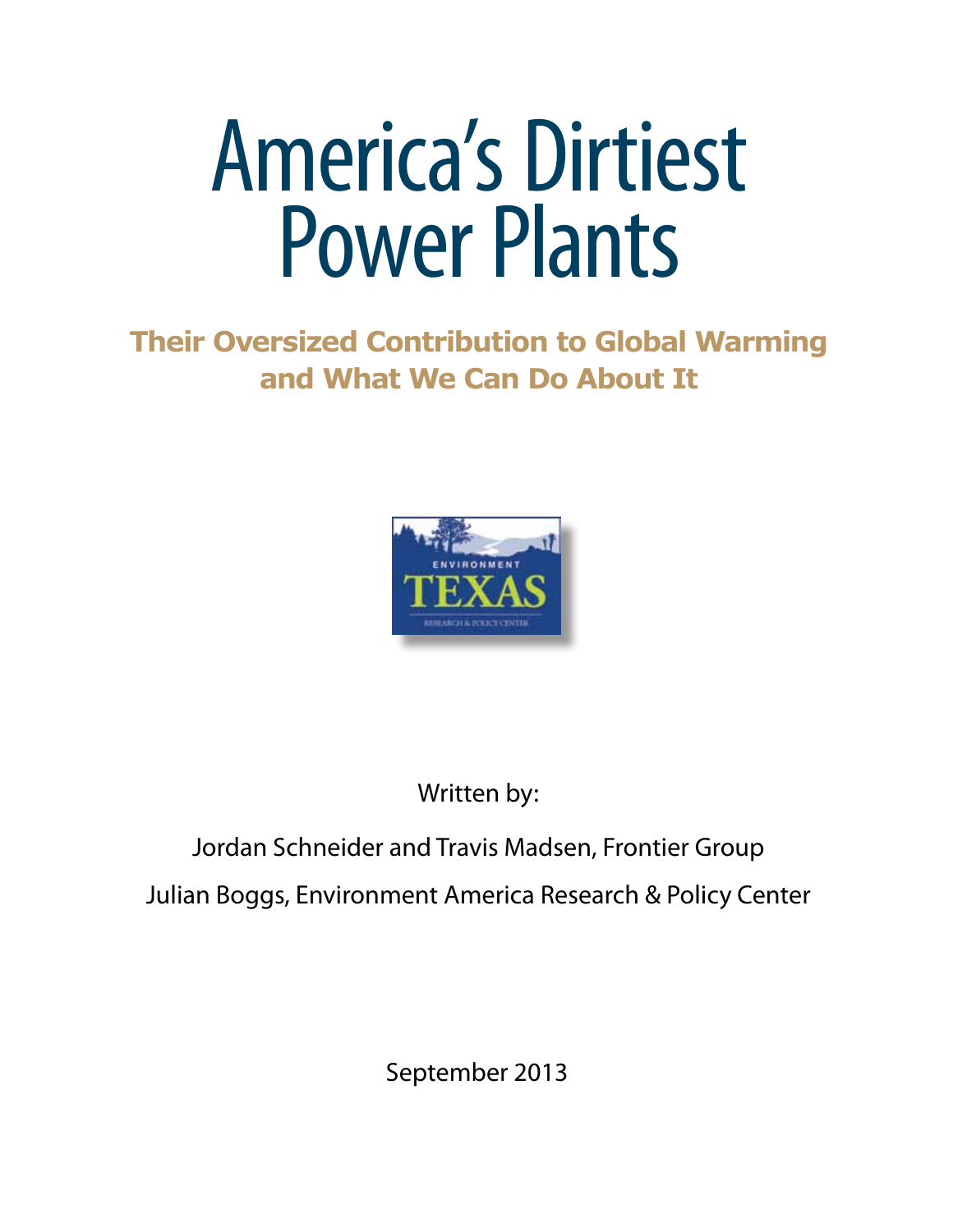# **Acknowledgments**

The authors thank Jeff Deyette, Senior Energy Analyst at Union of Concerned Scientists; Liz Perera, Senior Washington Representative, and Debbie Sease, Legislative Director, at Sierra Club; Mike Obeiter, Senior Associate, Climate and Energy Program at World Resources Institute; Starla Yeh, Policy Analyst, Climate and Clean Air Program at Natural Resources Defense Council; and others for providing useful feedback and insightful suggestions on drafts of this report. We also thank Frank Iannuzzi at Environment America Research & Policy Center for contributing to this report; and Tony Dutzik and Ben Davis at Frontier Group for providing editorial support.

The authors bear responsibility for any factual errors. The views expressed in this report are those of the authors and do not necessarily reflect the views of our funders or those who provided review.

© 2013 Environment Texas Research & Policy Center



Environment Texas Research & Policy Center is a 501(c)(3) organization. We are dedicated to protecting our air, water and open spaces. We investigate problems, craft solutions, educate the public and decision-makers, and

help the public make their voices heard in local, state and national debates over the quality of our environment and our lives. For more information about Environment Texas Research & Policy Center or for additional copies of this report, please visit www.environmenttexascenter.org.

Frontier Group conducts independent research and policy analysis to support a cleaner, healthier and more democratic society. Our mission is to inject accurate information and compelling ideas into public policy debates at the local, state and federal levels. For more information about Frontier Group, please visit www.frontiergroup.org.

Cover photo: Georgia Power Company's Plant Scherer in Juliette, Georgia, is the nation's mostpolluting power plant. Each year, it emits more carbon dioxide pollution than that produced by energy consumption in Maine. See Table 1 in report.

Photo Credit: TinRoof Marketing & Design

Cover design: Kathleen Krushas, To the Point Publications, www.tothepointpublications.com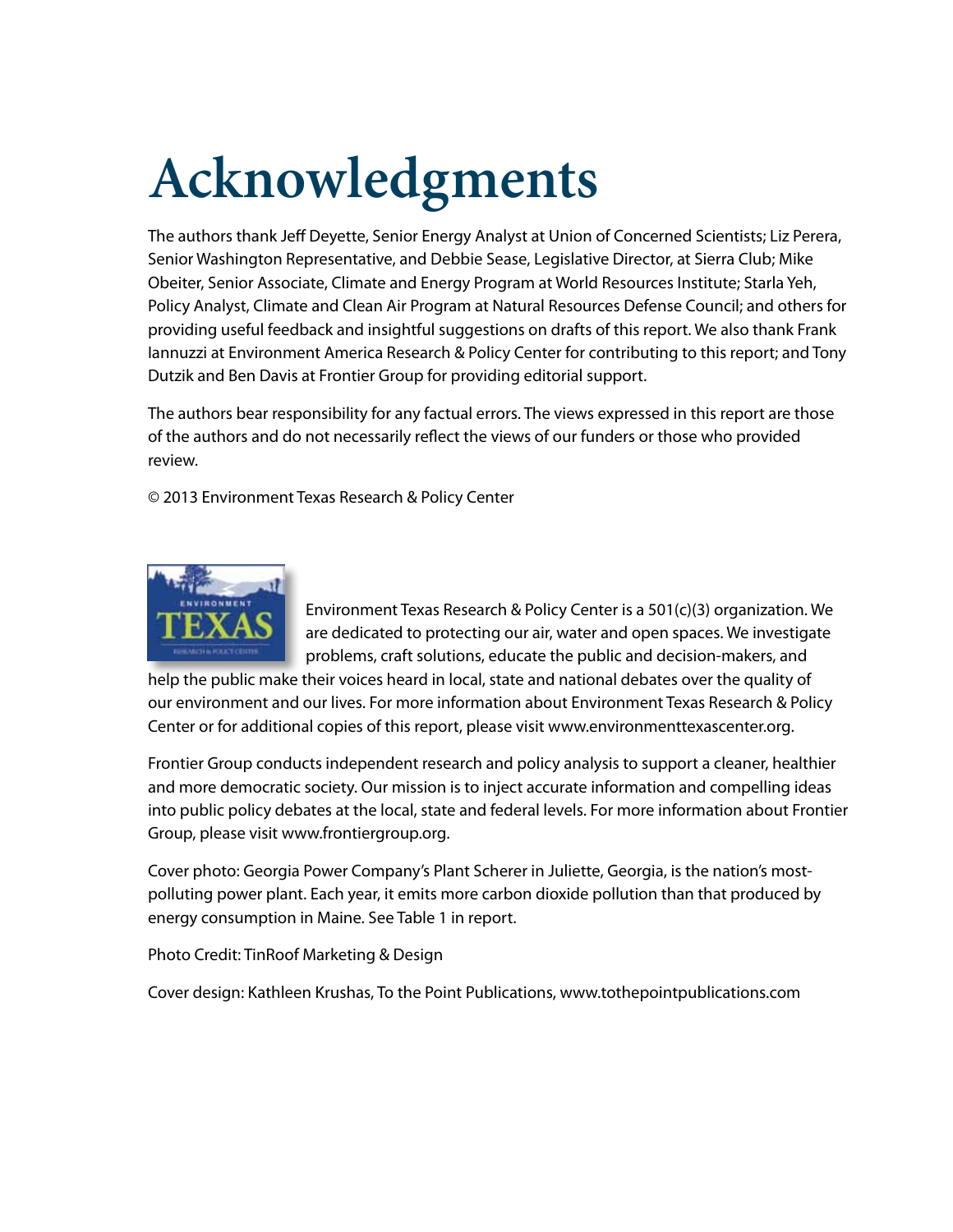## **Table of Contents**

| The Dirtiest U.S. Power Plants Are a Major Source of    |
|---------------------------------------------------------|
| Cutting U.S. Power Plant Pollution Can Help Prevent the |
| Carbon Pollution Standards Are Needed to Clean Up       |
|                                                         |
|                                                         |
|                                                         |
|                                                         |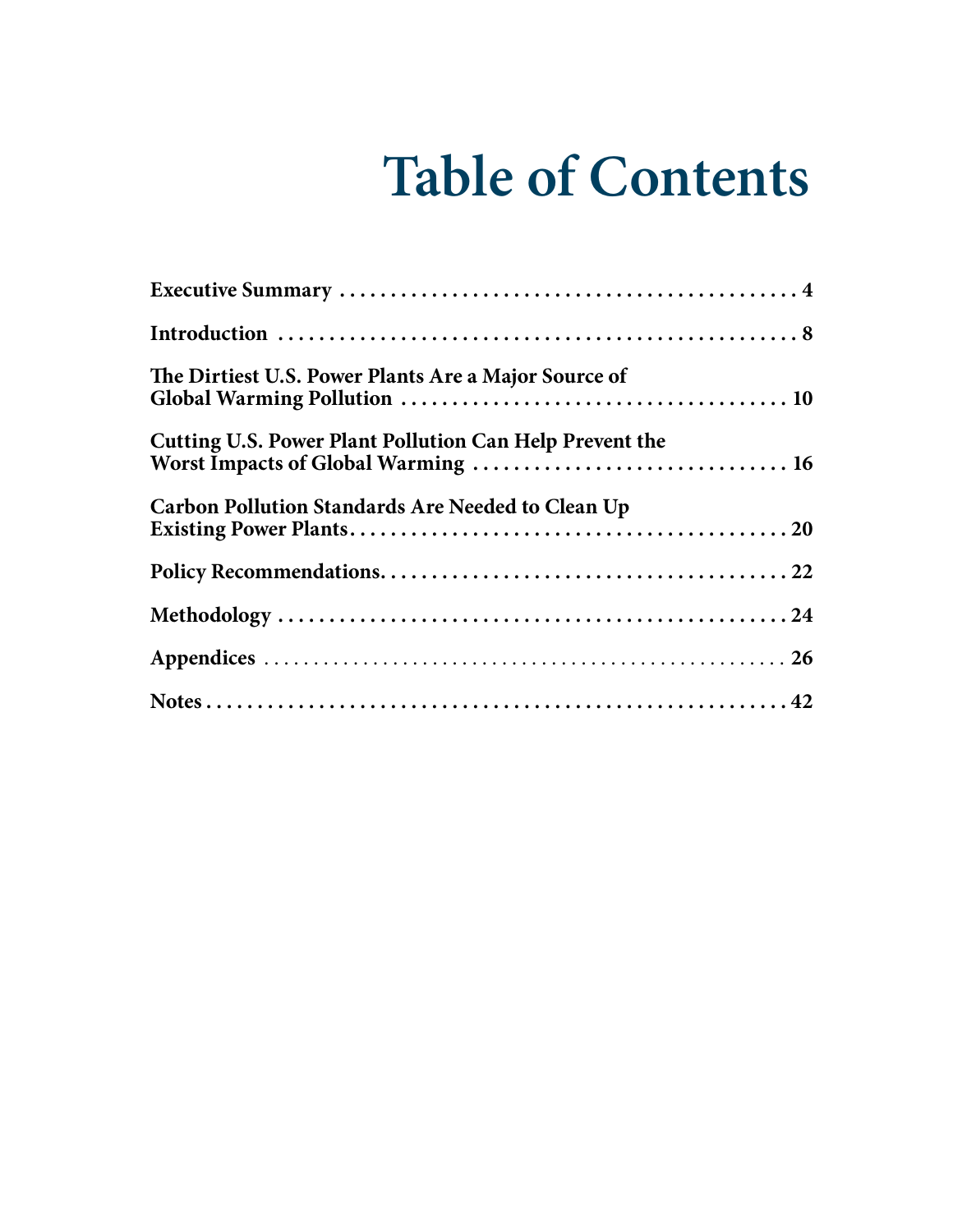### **Executive Summary**

**Comes is one of the most profound threats of our time, and we're already starting to feel the impacts – especially when it comes to extreme weather. From Hurricane Sandy to** threats of our time, and we're already starting to feel the impacts – especially when it devastating droughts and deadly heat waves, extreme weather events threaten our safety, our health and our environment, and scientists predict things will only get worse for future generations unless we cut the dangerous global warming pollution that is fueling the problem. Power plants are the largest source of global warming pollution in the United States, responsible for 41 percent of the nation's production of carbon dioxide pollution, the leading greenhouse gas driving global warming.

America's power plants are among the most significant sources of carbon dioxide pollution in the world. **The 50 most-polluting U.S. power plants emit more than 2 percent of the world's energy-related carbon dioxide pollution – or more pollution than every nation except six worldwide.** 

Despite their enormous contribution to global warming, U.S. power plants do not face any federal limits on carbon dioxide pollution. To protect our health, our safety and our environment from the worst impacts of global warming, the United States should clean up the dirtiest power plants.

Figure ES-1. The 50 Dirtiest Power Plants Contribute Significantly to U.S. Carbon Dioxide Pollution (Million Metric Tons – MMT), 2011

### **A small handful of the dirtiest power plants produce a massive and disproportionate share of the nation's global warming pollution.**

- In 2011, the U.S. power sector contributed 41 percent of all U.S. emissions of carbon dioxide, the leading pollutant driving global warming.
- There are nearly 6,000 electricity generating facilities in the United States, but most of the global warming pollution emitted by the U.S. power sector comes from a handful of exceptionally dirty power plants. For example, about 30 percent of all power-sector carbon dioxide emissions in 2011 came from the 50 dirtiest power plants; about half came from the 100 dirtiest plants; and about 90 percent came from the 500 dirtiest plants. (See Figure ES-1.)

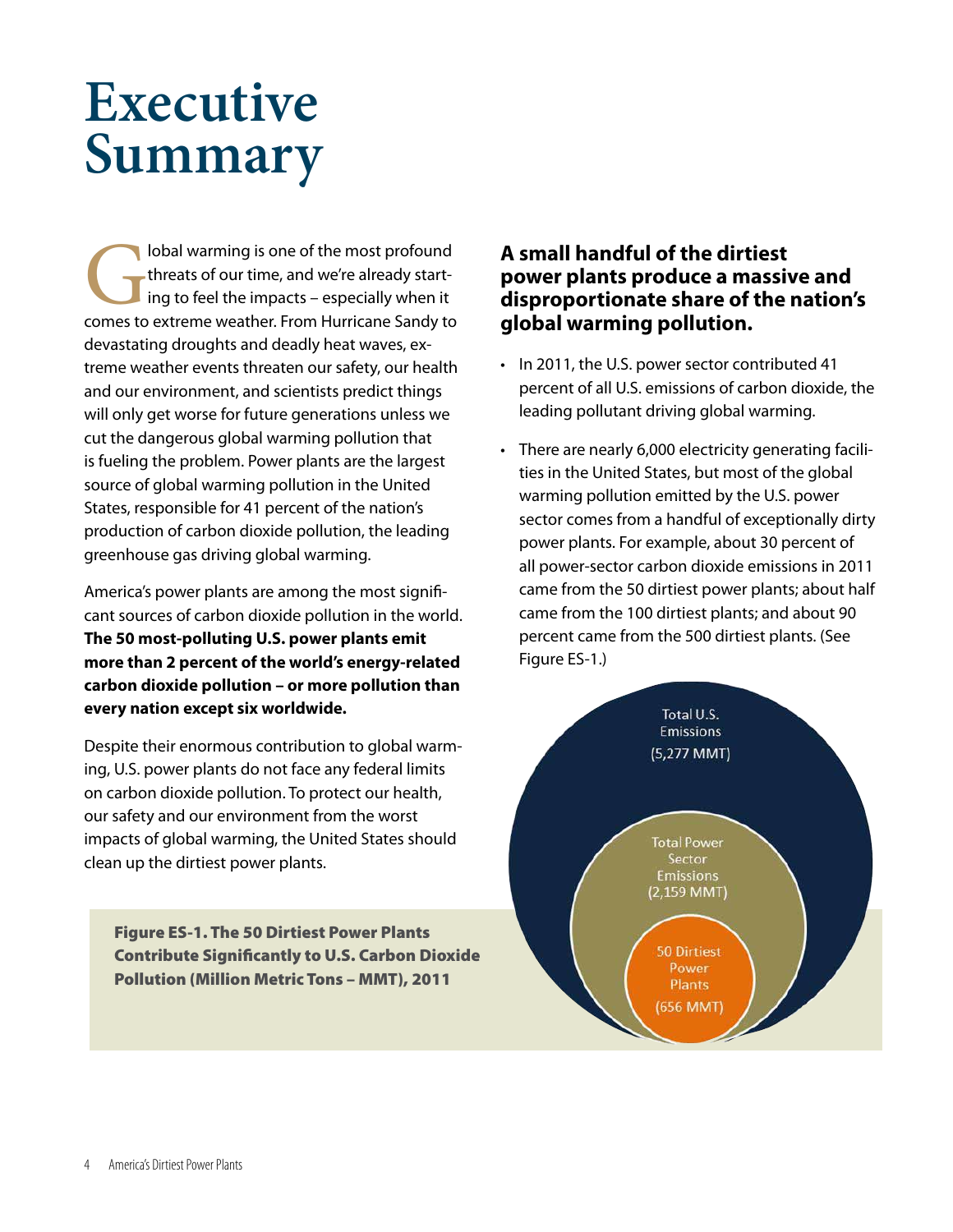- The dirtiest power plant in the United States, Georgia Power's Plant Scherer, produced more than 21 million metric tons of carbon dioxide in 2011 – more than the total energy-related emissions of Maine. (See Table ES-1.)
- Dirty power plants produce a disproportionate share of the nation's global warming pollution – especially given the relatively small share of total electricity they produce. For example, despite producing 30 percent of all power-sector carbon dioxide emissions, the 50 dirtiest power plants only produced 16 percent of the nation's electricity in 2011.

### **The dirtiest U.S. power plants are major sources of global warming pollution on a global scale.**

• If the 50 most-polluting U.S. power plants were an independent nation, they would be the seventh-largest emitter of carbon dioxide in the world, behind Germany and ahead of South Korea. (See Figure ES-2.) These power plants emitted carbon dioxide pollution equivalent to more than half the emissions of all passenger vehicles in the United States in 2010.

|                                                            | <b>Total 2011</b><br><b>Emissions (Million</b><br><b>Metric Tons of</b><br><b>Carbon Dioxide)</b> | <b>Percent of</b><br>Total U.S.<br><b>Carbon Dioxide</b><br><b>Emissions</b> | <b>Percent of Global</b><br><b>Carbon Dioxide</b><br><b>Emissions from</b><br><b>Energy Use</b> | <b>These Plants Produce Carbon Dioxide</b><br><b>Greater Than or Equivalent To</b>                                                                 |
|------------------------------------------------------------|---------------------------------------------------------------------------------------------------|------------------------------------------------------------------------------|-------------------------------------------------------------------------------------------------|----------------------------------------------------------------------------------------------------------------------------------------------------|
| <b>Top Polluting</b><br>Plant (Scherer<br>Power Plant, GA) | 21                                                                                                | 0.4%                                                                         | 0.1%                                                                                            | • The total energy-related emissions<br>of Maine<br>• The pollution produced by<br>electricity use in all New England<br>homes in a year           |
| Top 10 Polluting<br><b>Power Plants</b>                    | 179                                                                                               | 3.4%                                                                         | 0.5%                                                                                            | • The pollution emitted by all the<br>passenger vehicles in New York and<br>California<br>• The total energy-related emissions<br>of Venezuela     |
| Top 50 Polluting<br><b>Power Plants</b>                    | 656                                                                                               | 12.4%                                                                        | 2.0%                                                                                            | • Half the emissions of all passenger<br>vehicles in the United States<br>• The total energy-related emissions<br>of Texas                         |
| Top 100 Polluting<br><b>Power Plants</b>                   | 1,052                                                                                             | 19.9%                                                                        | 3.2%                                                                                            | • The emissions of all passenger<br>vehicles in the United States<br>• The pollution produced by<br>electricity use in all U.S. homes in<br>a year |

#### Table ES-1. Emissions Equivalencies for the Nation's Top Emitters of Global Warming Pollution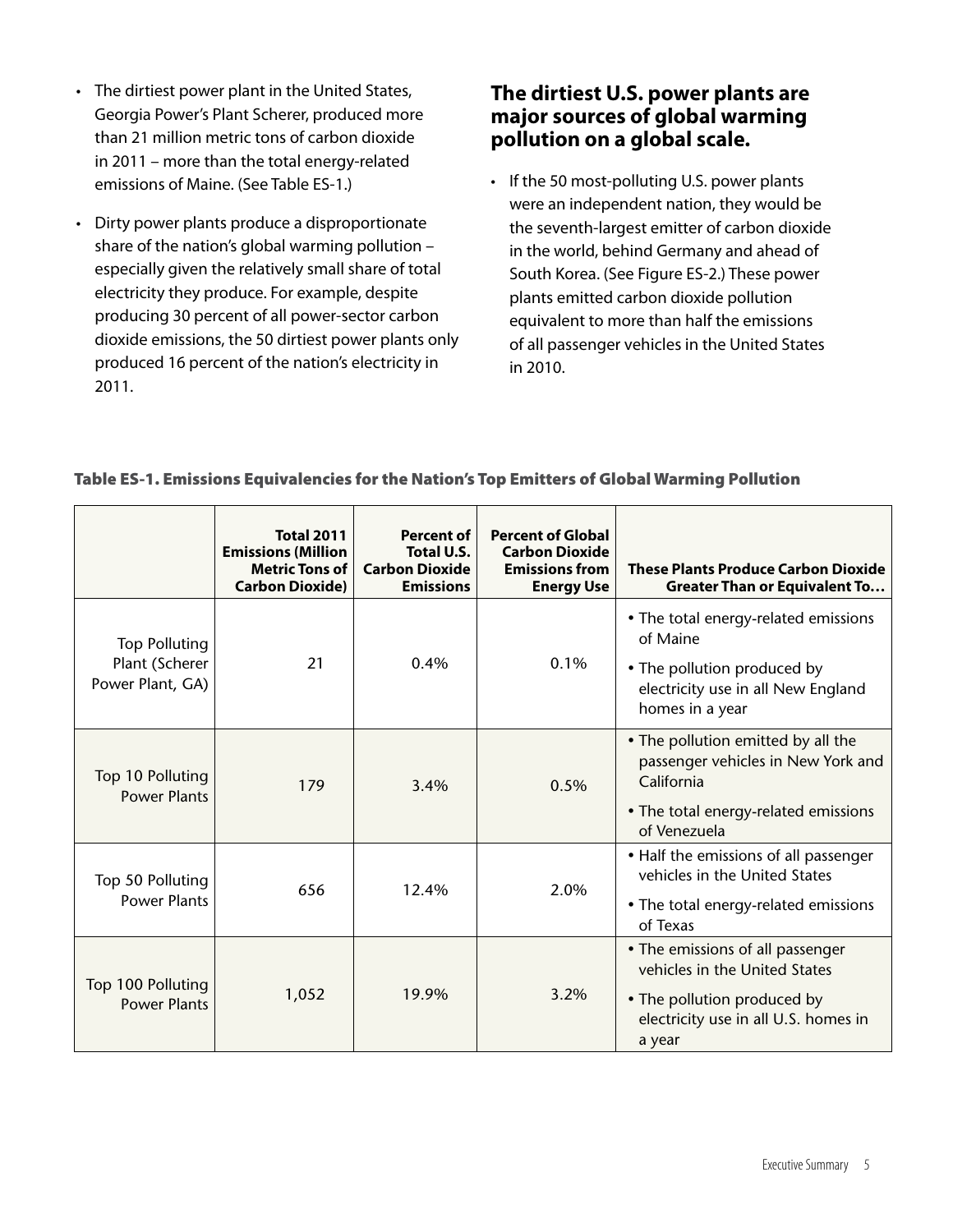

#### Figure ES-2. Carbon Dioxide Pollution Emitted by the 50 Dirtiest Power Plants Compared to Other Countries (MMT CO<sub>2</sub>)

• The 100 most-polluting U.S. power plants produced more than 3 percent of the world's carbon dioxide emissions from energy use in 2011, while the 500 most-polluting power plants were responsible for about 6 percent.

### **To protect our health, our safety, and our environment from the dangers of global warming, America must clean up polluting power plants.**

• The Obama Administration should set strong limits on carbon dioxide pollution from new power plants to prevent the construction of a new generation of dirty power plants, and force existing power plants to clean up by setting strong limits on carbon dioxide emissions from all existing power plants.

- New plants The Environmental Protection Agency (EPA) should work to meet its September 2013 deadline for re-proposing a stringent emissions standard for new power plants. It should also set a deadline for finalizing these standards no later than June 2015.
- Existing plants The EPA should work to meet the timeline put forth by President Obama for proposing and finalizing emissions standards for existing power plants. This timeline calls for limits on existing plants to be proposed by June 2014 and finalized by June 2015. The standards should be based on the most recent climate science and designed to achieve the emissions reduction targets that are necessary to avoid the worst impacts of global warming.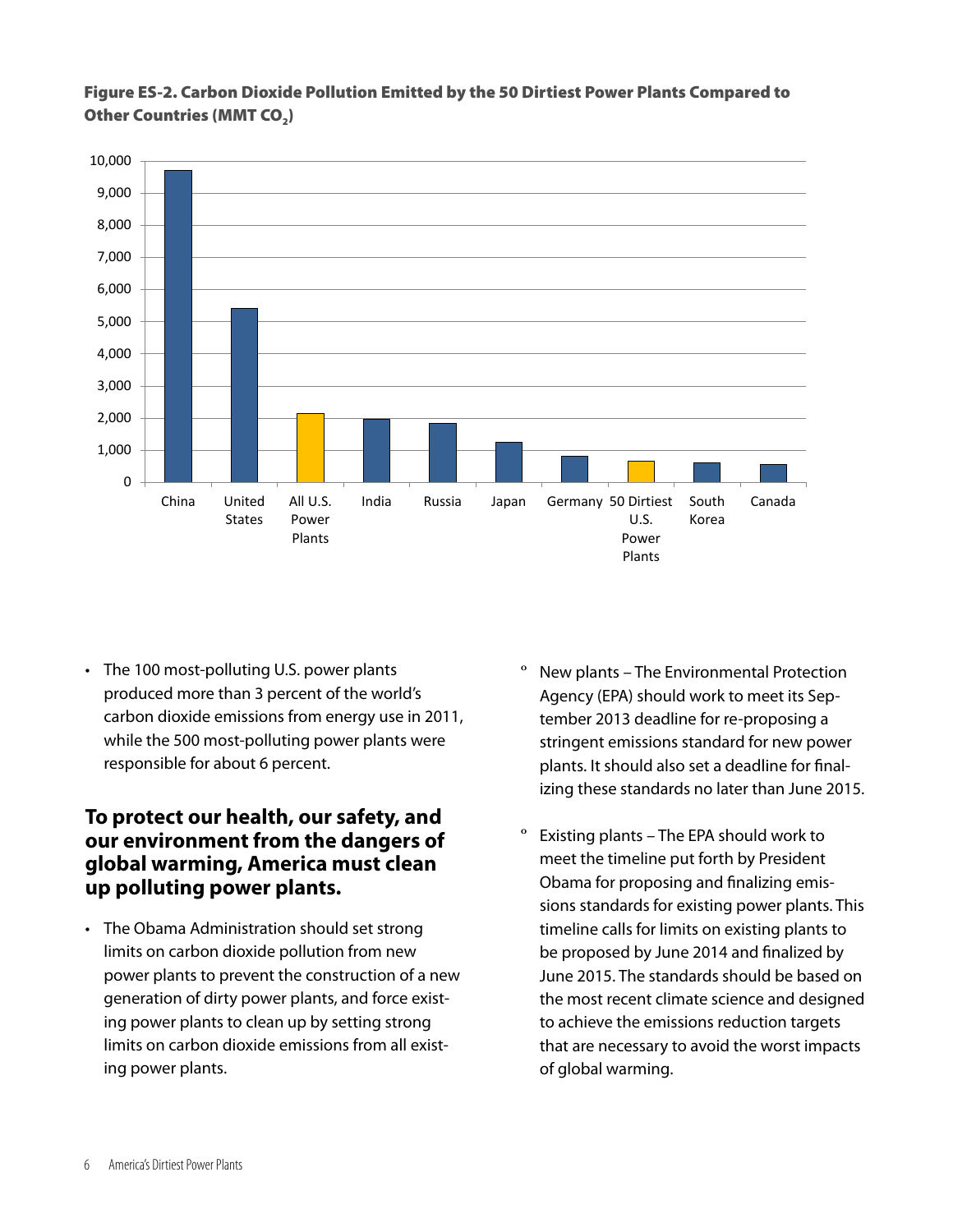### **In addition to cutting pollution from power plants, the United States should adopt a suite of clean energy policies at the local, state, and federal levels to curb emissions of carbon dioxide from energy use in other sectors.**

In particular, the United States should prioritize establishing a comprehensive, national plan to reduce carbon pollution from all sources – including transportation, industrial activities, and the commercial and residential sectors.

Other policies to curb emissions include:

- Retrofitting three-quarters of America's homes and businesses for improved energy efficiency, and implementing strong building energy codes to dramatically reduce fossil fuel consumption in new homes and businesses.
- • Adopting a federal renewable electricity standard that calls for 25 percent of America's electricity to come from clean, renewable sources by 2025.
- Strengthening and implementing state energy efficiency resource standards that require utilities to deliver energy efficiency improvements in homes, businesses and industries.
- Installing more than 200 gigawatts of solar panels and other forms of distributed renewable energy

at residential, commercial and industrial buildings over the next two decades.

- Encouraging the use of energy-saving combined heat-and-power systems in industry.
- Facilitating the deployment of millions of plug-in vehicles that operate partly or solely on electricity, and adopting clean fuel standards that require a reduction in the carbon intensity of transportation fuels.
- Ensuring that the majority of new residential and commercial development in metropolitan areas takes place in compact, walkable communities with access to a range of transportation options.
- Expanding public transportation service to double ridership by 2030, encouraging further ridership increases through better transit service, and reducing per-mile global warming pollution from transit vehicles. The U.S. should also build highspeed rail lines in 11 high-priority corridors by 2030.
- Strengthening and expanding the Regional Greenhouse Gas Initiative, which limits carbon dioxide pollution from power plants in nine northeastern state, and implementing California's Global Warming Solutions Act (AB32), which places an economy-wide cap on the state's greenhouse gas emissions.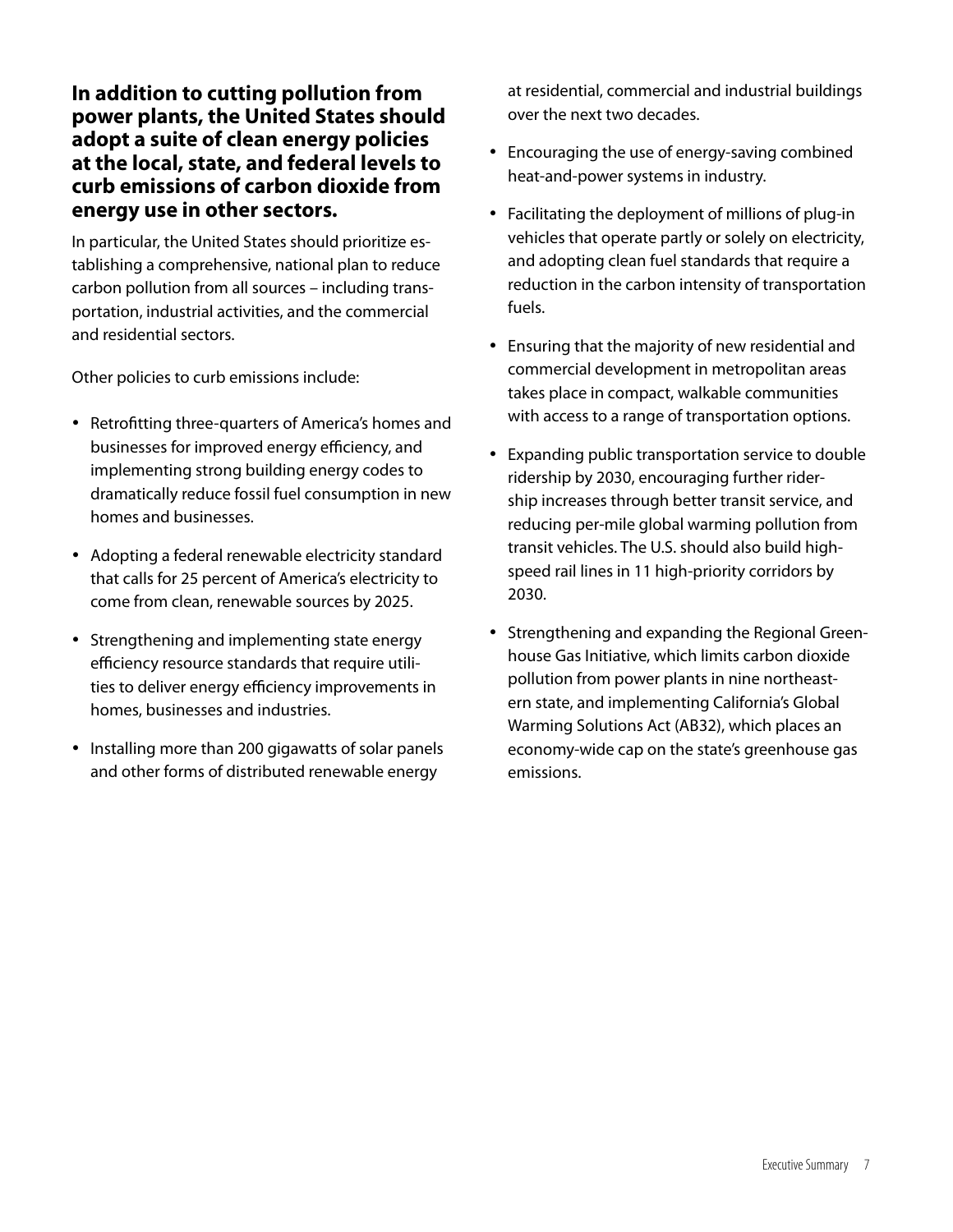### **Introduction**

I doesn't take a trip to the Arctic Circle to see<br>evidence of global warming these days. The im-<br>pacts of a warming planet are now appearing<br>on our doorsteps, making headlines in the morning t doesn't take a trip to the Arctic Circle to see evidence of global warming these days. The impacts of a warming planet are now appearing paper. The United States has seen much more than its usual share of extreme downpours and intense heat waves in recent years, and emerging science links the increase in frequency and severity of some of these events to global warming.<sup>1</sup> New research also shows that a warmer world is likely to exacerbate the impacts of extreme weather events, such as hurricanes, floods, drought and wildfires.<sup>2</sup> Many extreme weather events of 2012 foreshadow the kind of disruption global warming may cause in the future. From the late-season "superstorm" Hurricane Sandy wreaking havoc on the East Coast, to earlyseason wildfires destroying thousands of homes in the West, to year-round drought conditions parching the largest area of the continental U.S. since 1956, extreme weather events are occurring with increasing frequency and severity.3

Since 2007, federally declared weather-related disasters in the United States have affected counties housing 243 million people – or nearly four out of five Americans.<sup>4</sup> These events have caused billions of dollars in economic damage, have harmed our natural environment, and have jeopardized the lives of thousands of people. Climate science tells us that the impacts of these events will only worsen

for future generations unless we immediately and dramatically reduce the dangerous carbon pollution that is fueling the problem. Meeting that challenge can seem overwhelming, and it's certainly not going to be easy. But the United States and the world can make a major down-payment toward those emission reductions by cleaning up our biggest sources of pollution.

In the case of the United States, that means power plants. As this report will show, a small number of dirty power plants make a massive and disproportionate contribution to the nation's global warming emissions. Cleaning up our existing power plants – and preventing construction of a new generation of dirty power plants – would make a significant difference in fighting global warming.

For the first time in history, the United States is preparing to take action to clean up these massive sources of carbon pollution. In 2012, the Environmental Protection Agency (EPA) issued the first-ever pollution standards for new power plants, and this summer President Obama directed the EPA to establish a standard for existing power plants by 2015.<sup>5</sup>

By finalizing strong carbon pollution standards for new and existing power plants, the U.S. will seize one of its best available opportunities to significantly reduce carbon pollution – helping to forestall the worst impacts of global warming for future generations.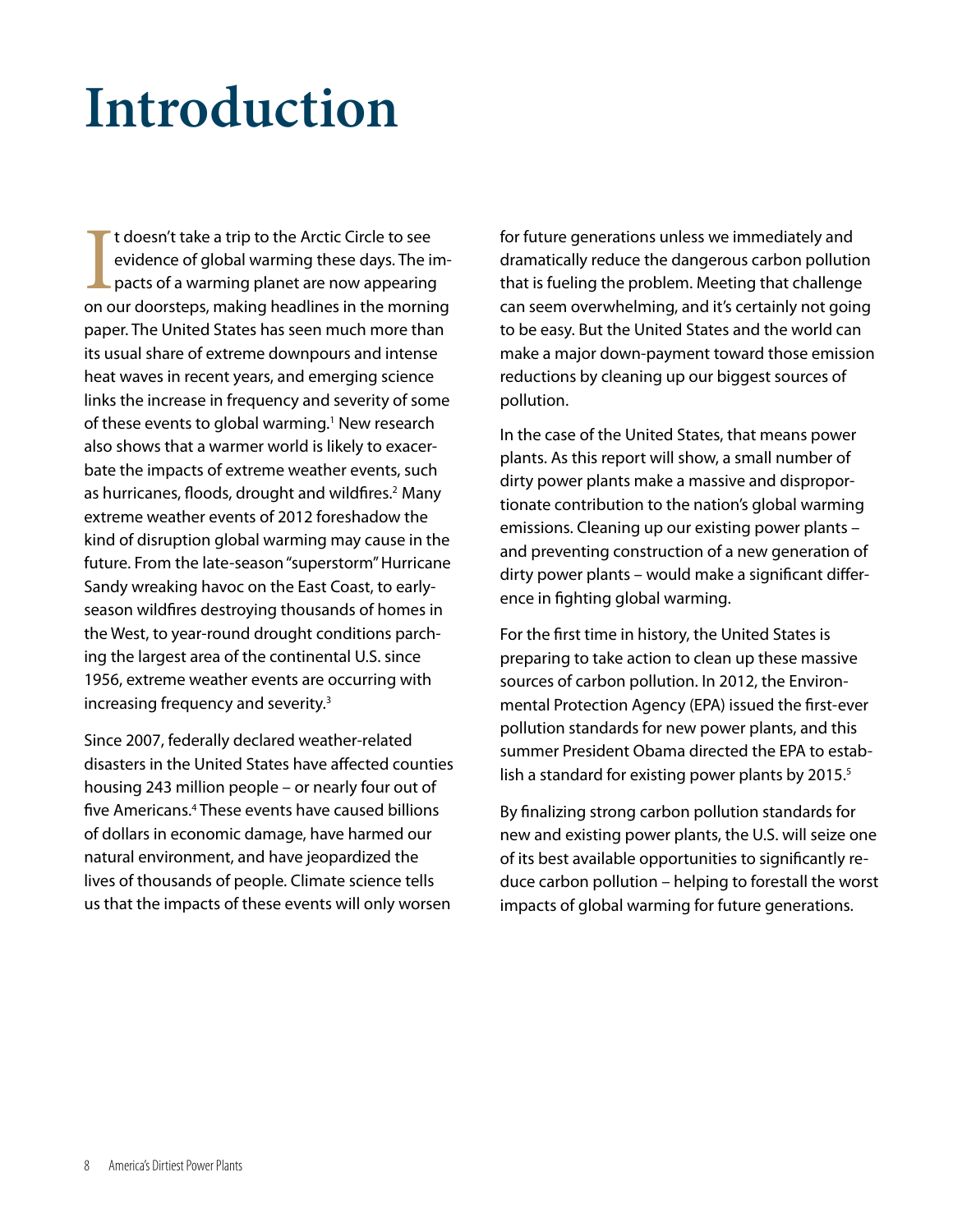

**Indiana Michigan Power Company's coal-fired Rockport power plant in Spencer County, Indiana, is the 11th largest emitter of carbon dioxide pollution in the U.S. power sector. It produces global warming pollution equivalent to that produced by 3.2 million passenger vehicles in a year. See Table A-2 in Appendix.**

**By finalizing strong carbon pollution standards for new and existing power plants, the U.S. will seize one of its best available opportunities to significantly reduce carbon pollution – helping to forestall the worst impacts of global warming for future generations.**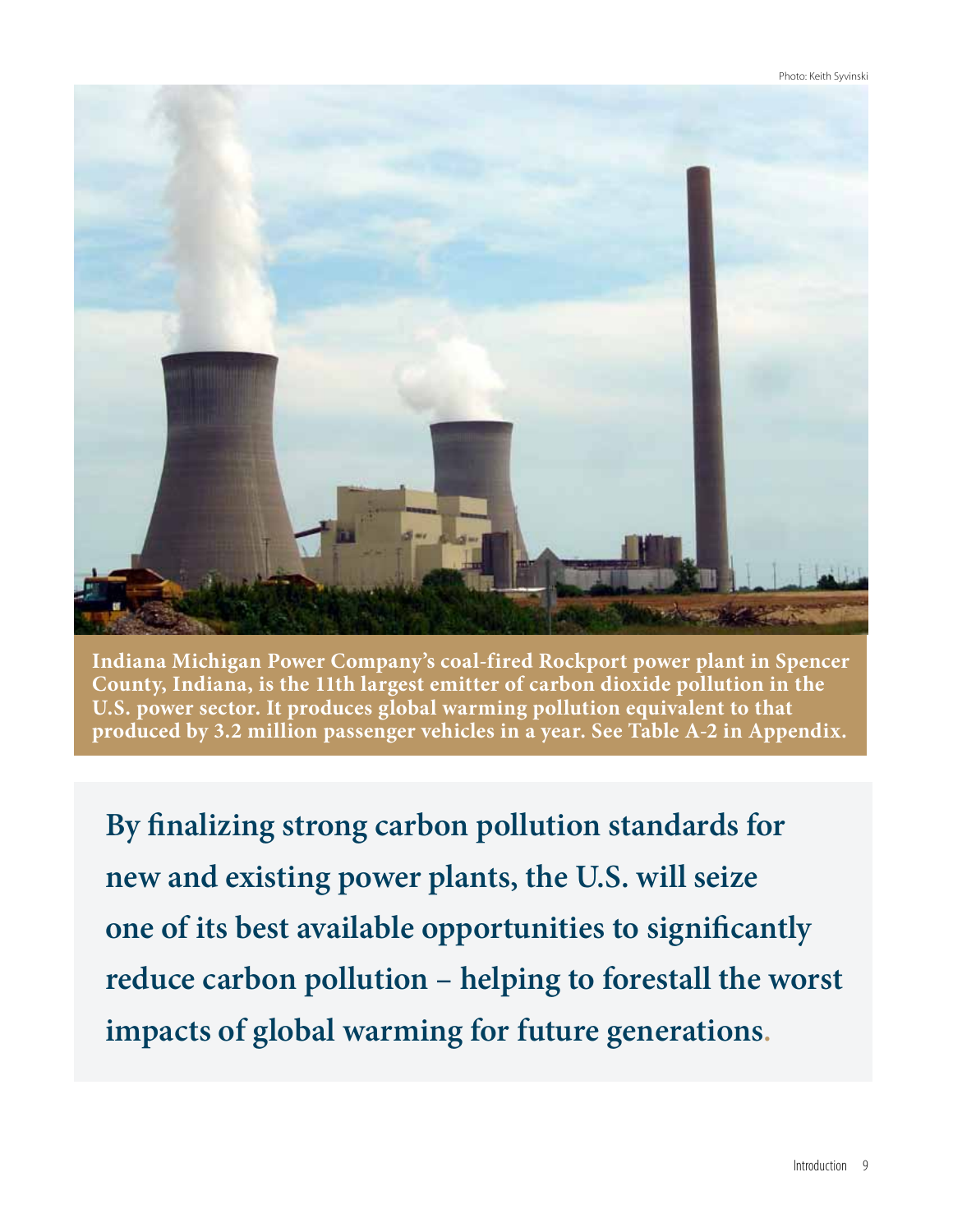### **The Dirtiest U.S. Power Plants Are a Major Source of Global Warming Pollution**

arbon dioxide is the leading greenhouse gas driving global warming, and power plants are the largest source of carbon dioxide pollution in the United States.<sup>6</sup> Burning fossil fuels driving global warming, and power plants are the largest source of carbon dioxide for electricity generation produced about 41 percent of total U.S. carbon dioxide emissions in 2011.<sup>7</sup> A disproportionate share of these power-sector carbon dioxide emissions come from a small subset of the nation's dirtiest power plants, particularly coal-fired power plants. However, despite their enormous contribution to global warming, U.S. power plants currently face no federal limits on carbon dioxide pollution. Cleaning up these dirty power plants with strong, nationwide pollution standards is one of the most important steps the U.S. can take to curb global warming pollution.

### **The 50 Dirtiest Power Plants Contribute a Massive and Disproportionate Share of Carbon Dioxide Emissions**

There are nearly 6,000 electricity generating facilities in the United States, but most of the global warming pollution emitted by the U.S. power sector comes from a handful of exceptionally dirty power plants.<sup>8</sup> These dirty power plants also produce a disproportionately large amount of the nation's total global warming pollution. For example, just one of these

dirty power plants, Georgia Power's Plant Scherer, produces more global warming pollution each year than all the energy-related emissions of Maine.<sup>9</sup>

- **• In 2011, the 50 dirtiest U.S. power plants were responsible for 30 percent of all U.S. power-sector emissions of carbon dioxide, 12 percent of total U.S. energy-related emissions, and 2 percent of worldwide energy-related emissions**. 10 (See Figure 1.) If the 50 dirtiest power plants were an independent nation, they would be the seventh-largest emitter of carbon dioxide pollution in the world, behind Germany and ahead of South Korea.<sup>11</sup> (See Figure 2.) Their emissions in 2011 were greater than half the emissions of all passenger vehicles in the United States in 2010.12 (See Table 1 for additional comparisons.)
- The 100 dirtiest plants were responsible for about half of total carbon dioxide emissions from the U.S. electricity sector in 2011, and more than 3 percent of total worldwide emissions from energy use.<sup>13</sup>
- The 500 dirtiest power plants were responsible for around 90 percent of total carbon dioxide emissions from the U.S. electricity sector, and about 6 percent of total worldwide emissions from energy use.<sup>14</sup>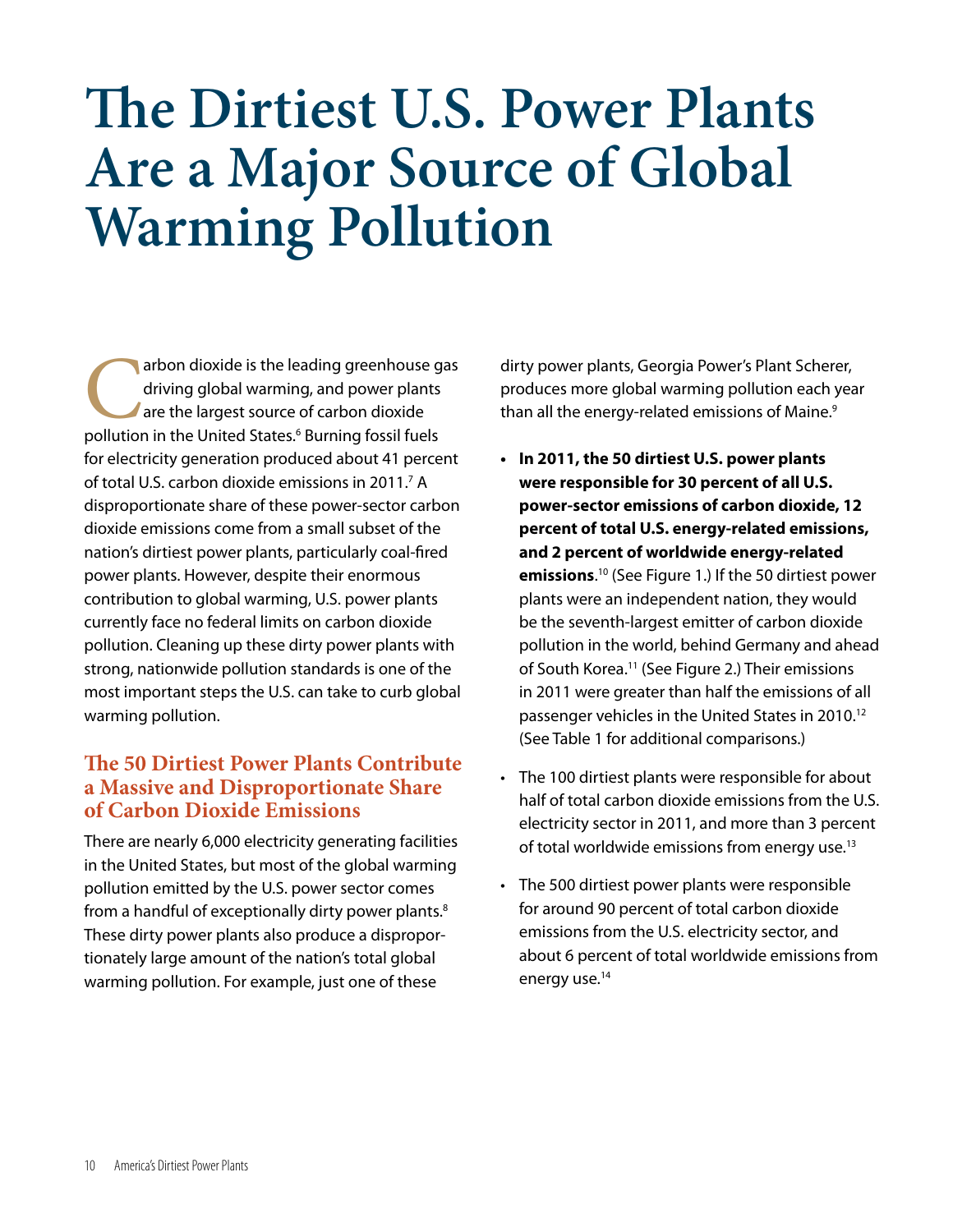Figure 1. The 50 Dirtiest Power Plants Contribute Significantly to U.S. Carbon Dioxide Emissions





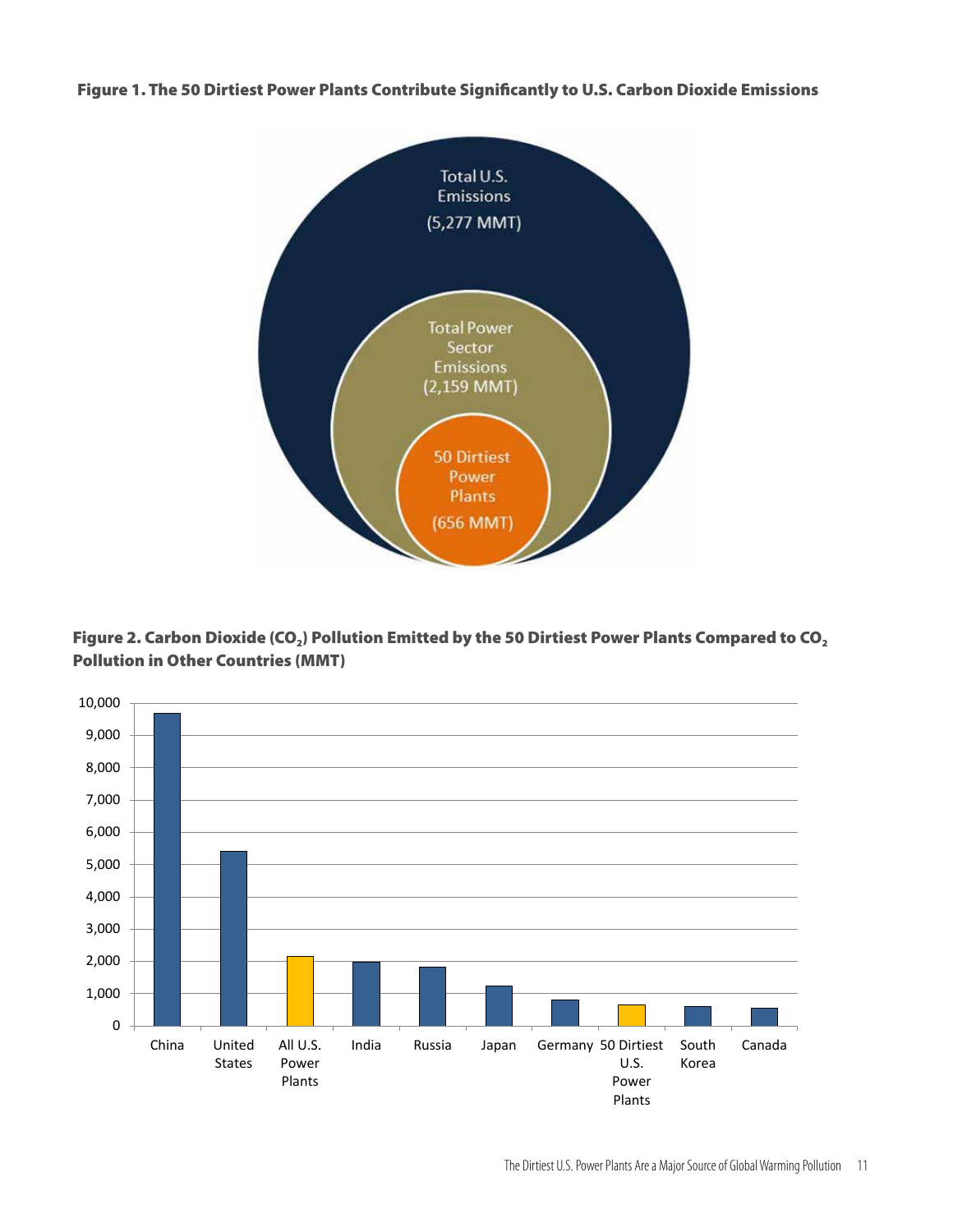Table 1. Emissions Equivalencies for the Nation's Top Emitters of Global Warming Pollution<sup>15</sup>

|                                                               | <b>Total 2011</b><br><b>Emissions</b><br>(Million Metric<br><b>Tons of Carbon</b><br>Dioxide) | <b>Percent of Total</b><br><b>U.S. Carbon</b><br><b>Dioxide</b><br><b>Emissions</b> | <b>Percent of</b><br><b>Global Carbon</b><br><b>Dioxide</b><br><b>Emissions from</b><br><b>Energy Use</b> | <b>These Plants Produce Carbon Dioxide</b><br><b>Greater Than or Equivalent To</b>                                                                                          |
|---------------------------------------------------------------|-----------------------------------------------------------------------------------------------|-------------------------------------------------------------------------------------|-----------------------------------------------------------------------------------------------------------|-----------------------------------------------------------------------------------------------------------------------------------------------------------------------------|
| <b>Top Polluting</b><br>Plant (Scherer<br>Power Plant,<br>GA) | 21                                                                                            | 0.4%                                                                                | 0.1%                                                                                                      | • The total energy-related emissions of<br>Maine $16$<br>• The pollution produced by electricity use<br>in all New England homes in a year <sup>17</sup>                    |
| Top $10$<br>Polluting<br><b>Power Plants</b>                  | 179                                                                                           | 3.4%                                                                                | 0.5%                                                                                                      | • The pollution emitted by all the passen-<br>ger vehicles in New York and California <sup>18</sup><br>• The total energy-related emissions of<br>Venezuela <sup>19</sup>   |
| Top $50$<br>Polluting<br><b>Power Plants</b>                  | 656                                                                                           | 12.4%                                                                               | 2.0%                                                                                                      | • Half the emissions of all passenger<br>vehicles in the United States <sup>20</sup><br>• The total energy-related emission of<br>Texas <sup>21</sup>                       |
| <b>Top 100</b><br>Polluting<br><b>Power Plants</b>            | 1,052                                                                                         | 19.9%                                                                               | 3.2%                                                                                                      | • The emissions of all passenger vehicles in<br>the United States <sup>22</sup><br>• The pollution produced by electricity use<br>in all U.S. homes in a year <sup>23</sup> |

### **The Dirtiest Power Plants Are Old and Inefficient**

Coal-fired power plants are among the biggest sources of carbon dioxide pollution in the electric power sector.24 In fact, 98 of the nation's 100 mostpolluting power plants in terms of total carbon dioxide emissions are coal plants; among the top 500, 317 (63 percent) are coal plants.<sup>25</sup> The remainder are older oil and gas-fired power plants. (See Table A-2 in Appendix).

Most of the nation's coal plants are old and inefficient. About 74 percent of U.S. coal plants were at least 30 years old at the end of 2012, and about half were 40 to 60 years old, according to the Energy

Information Administration (EIA).<sup>26</sup> Coal plants are not designed to last much longer than 30 years, but coal companies routinely renovate these plants to extend their lifetimes.<sup>27</sup> Still, many of these plants are inefficient to operate, so power providers run them at only a fraction of their full capacity or for shorter periods of time, which results in a lower "capacity factor" (the ratio of a power plant's actual output compared to its full capacity) for the oldest and dirtiest plants. In 2009, the average capacity factor for the whole U.S. coal fleet was 64 percent, with about 40 percent reporting capacity factors below 30 percent.<sup>28</sup>

Although many coal plants today are underutilized because of their age and inefficiency, they remain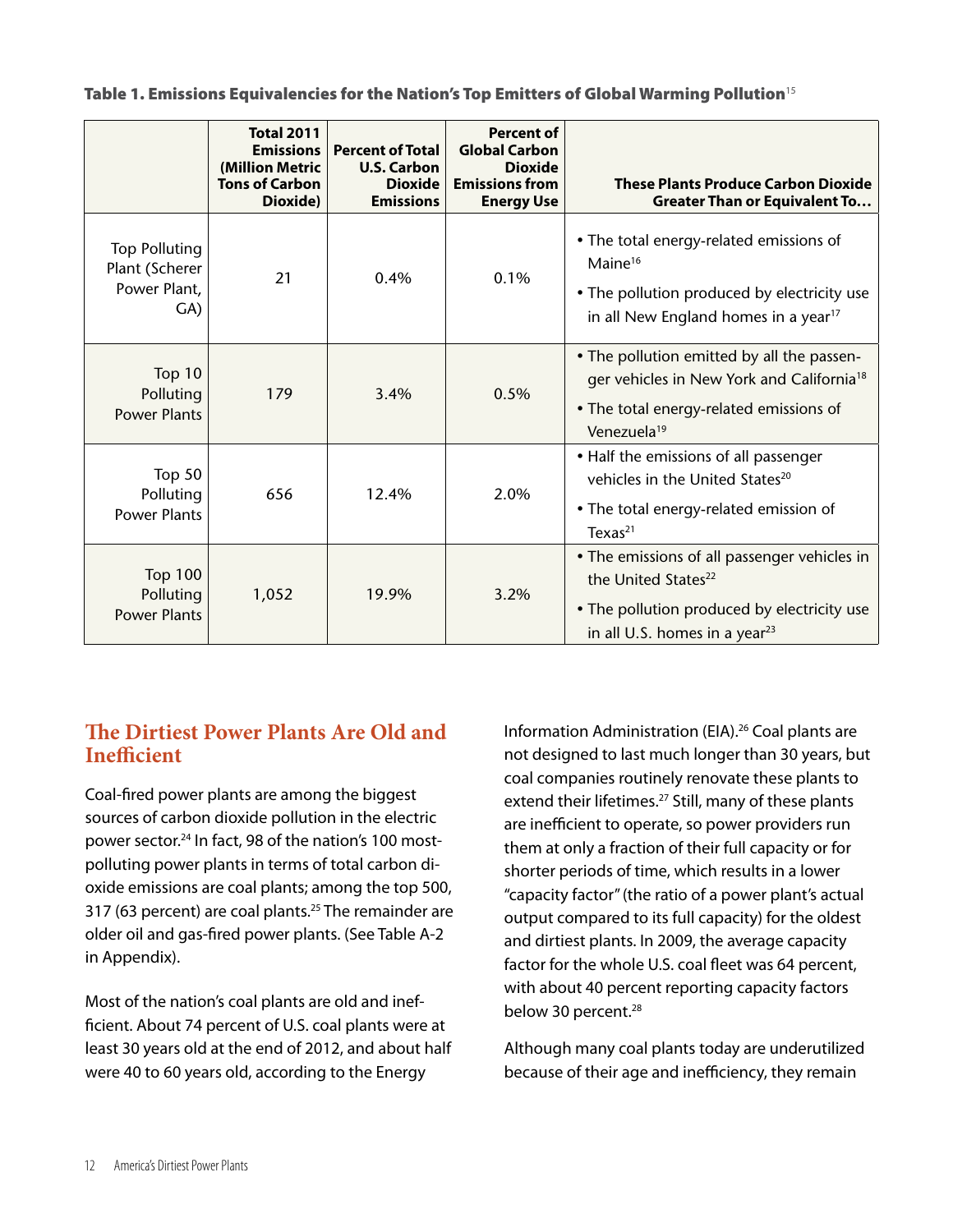Figure 3. Share of Statewide Power-Sector Emissions vs. Share of Electricity Generation for Top 5 Emitters in 20 States**<sup>31</sup>**



among the worst contributors to global warming pollution. For example, coal-fired power plants were responsible for nearly 80 percent of the global warming pollution produced by electric power plants in 2011, even though they produced only 42 percent of the nation's electricity.<sup>29</sup> The 50 dirtiest plants produced 30 percent of all power-sector carbon dioxide emissions, but only 16 percent of electricity nationwide in 2011.<sup>30</sup> In some states, this imbalance is even more extreme. (See Figure 3.)

In some states, emissions from a handful of the dirtiest power plants can exceed emissions from the rest of the economy, including the industrial and transportation sectors. For example, in five states – Wyoming, Montana, North Dakota, West Virginia, and New Mexico – the five dirtiest power plants are responsible for about half of total statewide energy-related emissions; and in 31 states, these top polluters are responsible for at least one-quarter of statewide energy-related emissions. (See Table 2 and Table A-3 in the Appendix.)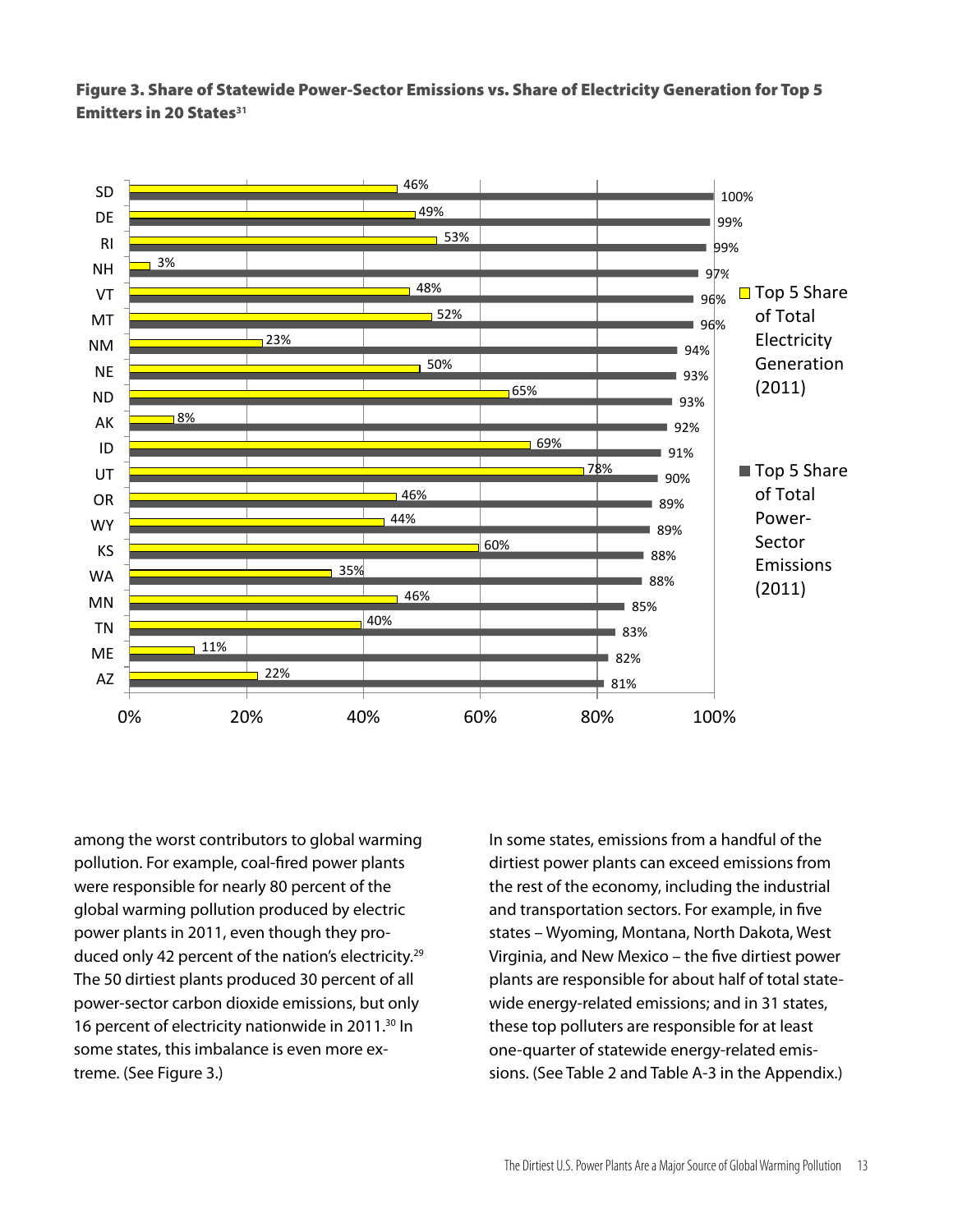Table 2. Emissions of Top 5 Polluting Plants as a Share of Power-Sector and Statewide Total Carbon Dioxide Emissions in 50 States, 2011<sup>32</sup>

| <b>State</b>   | <b>Total Emissions of Top</b><br><b>5 Power Plants (Million</b><br><b>Metric Tons of</b><br><b>Carbon Dioxide)</b> | <b>Top 5 Share of Power-</b><br><b>Sector Emissions (2011)</b> | Top 5 Share of Total Emissions <sup>33</sup> |
|----------------|--------------------------------------------------------------------------------------------------------------------|----------------------------------------------------------------|----------------------------------------------|
| Wyoming        | 38.1                                                                                                               | 89%                                                            | 59%                                          |
| Montana        | 16.1                                                                                                               | 96%                                                            | 55%                                          |
| North Dakota   | 27.1                                                                                                               | 93%                                                            | 52%                                          |
| West Virginia  | 49.3                                                                                                               | 69%                                                            | 52%                                          |
| New Mexico     | 29.1                                                                                                               | 94%                                                            | 50%                                          |
| Utah           | 30.6                                                                                                               | 90%                                                            | 49%                                          |
| Arizona        | 43.0                                                                                                               | 81%                                                            | 46%                                          |
| Nebraska       | 24.7                                                                                                               | 93%                                                            | 45%                                          |
| Arkansas       | 32.0                                                                                                               | 92%                                                            | 45%                                          |
| Kansas         | 30.8                                                                                                               | 88%                                                            | 41%                                          |
| Alabama        | 48.1                                                                                                               | 63%                                                            | 36%                                          |
| Delaware       | 3.9                                                                                                                | 99%                                                            | 36%                                          |
| North Carolina | 43.0                                                                                                               | 71%                                                            | 36%                                          |
| Missouri       | 50.1                                                                                                               | 62%                                                            | 35%                                          |
| Georgia        | 52.1                                                                                                               | 76%                                                            | 34%                                          |
| lowa           | 29.7                                                                                                               | 75%                                                            | 34%                                          |
| Kentucky       | 50.4                                                                                                               | 54%                                                            | 34%                                          |
| South Carolina | 26.3                                                                                                               | 70%                                                            | 34%                                          |
| Tennessee      | 34.4                                                                                                               | 83%                                                            | 34%                                          |
| Oklahoma       | 35.0                                                                                                               | 69%                                                            | 32%                                          |
| Hawaii         | 5.6                                                                                                                | 77%                                                            | 31%                                          |
| New Hampshire  | 4.9                                                                                                                | 97%                                                            | 31%                                          |
| Wisconsin      | 29.1                                                                                                               | 67%                                                            | 29%                                          |
| Maryland       | 18.6                                                                                                               | 80%                                                            | 28%                                          |
| Nevada         | 9.3                                                                                                                | 64%                                                            | 28%                                          |
| Colorado       | 26.2                                                                                                               | 67%                                                            | 28%                                          |
| Rhode Island   | 3.5                                                                                                                | 99%                                                            | 28%                                          |
| Michigan       | 42.8                                                                                                               | 64%                                                            | 27%                                          |
| Indiana        | 58.7                                                                                                               | 52%                                                            | 27%                                          |
| Minnesota      | 26.3                                                                                                               | 85%                                                            | 27%                                          |
| Mississippi    | 14.1                                                                                                               | 61%                                                            | 25%                                          |
| Ohio           | 54.7                                                                                                               | 50%                                                            | 24%                                          |
| South Dakota   | 2.9                                                                                                                | 100%                                                           | 23%                                          |
| Pennsylvania   | 55.7                                                                                                               | 48%                                                            | 22%                                          |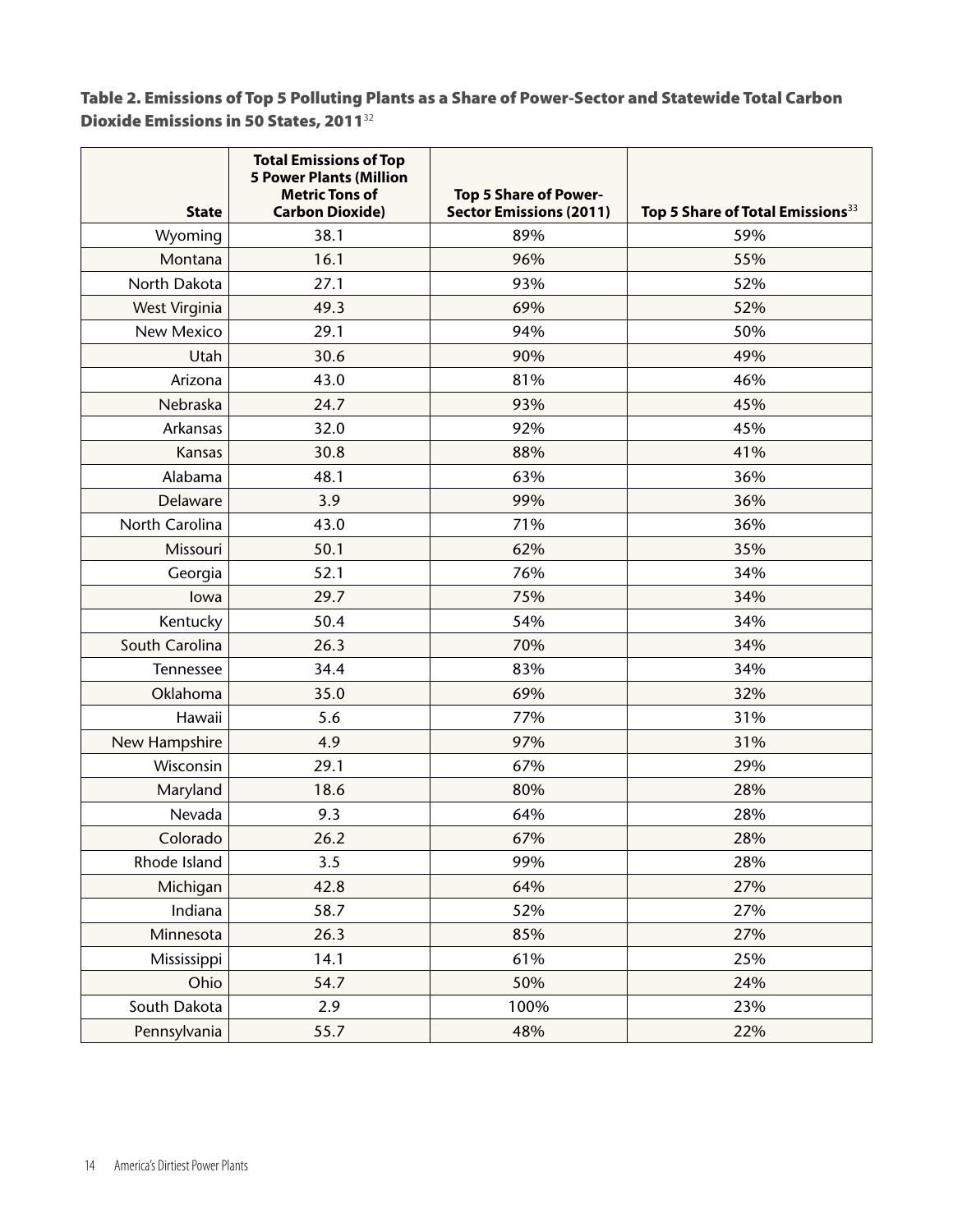#### Table 2. (continued)

| <b>State</b>  | <b>Total Emissions of Top</b><br><b>5 Power Plants (Million</b><br><b>Metric Tons of</b><br><b>Carbon Dioxide)</b> | Top 5 Share of Power-<br><b>Sector Emissions (2011)</b> | Top 5 Share of Total Emissions <sup>33</sup> |
|---------------|--------------------------------------------------------------------------------------------------------------------|---------------------------------------------------------|----------------------------------------------|
| Oregon        | 5.9                                                                                                                | 89%                                                     | 22%                                          |
| Illinois      | 44.0                                                                                                               | 46%                                                     | 19%                                          |
| Virginia      | 16.8                                                                                                               | 60%                                                     | 19%                                          |
| Florida       | 41.7                                                                                                               | 37%                                                     | 18%                                          |
| Massachusetts | 10.5                                                                                                               | 66%                                                     | 16%                                          |
| Connecticut   | 5.9                                                                                                                | 75%                                                     | 16%                                          |
| Washington    | 6.7                                                                                                                | 88%                                                     | 15%                                          |
| Louisiana     | 35.0                                                                                                               | 61%                                                     | 12%                                          |
| Maine         | 2.8                                                                                                                | 82%                                                     | 11%                                          |
| Texas         | 74.6                                                                                                               | 30%                                                     | 10%                                          |
| New Jersey    | 9.9                                                                                                                | 64%                                                     | 10%                                          |
| New York      | 11.0                                                                                                               | 32%                                                     | 7%                                           |
| Alaska        | 2.8                                                                                                                | 75%                                                     | 6%                                           |
| Idaho         | 0.4                                                                                                                | 91%                                                     | 4%                                           |
| California    | 7.5                                                                                                                | 19%                                                     | 2%                                           |
| Vermont       | 0.0                                                                                                                | 96%                                                     | 0%                                           |

Despite the large contribution of fossil fuel-fired power plants to U.S. global warming emissions, neither these highly polluting plants nor proposed new power plants face any federal regulations limiting emissions of carbon dioxide or other greenhouse gases. As a result, these power plants have emitted carbon dioxide pollution unchecked for decades, and there is no guarantee that new power plants will be built in ways that minimize their contribution to global warming.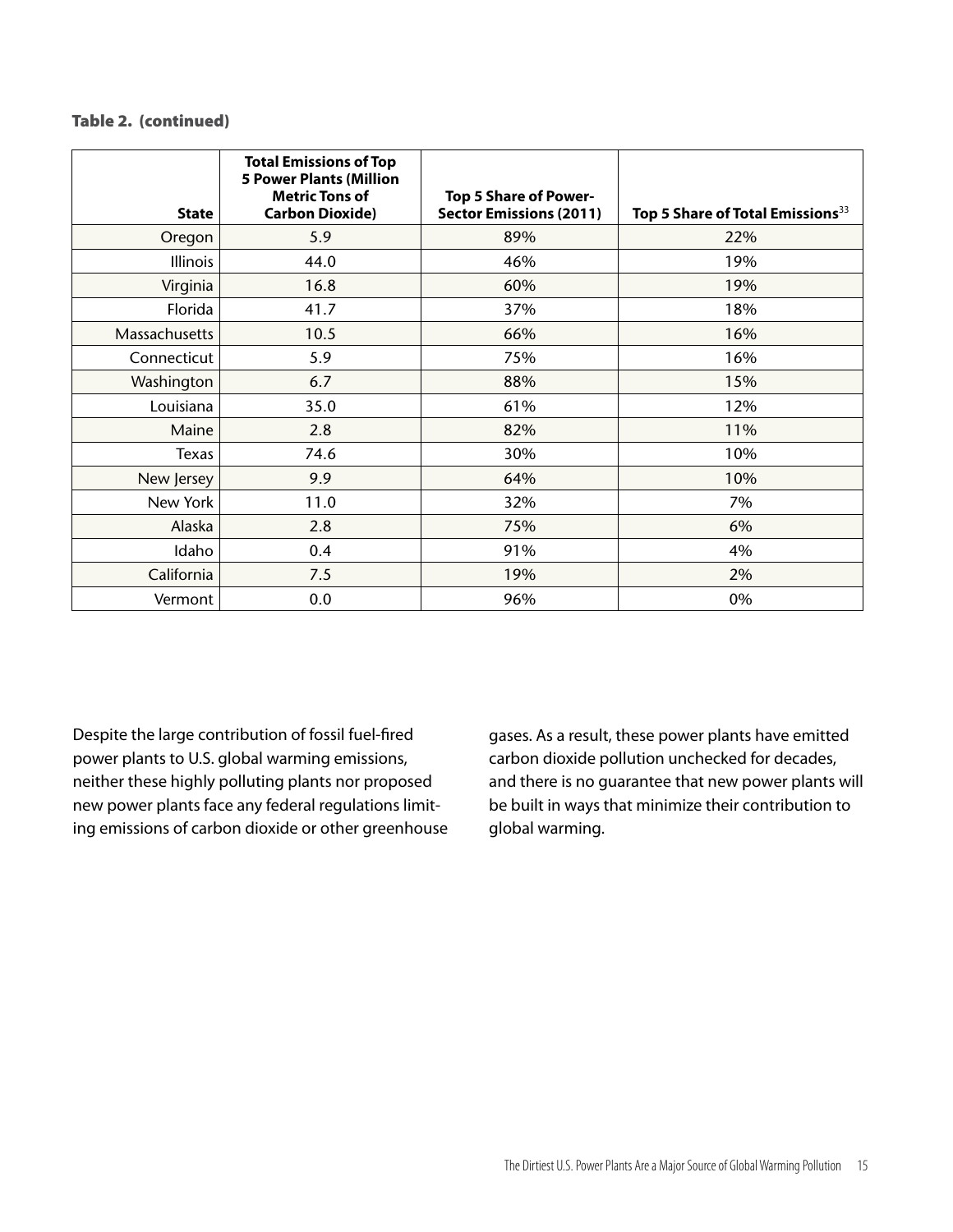### **Cutting U.S. Power Plant Pollution Can Help Prevent the Worst Impacts of Global Warming**

**Cobal warming threatens our health, our** safety, and our environment. Rising global average temperatures and other climate impacts have already resulted in extreme precipitasafety, and our environment. Rising global average temperatures and other climate tion events and heat waves in the United States, and climate science tells us that global warming will likely lead to further changes in weather extremes.<sup>34</sup> Extreme weather events such as Hurricane Sandy, extended droughts, heat waves, and floods caused by heavy precipitation are likely to become more common in a warming world.<sup>35</sup> At the same time, global warming-induced sea-level rise, changes in summer and winter precipitation patterns, and ecosystem changes could reduce the ability of natural and man-made systems to withstand even normal weather events.

To avoid the worst impacts of global warming, worldwide emissions of carbon dioxide and other global warming pollutants will have to peak roughly three years from now, and then decline quickly and dramatically – dropping by more than 50 percent by 2050.36 In the United States, addressing this challenge means cleaning up our biggest sources of global warming pollution – especially dirty power plants, which are responsible for more than 40 percent of our emissions of carbon dioxide each year.37

A handful of exceptionally dirty power plants are the worst contributors to this problem. By focusing on cleaning up power plants – our country's largest single source of carbon pollution – and preventing construction of a new generation of dirty power

plants in the United States, America can make a meaningful difference in preventing the worst impacts of global warming.

### **The U.S. must act now to prevent the worst impacts of global warming**

In 2007, the Intergovernmental Panel on Climate Change (IPCC) – the world's foremost scientific authority on the subject – concluded that "warming of the climate system is unequivocal" and that "[m]ost of the observed increase in global average temperatures since the mid-20<sup>th</sup> century is very likely due to the observed increase in anthropogenic [greenhouse gas] concentrations."38 In 2013, in a draft of its upcoming Fifth Assessment Report on climate change, the IPCC strengthened this assertion, citing "near certainty" that global warming is human-caused and suggesting that seas could rise by as much as three feet by the end of the century if greenhouse gas emissions continue unabated.<sup>39</sup>

Clear signs of global warming have already begun to emerge:

• Global average sea and air temperatures in 2010 were tied for the hottest on record, according to the National Oceanic and Atmospheric Administration (NOAA).40 2001 to 2010 was the hottest decade on record, with average temperatures estimated to be 0.83˚F hotter than the 1961-1990 norm.41 2010 was also the wettest year on record based on global average precipitation.<sup>42</sup>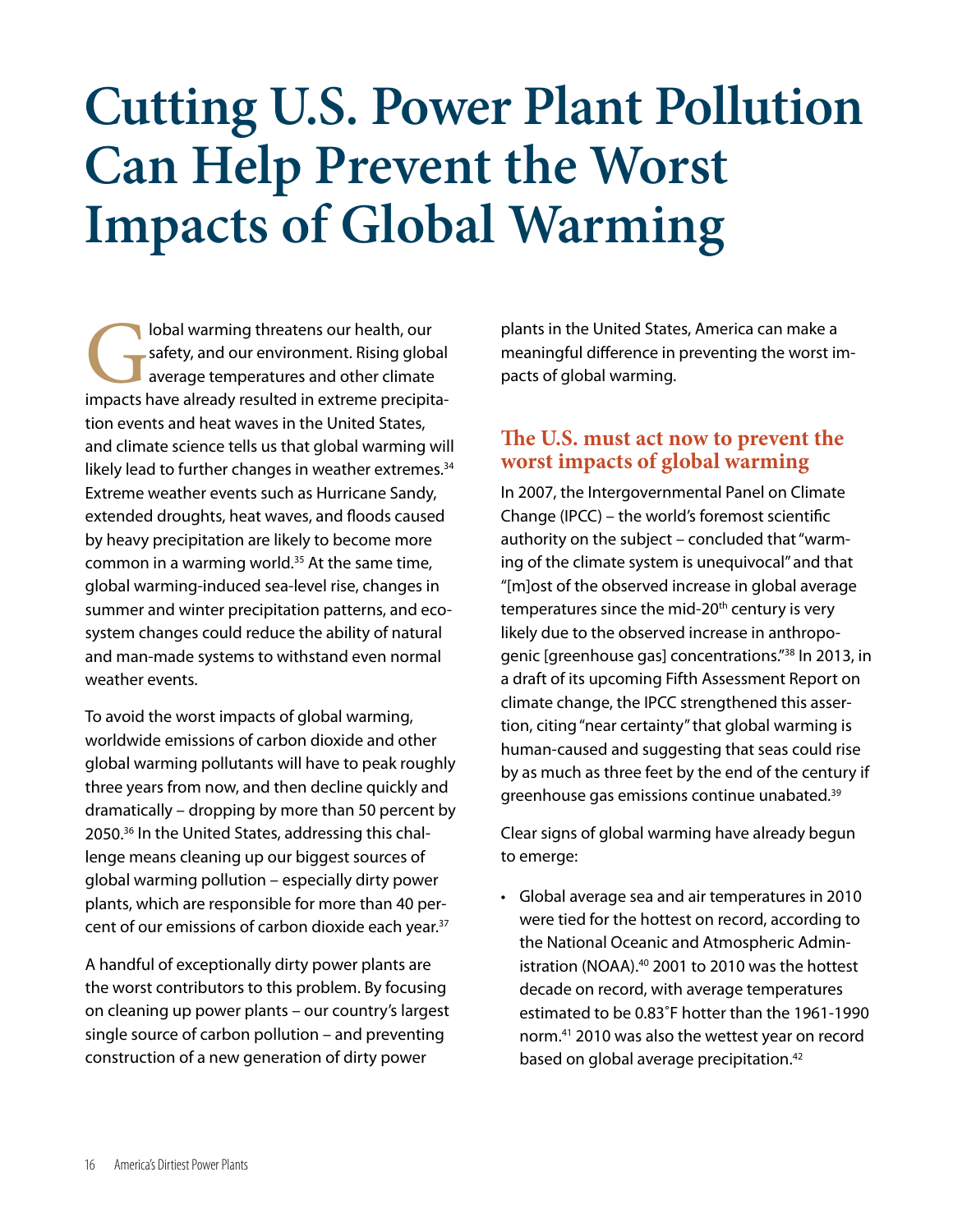- • Oceans have absorbed 80 percent of the extra heat in the climate system, causing ocean water to expand.43 Coupled with melting glaciers, this has caused sea levels to rise by about eight inches – with the rate of increase accelerating.<sup>44</sup>
- • Hurricanes have become more intense, and the frequency of extreme rain and snowstorms has increased.45
- • At the same time, droughts in many parts of the world have become longer and more severe, especially in the tropics and subtropics.<sup>46</sup>
- In the United States, warmer average annual temperatures are connected to increases in extreme precipitation and more intense heat waves. Furthermore, the U.S. has experienced an increase in the frequency and severity of extreme weather events, including floods, prolonged drought, more intense wildfires, and stronger tropical storms and hurricanes.47

The more global warming pollution that humanity emits, the more serious the consequences. And the changes will be largely irreversible for a thousand years after emissions stop.48

On our current emissions path, humanity risks increasing the average global temperature by 4°C (7.2°F) or more (above the pre-industrial era) by the end of this century even if current emission reduction commitments and pledges are met, according to a 2012 report by the World Bank.<sup>49</sup> Warming on this scale would have catastrophic consequences, including:

• Sea level rise of as much as 3 feet in the next century, causing extensive coastal inundation and increasing the risk of storm surge flooding in major coastal cities.50 By 2300, global mean sea levels could rise as high as 13 feet above present-day levels.51

- A 150 percent increase in ocean acidity above pre-industrial levels, resulting in wide-ranging, negative impacts on marine species and ecosystems, with particularly severe damage to coral reefs and fisheries.52
- • An increase of 20-30 percent in the amount of precipitation falling during heavy rainstorms, increasing the risk of major flooding events in many parts of the world.<sup>53</sup>
- Increasing aridity, drought and extreme temperatures in Africa, southern Europe and the Middle East, and most of the Americas, Australia, and Southeast Asia.<sup>54</sup>

### **Global Warming Endangers Public Health**

Hotter temperatures bring about numerous threats to public health. High temperatures combine with sunlight, nitrogen oxides and volatile organic compounds to create ozone "smog," which damages the respiratory system, reduces lung function, and aggravates asthma and other respiratory diseases.<sup>55</sup> The Union of Concerned Scientists estimates that, by 2020, students in the United States could experience more than 900,000 additional missed school days, and seniors and infants could experience more than 5,000 additional hospitalizations due to increases of ozone smog exposure that result from the higher temperatures caused by global warming.<sup>56</sup> Higher temperatures will also allow pollen allergens such as ragweed to proliferate, causing those who suffer from seasonal allergies to experience worsening symptoms, such as hay fever and asthma.<sup>57</sup>

Global warming can also be expected to increase the number of deaths caused by heat stress.<sup>58</sup> Excessive heat events happen when high temperatures combine with other weather conditions – such as dew point temperature, cloud cover, wind speed and surface atmospheric pressure throughout the day –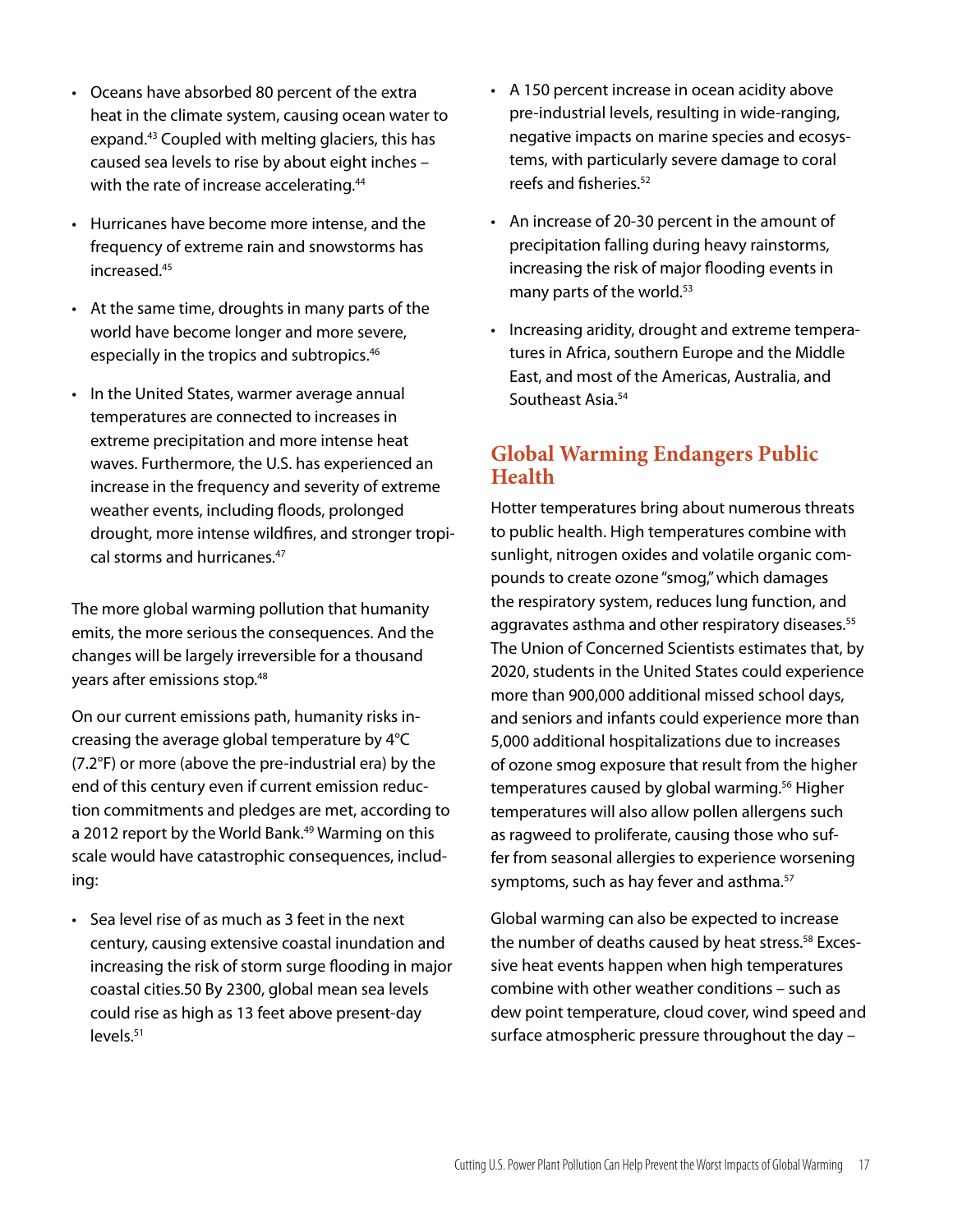and contribute to heat-related deaths in a particular location.59 According to a 2012 study by the Natural Resources Defense Council (NRDC), excessive heat events caused by global warming could kill up to 150,000 people in America's 40 largest cities by the end of the century.<sup>60</sup>

Higher temperatures may also change the patterns of occurrence of various infectious diseases. A 2009 study, for example, found a correlation between warmer temperatures and increased reports of infection by West Nile Virus.<sup>61</sup> Global warming may also increase the risk of more frequent and more widespread outbreaks of waterborne illnesses by allowing warm-water pathogens to expand into cooler climates, or by exposing more urban water bodies to sewage contamination after flooding caused by major precipitation events, according to NRDC.<sup>62</sup>

Increases in droughts and flooding caused by global warming can also reduce water available for drinking or for irrigation; they can also harm crops directly, diminishing food variety, nutritional content, and availability, all of which can contribute to malnutrition and the spread of disease.<sup>63</sup> Finally, sea-level rise and disasters such as strong storms and floods can damage urban infrastructure and displace existing communities.<sup>64</sup>

Global warming pollutants are not the only emissions from power plants that harm human health. For example, in 2010, two-thirds of all airborne mercury pollution in the United States came from the smokestacks of coal-fired power plants.<sup>65</sup> Mercury is a potent neurotoxicant, and exposure to mercury during critical periods of brain development can contribute to irreversible deficits in verbal skills, damage to attention and motor control, and reduced IQ.<sup>66</sup> Coal- and natural gas-fired power plants also emit nitrogen oxides ( $NO_x$ ), which exacerbate ozone smog pollution, as well as other pollutants that contribute to particulate matter and acid rain. Like smog, particulate matter pollution contributes to a host of respiratory and cardiovascular ailments.<sup>67</sup> Sulfur

dioxide, too, is a respiratory irritant for sensitive populations.68 In addition, it is a major component of acid rain that has damaged forests across the eastern United States.69

### **Cleaning Up U.S. Power Plants Would Cut Carbon Pollution at a Global Scale**

Humanity as a whole must limit emissions to no more than 1 trillion metric tons of carbon dioxide from 2000 through 2050 in order to have a 75 percent chance of limiting the global temperature increase to 3.6° F (2° C) above the pre-industrial era – a target the international community has set to limit the most severe global warming impacts.<sup>70</sup> For the world, this means that emissions will need to peak by 2015 and decline by more than half by 2050 to have a chance at preventing the worst impacts of climate change.<sup>71</sup> For the United States and other developed countries, emission reductions must occur more quickly and more steeply, with reductions of at least 25 to 40 percent below 1990 levels by 2020 and 80 to 95 percent by 2050.72

As of 2011, annual U.S. greenhouse gas emissions were still 10 percent above 1990 levels.<sup>73</sup> The annual emissions from a small group of the nation's dirtiest power plants are greatly hindering our ability to meet the emissions reduction targets necessary to avoid the worst impacts of global warming. Replacing these power plants with zero-emission energy sources such as wind and solar power, or eliminating the need for the power they produce through energy efficiency and conservation, would reduce U.S. greenhouse gas emissions to 11 percent below 1990 levels, even in the absence of other efforts to reduce emissions.74

Limiting carbon dioxide pollution from new and existing power plants is one of the most effective ways to reduce U.S. global warming pollution in the short run and for decades to come, reducing the risk that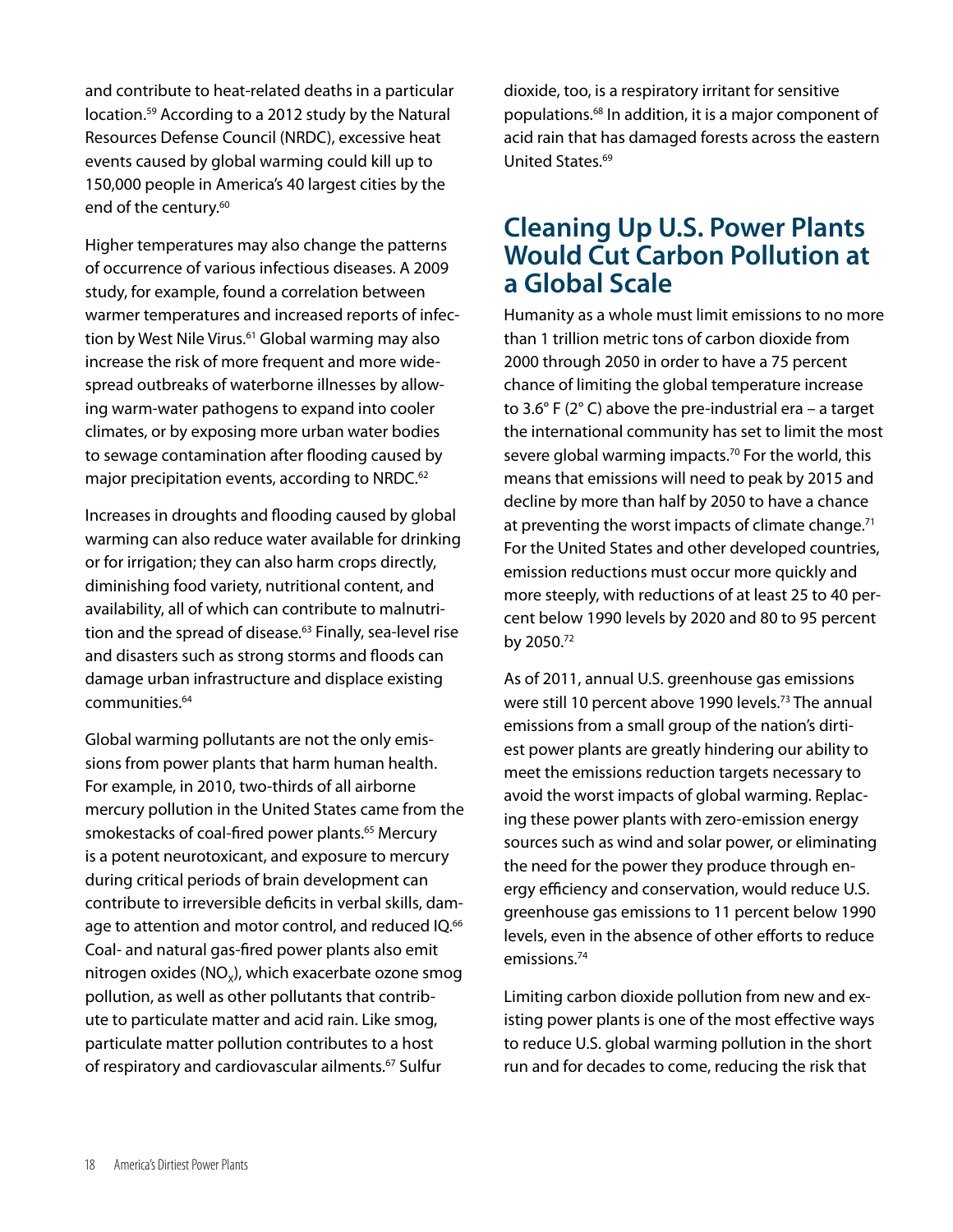emissions will reach a level that triggers dangerous, irreversible climate change impacts.

Adopting federal limits on carbon dioxide pollution from power plants as part of a suite of policies to reduce global warming pollution at all levels of government would help the United States achieve 2020 emissions reduction targets **–** even in the absence of a federal, economy-wide cap on carbon pollution. For example, Environment America Research & Policy Center's 2011 report, *The Way Forward on Global Warming,* demonstrated that with a suite of

local, state and federal policies to increase energy efficiency, deploy clean energy technologies and improve public transportation, **the United States could curb emissions of carbon dioxide from energy use by as much as 3.5 percent below 1990 levels by 2020 and 20 percent below 1990 levels by 2030.**<sup>75</sup> A nationwide cap on carbon pollution from all sources **–** not just power plants – would allow the United States to make the remaining emissions reductions necessary to prevent the worst impacts of global warming.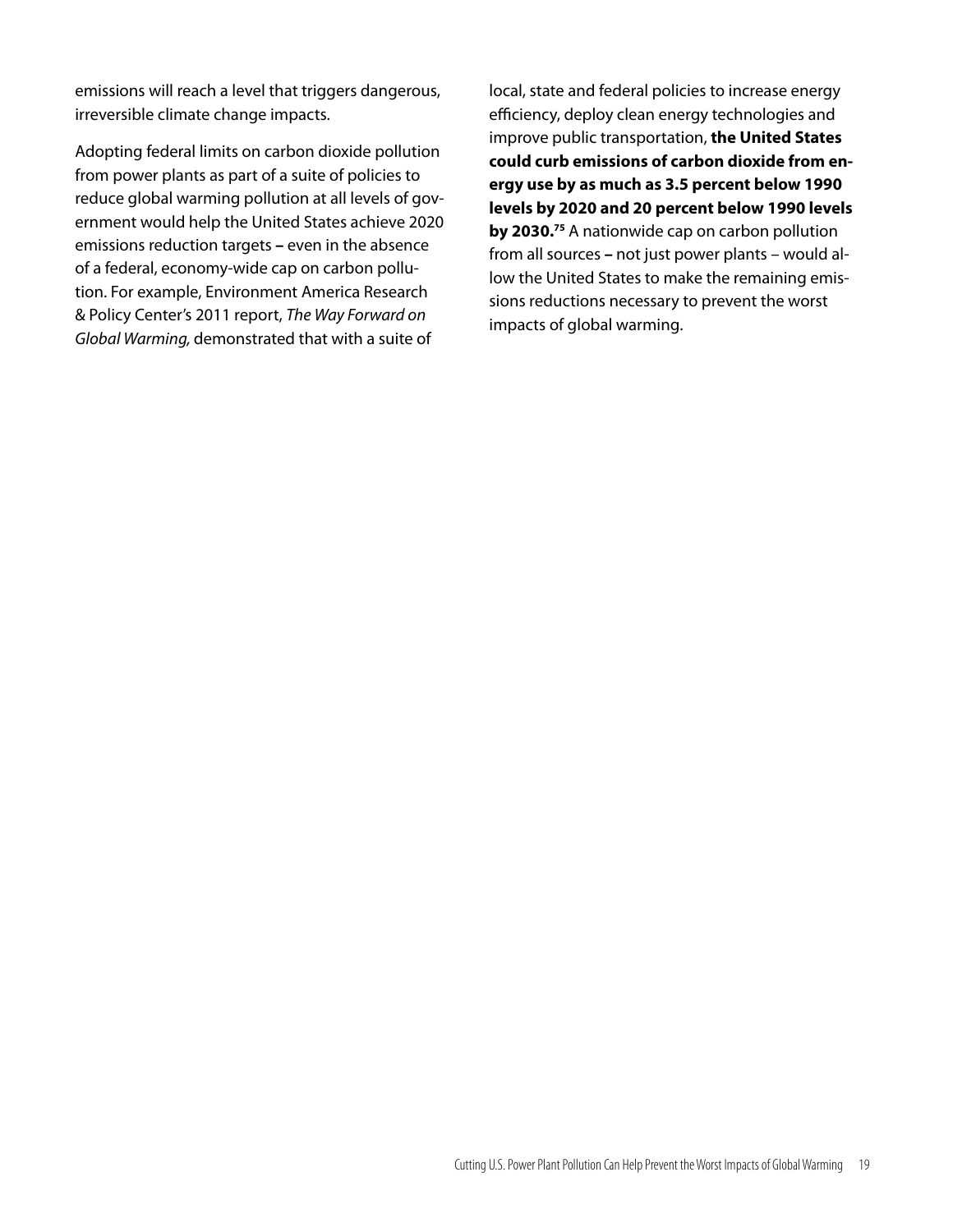### **Carbon Pollution Standards Are Needed to Clean Up Existing Power Plants**

The unprecedented threat that global warm-<br>
ing poses to our health, our safety and our<br>
environment demands that the United<br>
States takes urgent action to reduce emissions of ing poses to our health, our safety and our environment demands that the United global warming pollution. However, U.S. power plants currently face no federal limits on the amount of carbon dioxide pollution they can emit.

Given the enormous share of global warming pollution contributed by U.S. power plants, limiting carbon dioxide emissions from both new and existing power plants must be a key part of any strategy to reduce U.S. global warming emissions. Fortunately, the first steps toward setting these standards are already being taken. On June 25, 2013, President Obama announced his plan to address global warming through executive action, using existing statutory authority and funds.<sup>76</sup> The two most important elements of this plan are finalizing carbon emissions standards for new power plants and directing the EPA to quickly propose and implement a limit on existing plants.<sup>77</sup>

The EPA proposed a limit on new power plants in March 2012. Since then, the EPA has received more than 3.2 million public comments supporting limiting carbon pollution from power plants, and President Obama has asked the EPA to re-propose a carbon pollution standard for new power plants by September 20, 2013.78

The originally proposed limit restricts global warming pollution for facilities 25 megawatts (MW) or

larger to 1,000 pounds of  $CO<sub>2</sub>$  per megawatt-hour (MWh) of electricity they produce.79 According to the EPA, this standard was based on commonly used combined-cycle natural gas power plants – a standard that new coal plants are highly unlikely to meet.80 Existing coal plants produce an average of 2,180 lbs CO<sub>2</sub>/MWh, with the worst plants producing more than 3,000 lbs  $CO<sub>2</sub>/MWh.<sup>81</sup>$ 

The EPA has yet to propose a standard for existing power plants, a large portion of which are aging coal-fired plants. However, the president has directed the EPA to propose and submit carbon pollution limits for existing plants by June 2014 and to finalize those limits the following year.<sup>82</sup> (See "The Long Road to Carbon Pollution Limits" on page 21.)

Some states already limit carbon pollution from power plants. California has an economy-wide cap on carbon dioxide emissions, and nine states from Maine to Maryland participate in the Regional Greenhouse Gas Initiative (RGGI), which caps pollution from power plants in the Northeast. Once finalized, the EPA's carbon pollution limits for all new power plants nationwide would go a long way toward reducing future U.S. global warming pollution. However, the agency must also move quickly to establish strong federal standards for existing power plants – and force the nation's largest sources of carbon pollution to clean up.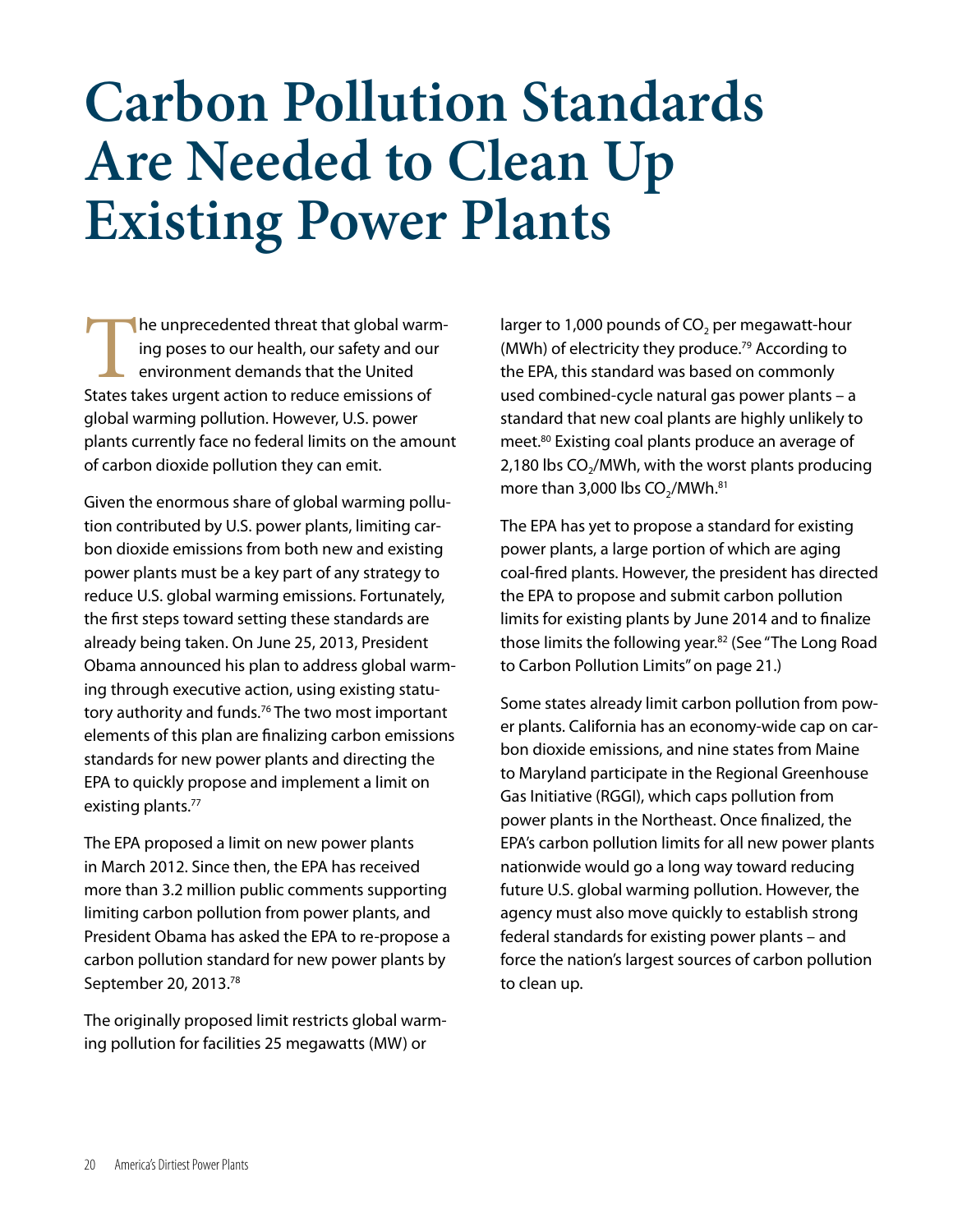### **The Long Road to Carbon Pollution Limits**

The Obama administration's recent actions indicating progress toward carbon dioxide pollution from power plants are the culmination of a 14-year campaign to clean up the nation's power plants. In 1999, one year after the EPA declined to include carbon dioxide pollution limits in new vehicle emissions standards, 19 environmental and public interest groups petitioned the EPA to classify carbon dioxide as an air pollutant subject to the Clean Air Act regulation.<sup>83</sup> They cited carbon dioxide's contribution to global warming – which threatens human health and the environment – as rationale for regulation. $84$ 

In 2003, the EPA released an official statement that it did not believe the Act authorized the EPA to regulate global warming pollution, and that even if it did authorize regulating greenhouse gases, the EPA objected to doing so on policy grounds.<sup>85</sup> However, the U.S. Supreme Court disagreed with the EPA in 2007, ruling with several states and environmental groups that the EPA does indeed have the authority to regulate greenhouse gases, and that its policy objections were insufficient to decline to regulate.<sup>86</sup> The court also directed the EPA to determine if greenhouse gases contribute to global warming and, if so, whether global warming endangered public health and welfare.<sup>87</sup> By the end of 2009, the EPA officially determined that emissions of carbon dioxide endanger public health and welfare by contributing to global warming.<sup>88</sup>

In December 2010, the EPA announced its plan to release new performance standards and mandatory emissions quidelines for all new fossil fuel-fired power plants.<sup>89</sup> The EPA proposed an interim carbon pollution standard for new power plants in April 2012 that is in effect until a rule can be finalized.90 This step set the first-ever national limits on the amount of carbon pollution power plants can emit.91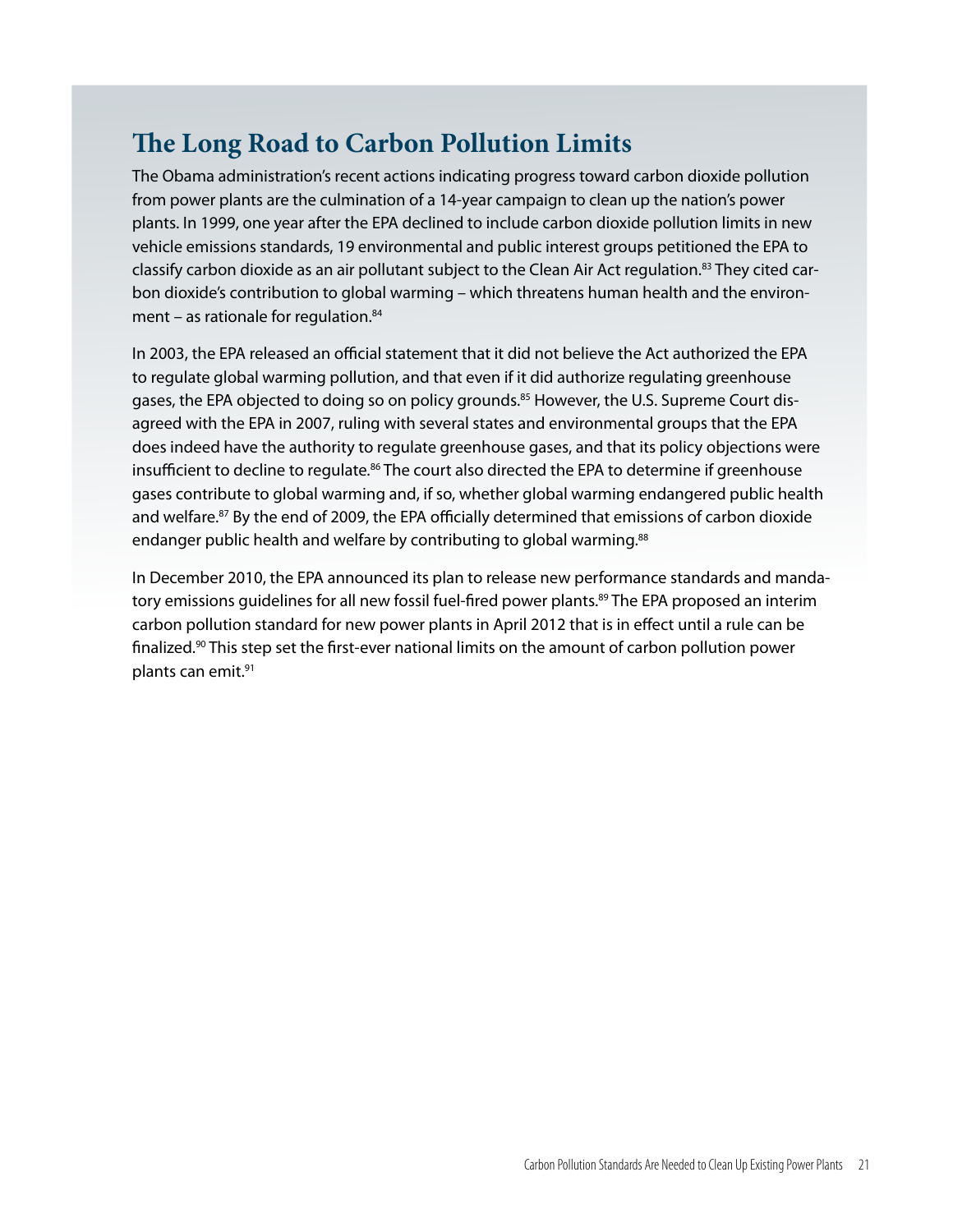### **Policy Recommendations**

### **To protect our health, our economy, and our environment from the dangers of global warming, America must clean up its dirtiest power plants.**

- The Obama Administration should set strong limits on carbon dioxide pollution from new power plants to prevent the construction of a new generation of dirty power plants, and force existing power plants to clean up by setting strong limits on carbon dioxide emissions for all existing power plants.
	- New plants The EPA should work to meet its September 2013 deadline for re-proposing a stringent emissions standard for new power plants. It should also set a deadline for finalizing these standards no later than June 2015.
	- Existing plants The EPA should work to meet the timeline put forth by President Obama for proposing and finalizing emissions standards for existing power plants. This timeline calls for limits on existing plants to be proposed by June 2014 and finalized by June 2015.<sup>92</sup> The standards should be based on climate science and designed to achieve the emissions reductions targets that are necessary to avoid the worst impacts of global warming.

**In addition to cutting pollution from power plants, the United States should adopt a suite of clean energy policies at the local, state, and federal level to curb emissions of carbon dioxide from energy use in other sectors.** 

In particular, the United States should prioritize establishing a comprehensive, national plan to reduce carbon pollution from all sources – including transportation, industrial activities, and the commercial and residential sectors.

Other policies to curb emissions include:

- • Retrofitting three-quarters of America's homes and businesses for improved energy efficiency, and implementing strong building energy codes to dramatically reduce fossil fuel consumption in new homes and businesses.
- • Adopting a federal renewable electricity standard that calls for 25 percent of America's electricity to come from clean, renewable sources by 2025.
- • Installing more than 200 gigawatts of solar panels and other forms of distributed renewable energy at residential, commercial and industrial buildings over the next two decades.
- Strengthening and implementing state energy efficiency resource standards that require utilities to deliver energy efficiency improvements in homes, businesses and industries.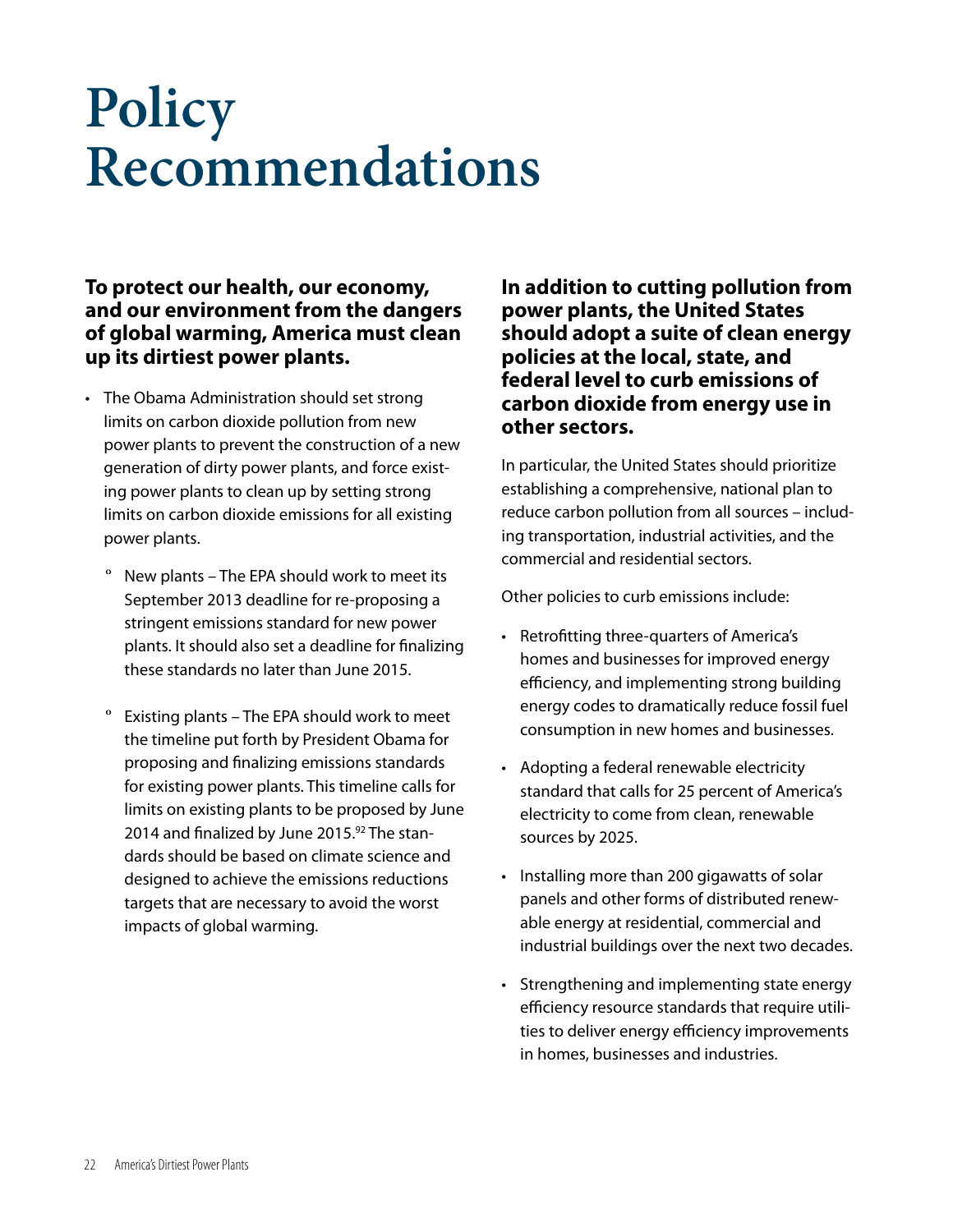- Encouraging the use of energy-saving combined heat-and-power systems in industry.
- • Setting strong energy efficiency standards for household appliances and commercial equipment, and promoting the use of energy-efficient boilers, process heat systems, and energy-saving combined heat-and-power in industrial facilities.
- Facilitating the deployment of millions of plug-in vehicles that operate partly or solely on electricity, and adopting clean fuel standards that require a reduction in the carbon intensity of transportation fuels. The U.S. should also adopt strong fuel economy standards for heavy-duty trucks.
- • Ensuring that the majority of new residential and commercial development in metropolitan areas takes place in compact, walkable communities with access to a range of transportation options.
- • Expanding public transportation service to double ridership by 2030, encouraging further ridership increases through better transit service,

and reducing per-mile global warming pollution from transit vehicles. The U.S. should also build high-speed rail lines in 11 high-priority corridors by 2030.

- Carrying out President Obama's Executive Order 13514, which requires large reductions in global warming pollution from federal agencies.
- • Rejecting proposals to increase our access to and use of carbon-intensive fuels, including current proposals to import tar sands oil from Canada via the Keystone XL pipeline and to open more land to hydraulic fracturing for shale oil and natural gas.
- • Strengthening and expanding the Regional Greenhouse Gas Initiative, which limits carbon dioxide pollution from power plants in nine northeastern states, and implementing California's Global Warming Solutions Act (AB32), which places an economy-wide cap on the state's greenhouse gas emissions.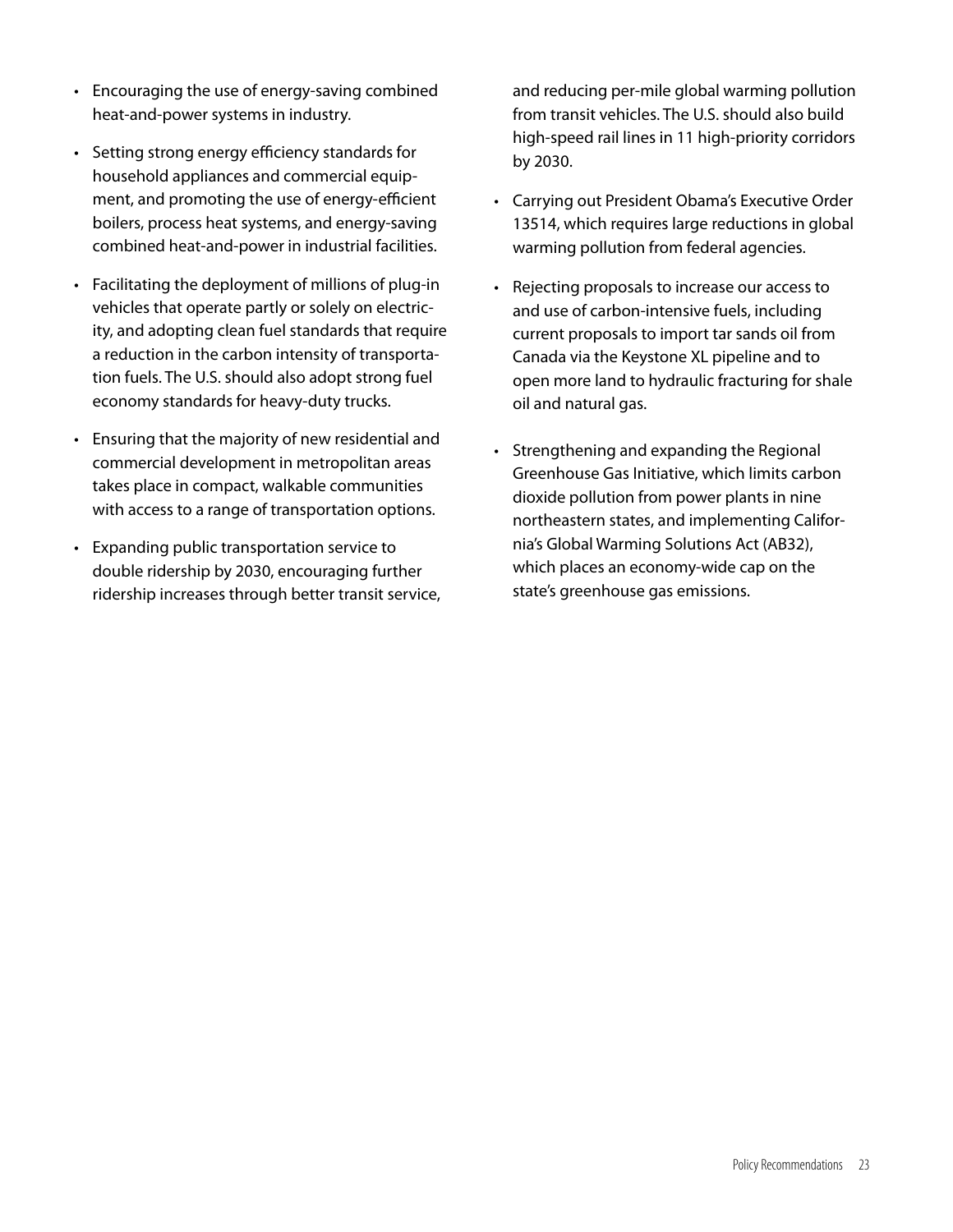# **Methodology**

In this report we examine emissions of carbon dioxide from all utility and non-utility power plants within the United States in 2011. We derive emissions data from fuel consumption figures reported to n this report we examine emissions of carbon dioxide from all utility and non-utility power plants within the United States in 2011. We derive emisthe U.S. Department of Energy and estimates of the carbon content of each fuel source developed by the U.S. Environmental Protection Agency. Details follow.

- We obtained fuel consumption and electricity generation data for power plants operating in the United States from the U.S. Department of Energy's Energy Information Administration (EIA), *2011 December EIA-923 Monthly Time Series*. 93 We focused on fuel consumption for electricity generation, excluding any fuel consumption for the purposes of generating heat.
- • We obtained estimates of the carbon dioxide emissions created per unit of energy output of the different fuels used in electricity generation from the U.S. Environmental Protection Agency, Center for Climate Leadership, *Emission Factors for Greenhouse Gas Inventories*, November 2011; and U.S. Environmental Protection Agency, *Inventory of U.S. Greenhouse Gas Emissions and Sinks: 1990-2011*, April 2013. Table 3 lists these coefficients. For all biomass fuels, including wood waste and the biogenic fraction of municipal solid waste, we assigned an emissions value of zero, since these

fuels are already part of the non-fossil portion of the world's carbon cycle.

- We multiplied fuel consumption in terms of heat content by the appropriate carbon dioxide emissions factors, yielding an estimate of 2011 carbon dioxide emissions by plant. Using database tools, we sorted or aggregated the data in various ways to generate the facts in this report. Our methodology resulted in a value for 2011 carbon dioxide pollution from the power sector very similar to that listed in the EPA's 2011 greenhouse gas emissions inventory (see above); our analysis resulted in a value of 2,202 MMT of carbon dioxide from all U.S. power plants, while the EPA's emissions inventory gave a value of 2,159 MMT of carbon dioxide emissions from the power sector – a difference of less than 2 percent. EIA's 2011 *Annual Energy Review* lists a value of 2,166 MMT of carbon dioxide emitted by power plants in 2011.94
- We chose to estimate 2011 carbon dioxide pollution based on plant-level energy consumption data because EIA's *Form 923* database (which contains such data) includes information on a broader range of power plants than the EPA's *Air Markets Program Data*, which provides estimates of carbon dioxide emissions for a subset of large electric power plants.<sup>95</sup>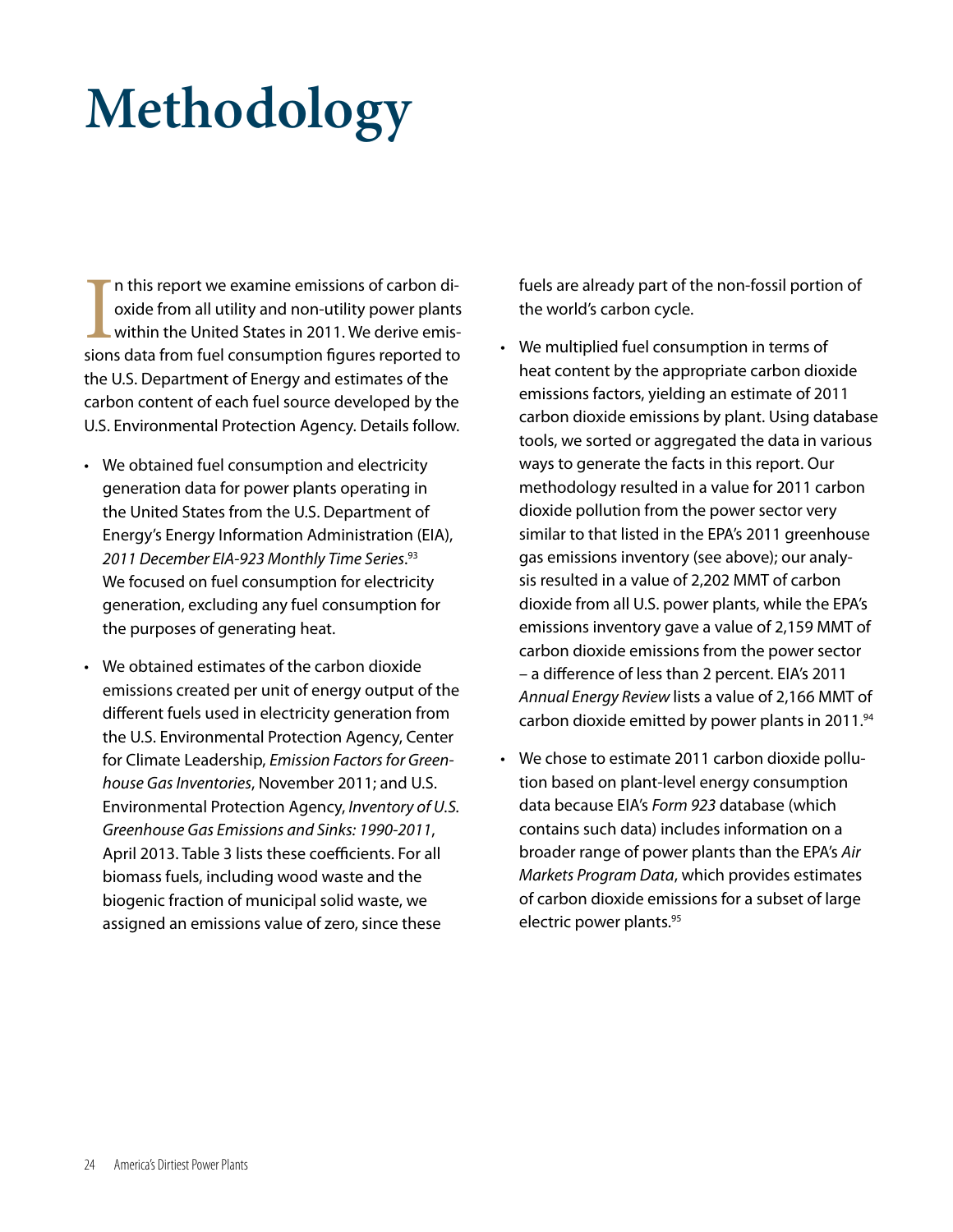#### Table 3: Carbon Dioxide Emission Coefficients

| <b>Category</b>             | <b>Fuel</b>                                              | <b>Emission Coefficient</b><br>(Kg CO2 / MMBtu) |
|-----------------------------|----------------------------------------------------------|-------------------------------------------------|
| Coal                        | <b>Bituminous</b>                                        | 93.40                                           |
| Coal                        | Lignite                                                  | 96.36                                           |
| Coal                        | Sub-Bituminous                                           | 97.02                                           |
| Coal                        | Waste Coal <sup>96</sup>                                 | 94.38                                           |
| Coal                        | Coal-Derived Synthesis Gas97                             | 94.38                                           |
| Coal                        | Anthracite                                               | 103.54                                          |
| Coal                        | Coal-Based Synfuel <sup>98</sup>                         | 92.91                                           |
| <b>Petroleum Products</b>   | Distillate Fuel Oil <sup>99</sup>                        | 73.15                                           |
| <b>Petroleum Products</b>   | Jet Fuel                                                 | 72.22                                           |
| <b>Petroleum Products</b>   | Kerosene                                                 | 75.20                                           |
| <b>Petroleum Products</b>   | Petroleum Coke                                           | 102.41                                          |
| <b>Petroleum Products</b>   | Petroleum Coke-Derived<br>Synthesis Gas <sup>100</sup>   | 102.41                                          |
| <b>Petroleum Products</b>   | Residual Fuel Oil <sup>101</sup>                         | 78.80                                           |
| <b>Petroleum Products</b>   | Propane                                                  | 61.46                                           |
| <b>Petroleum Products</b>   | Waste Oil <sup>102</sup>                                 | 66.53                                           |
| Natural Gas and other gases | Natural Gas <sup>103</sup>                               | 53.02                                           |
| Natural Gas and other gases | Blast Furnace Gas <sup>104</sup>                         | 274.32                                          |
| Natural Gas and other gases | Other Fossil-Fuel Gas <sup>105</sup>                     | 59.00                                           |
| Other                       | Purchased Steam <sup>106</sup>                           | 88.18                                           |
| Other                       | Tire-Derived Fuels <sup>107</sup>                        | 85.97                                           |
| Other                       | Municipal Solid Waste - Non-<br><b>Biogenic Fraction</b> | 90.70                                           |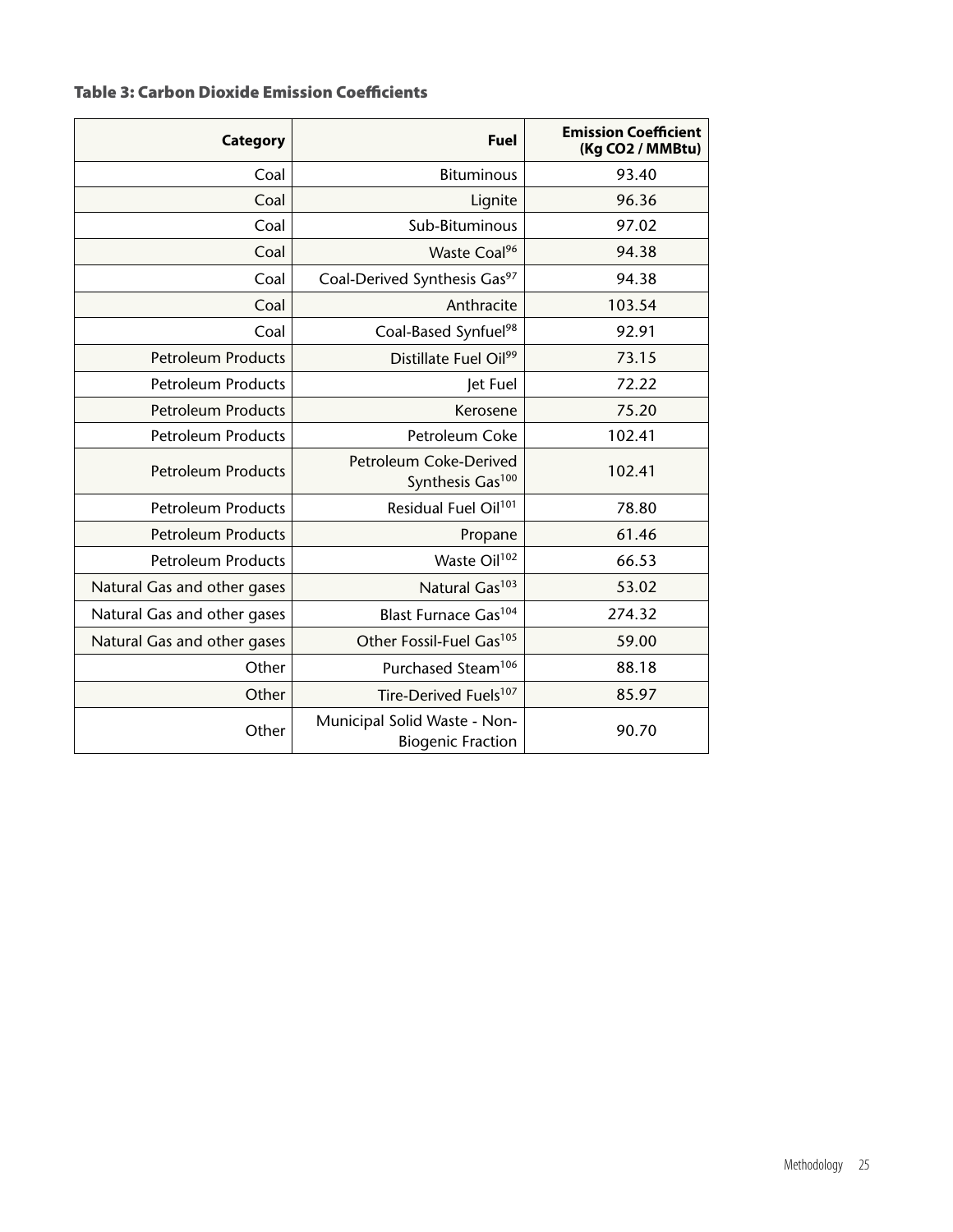# **Appendices**

Table A-1. Power Plant Carbon Dioxide Emissions as a Share of Total State-Level Emissions (MMT), 2010108

| <b>State</b>         | <b>Electric</b><br><b>Power</b><br><b>Sector</b><br><b>Emissions</b> | <b>Total</b><br><b>Statewide</b><br>Energy-<br><b>Related</b><br><b>Emissions</b> | Percentage<br>of<br><b>Statewide</b><br><b>Emissions</b><br>from Power<br><b>Plants</b> | <b>Estimated Share</b><br>of Statewide<br><b>Emissions</b><br><b>Contributed by Top</b><br><b>5 Emitting Power</b><br><b>Plants</b> <sup>±</sup> | <b>Total Power</b><br><b>Sector Emissions</b><br><b>Equivalent</b><br>in Number<br>of Passenger<br><b>Vehicles</b><br>(Millions) <sup>109</sup> |
|----------------------|----------------------------------------------------------------------|-----------------------------------------------------------------------------------|-----------------------------------------------------------------------------------------|--------------------------------------------------------------------------------------------------------------------------------------------------|-------------------------------------------------------------------------------------------------------------------------------------------------|
| Alabama              | 76.7                                                                 | 132.7                                                                             | 58%                                                                                     | 36%                                                                                                                                              | 16.0                                                                                                                                            |
| Alaska               | 3.0                                                                  | 38.7                                                                              | 8%                                                                                      | 6%                                                                                                                                               | 0.6                                                                                                                                             |
| Arizona              | 54.4                                                                 | 95.9                                                                              | 57%                                                                                     | 46%                                                                                                                                              | 11.3                                                                                                                                            |
| Arkansas             | 32.3                                                                 | 66.1                                                                              | 49%                                                                                     | 45%                                                                                                                                              | 6.7                                                                                                                                             |
| California           | 43.5                                                                 | 369.8                                                                             | 12%                                                                                     | 2%                                                                                                                                               | 99.1                                                                                                                                            |
| Colorado             | 39.9                                                                 | 96.5                                                                              | 41%                                                                                     | 28%                                                                                                                                              | 8.3                                                                                                                                             |
| Connecticut          | 7.7                                                                  | 36.9                                                                              | 21%                                                                                     | 16%                                                                                                                                              | 1.6                                                                                                                                             |
| Delaware             | 4.2                                                                  | 11.7                                                                              | 36%                                                                                     | 36%                                                                                                                                              | 0.9                                                                                                                                             |
| District of Columbia | 0.2                                                                  | 3.3                                                                               | 6%                                                                                      | 6%                                                                                                                                               | 0.0                                                                                                                                             |
| Florida              | 119.6                                                                | 246.0                                                                             | 49%                                                                                     | 18%                                                                                                                                              | 24.9                                                                                                                                            |
| Georgia              | 79.1                                                                 | 173.7                                                                             | 46%                                                                                     | 34%                                                                                                                                              | 16.5                                                                                                                                            |
| Hawaii               | 7.6                                                                  | 18.9                                                                              | 40%                                                                                     | 31%                                                                                                                                              | 1.6                                                                                                                                             |
| Idaho                | 0.7                                                                  | 16.2                                                                              | 4%                                                                                      | 4%                                                                                                                                               | 0.1                                                                                                                                             |
| Illinois             | 94.0                                                                 | 230.4                                                                             | 41%                                                                                     | 19%                                                                                                                                              | 19.6                                                                                                                                            |
| Indiana              | 114.3                                                                | 219.1                                                                             | 52%                                                                                     | 27%                                                                                                                                              | 23.8                                                                                                                                            |
| lowa                 | 40.6                                                                 | 88.7                                                                              | 46%                                                                                     | 34%                                                                                                                                              | 8.5                                                                                                                                             |
| Kansas               | 35.4                                                                 | 75.0                                                                              | 47%                                                                                     | 41%                                                                                                                                              | 7.4                                                                                                                                             |
| Kentucky             | 94.2                                                                 | 150.7                                                                             | 63%                                                                                     | 34%                                                                                                                                              | 19.6                                                                                                                                            |
| Louisiana            | 42.6                                                                 | 223.5                                                                             | 19%                                                                                     | 12%                                                                                                                                              | 8.9                                                                                                                                             |
| Maine                | 2.6                                                                  | 18.5                                                                              | 14%                                                                                     | 11%                                                                                                                                              | 0.5                                                                                                                                             |
| Maryland             | 24.9                                                                 | 70.5                                                                              | 35%                                                                                     | 28%                                                                                                                                              | 5.2                                                                                                                                             |
| Massachusetts        | 18.2                                                                 | 73.0                                                                              | 25%                                                                                     | 16%                                                                                                                                              | 3.8                                                                                                                                             |
| Michigan             | 70.4                                                                 | 165.9                                                                             | 42%                                                                                     | 27%                                                                                                                                              | 14.7                                                                                                                                            |
| Minnesota            | 29.3                                                                 | 93.4                                                                              | 31%                                                                                     | 27%                                                                                                                                              | 6.1                                                                                                                                             |
| Mississippi          | 26.4                                                                 | 65.5                                                                              | 40%                                                                                     | 25%                                                                                                                                              | 5.5                                                                                                                                             |
| Missouri             | 76.0                                                                 | 135.7                                                                             | 56%                                                                                     | 35%                                                                                                                                              | 15.8                                                                                                                                            |
| Montana              | 19.8                                                                 | 34.9                                                                              | 57%                                                                                     | 55%                                                                                                                                              | 4.1                                                                                                                                             |
| Nebraska             | 23.1                                                                 | 48.0                                                                              | 48%                                                                                     | 45%                                                                                                                                              | 4.8                                                                                                                                             |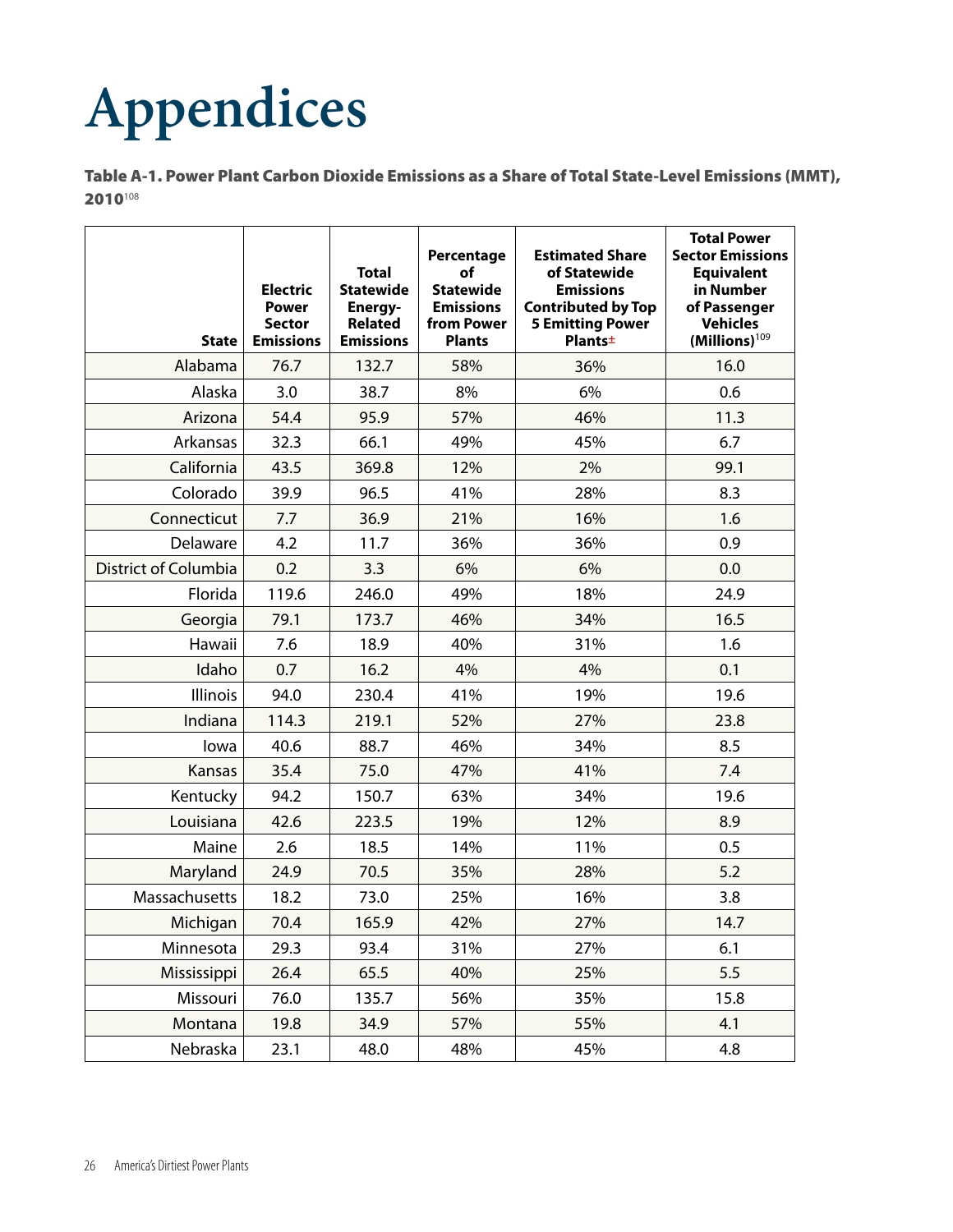#### Continued from page 26

Table A-1. Power Plant Carbon Dioxide Emissions as a Share of Total State-Level Emissions  $(MMT)$ , 2010<sup>108</sup>

| <b>State</b>         | <b>Electric</b><br><b>Power</b><br><b>Sector</b><br><b>Emissions</b> | <b>Total</b><br><b>Statewide</b><br>Energy-<br><b>Related</b><br><b>Emissions</b> | Percentage<br>of<br><b>Statewide</b><br><b>Emissions</b><br>from Power<br><b>Plants</b> | <b>Estimated Share</b><br>of Statewide<br><b>Emissions</b><br><b>Contributed by Top</b><br><b>5 Emitting Power</b><br><b>Plants</b> <sup>±</sup> | <b>Total Power</b><br><b>Sector Emissions</b><br><b>Equivalent</b><br>in Number<br>of Passenger<br><b>Vehicles</b><br>$(Millions)^{109}$ |
|----------------------|----------------------------------------------------------------------|-----------------------------------------------------------------------------------|-----------------------------------------------------------------------------------------|--------------------------------------------------------------------------------------------------------------------------------------------------|------------------------------------------------------------------------------------------------------------------------------------------|
| Nevada               | 16.8                                                                 | 38.1                                                                              | 44%                                                                                     | 28%                                                                                                                                              | 3.5                                                                                                                                      |
| New Hampshire        | 5.4                                                                  | 17.0                                                                              | 32%                                                                                     | 31%                                                                                                                                              | 1.1                                                                                                                                      |
| New Jersey           | 17.7                                                                 | 115.4                                                                             | 15%                                                                                     | 10%                                                                                                                                              | 3.7                                                                                                                                      |
| <b>New Mexico</b>    | 29.0                                                                 | 54.8                                                                              | 53%                                                                                     | 50%                                                                                                                                              | 0.6                                                                                                                                      |
| New York             | 38.1                                                                 | 172.8                                                                             | 22%                                                                                     | 7%                                                                                                                                               | 7.9                                                                                                                                      |
| North Carolina       | 72.2                                                                 | 142.9                                                                             | 51%                                                                                     | 36%                                                                                                                                              | 15                                                                                                                                       |
| <b>North Dakota</b>  | 29.5                                                                 | 52.5                                                                              | 56%                                                                                     | 52%                                                                                                                                              | 6.2                                                                                                                                      |
| Ohio                 | 120.8                                                                | 249.1                                                                             | 48%                                                                                     | 24%                                                                                                                                              | 25.2                                                                                                                                     |
| Oklahoma             | 47.4                                                                 | 103.4                                                                             | 46%                                                                                     | 32%                                                                                                                                              | 9.9                                                                                                                                      |
| Oregon               | 9.8                                                                  | 40.3                                                                              | 24%                                                                                     | 22%                                                                                                                                              | 0.2                                                                                                                                      |
| Pennsylvania         | 119.6                                                                | 256.6                                                                             | 47%                                                                                     | 22%                                                                                                                                              | 24.9                                                                                                                                     |
| Rhode Island         | 3.1                                                                  | 11.0                                                                              | 28%                                                                                     | 28%                                                                                                                                              | 0.6                                                                                                                                      |
| South Carolina       | 40.9                                                                 | 84.0                                                                              | 49%                                                                                     | 34%                                                                                                                                              | 8.5                                                                                                                                      |
| South Dakota         | 3.5                                                                  | 15.1                                                                              | 23%                                                                                     | 23%                                                                                                                                              | 0.7                                                                                                                                      |
| Tennessee            | 43.3                                                                 | 107.1                                                                             | 40%                                                                                     | 34%                                                                                                                                              | 0.9                                                                                                                                      |
| <b>Texas</b>         | 220.4                                                                | 652.6                                                                             | 34%                                                                                     | 10%                                                                                                                                              | 45.9                                                                                                                                     |
| Utah                 | 34.8                                                                 | 64.2                                                                              | 54%                                                                                     | 49%                                                                                                                                              | 7.2                                                                                                                                      |
| Vermont              | 0.0                                                                  | 6.0                                                                               | 0%                                                                                      | 0%                                                                                                                                               | 0.0                                                                                                                                      |
| Virginia             | 34.3                                                                 | 109.8                                                                             | 31%                                                                                     | 19%                                                                                                                                              | 7.1                                                                                                                                      |
| Washington           | 13.1                                                                 | 76.1                                                                              | 17%                                                                                     | 15%                                                                                                                                              | 2.7                                                                                                                                      |
| <b>West Virginia</b> | 74.3                                                                 | 98.9                                                                              | 75%                                                                                     | 52%                                                                                                                                              | 15.5                                                                                                                                     |
| Wisconsin            | 42.6                                                                 | 99.2                                                                              | 43%                                                                                     | 29%                                                                                                                                              | 8.9                                                                                                                                      |
| Wyoming              | 42.8                                                                 | 64.9                                                                              | 66%                                                                                     | 59%                                                                                                                                              | 8.9                                                                                                                                      |
| Total*               | 2,240.0                                                              | 5,631.3                                                                           | 40%                                                                                     | 24%                                                                                                                                              | 466.7                                                                                                                                    |

\* For the emissions of the United States as a country see, U.S. Energy Information Administration, *Monthly Energy Review*, Section 12: Environment, August 2013. Differing methodologies between that data series and the state-by-state data listed here causes the total for all states to be slightly different from the national-level estimate. The amount varies no more than 0.5 percent. NOTE: The District of Columbia is included in the data tables, but not in the analysis as it is not a state.

**±** Estimates obtained by multiplying Emissions for Top 5 as a Share of Power-Sector Total (2011) by Emissions for Power-Sector as a Share of Statewide Total (2010). U.S. EIA does not have state-by-state data on power-sector emissions from 2011. See Table A-3.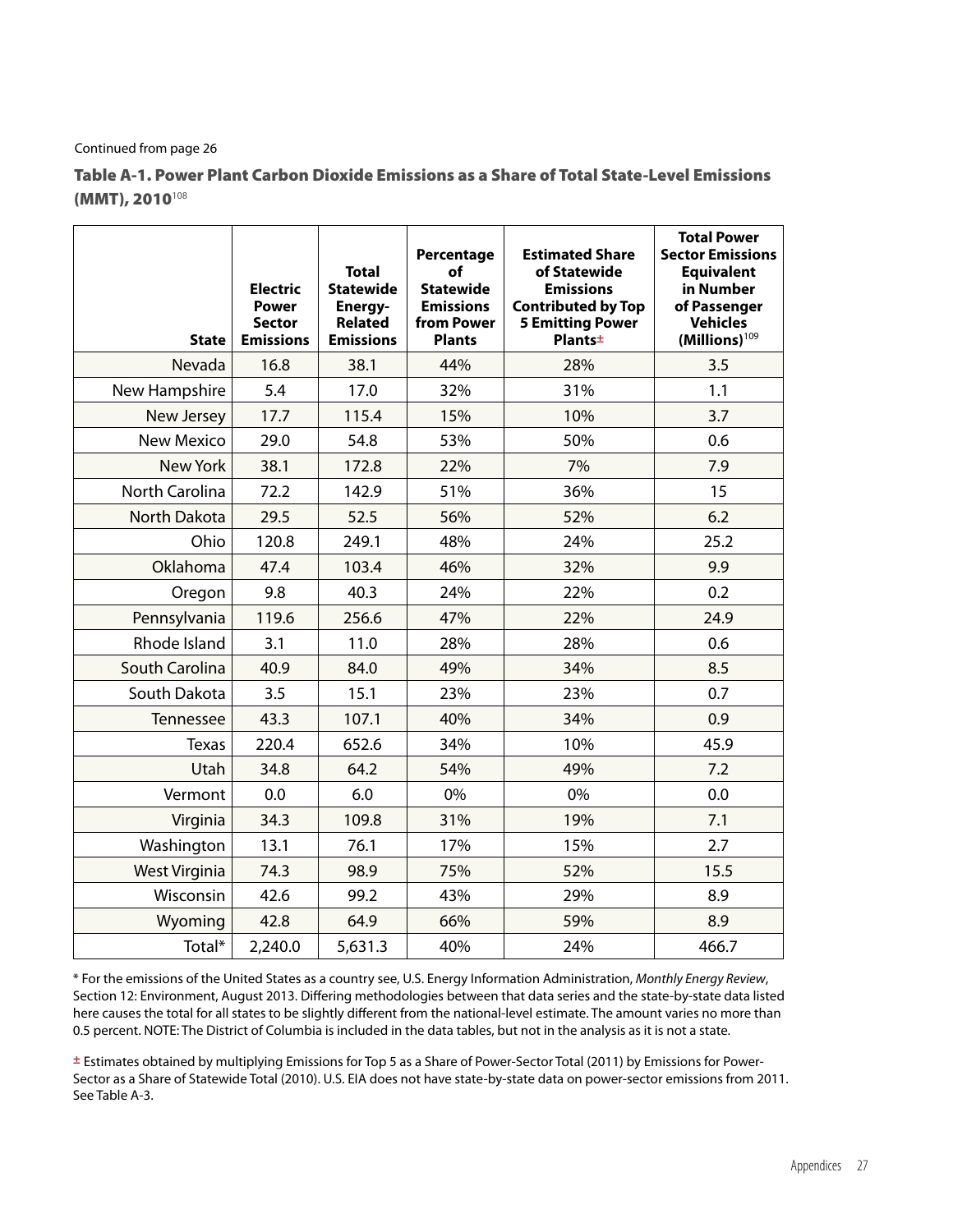| Rank           | <b>State</b> |                                            |                                       | <b>Primary Fuel</b> | <b>Emissions</b><br>(Million Metric | <b>Emissions Equivalent</b><br>in Passenger Vehicles |
|----------------|--------------|--------------------------------------------|---------------------------------------|---------------------|-------------------------------------|------------------------------------------------------|
|                |              | <b>Operator Name</b>                       | <b>Plant Name</b>                     | Category            | Tons $)^{112}$                      | $(Millions)^{113}$                                   |
| $\mathbf{1}$   | <b>GA</b>    | Georgia Power Co.                          | Scherer                               | Coal                | 21.3                                | 4.44                                                 |
| 2              | AL           | Alabama Power Co.                          | James H. Miller Jr.                   | Coal                | 20.7                                | 4.3                                                  |
| 3              | <b>TX</b>    | <b>Luminant Generation</b>                 | Martin Lake                           | Coal                | 18.8                                | 3.91                                                 |
|                |              | Company, LLC                               |                                       |                     |                                     |                                                      |
| 4              | <b>MO</b>    | Union Electric Co. (MO)                    | Labadie                               | Coal                | 18.5                                | 3.85                                                 |
| 5              | <b>TX</b>    | NRG Texas Power, LLC                       | W. A. Parish                          | Coal                | 17.8                                | 3.71                                                 |
| 6              | IN           | Duke Energy Indiana Inc.                   | Gibson                                | Coal                | 16.9                                | 3.53                                                 |
| $\overline{7}$ | OH           | Ohio Power Co.                             | General James M.<br>Gavin             | Coal                | 16.6                                | 3.46                                                 |
| 8              | PA           | FirstEnergy Generation Corp.               | <b>FirstEnergy Bruce</b><br>Mansfield | Coal                | 16.4                                | 3.41                                                 |
| 9              | MI           | Detroit Edison Co.                         | Monroe                                | Coal                | 16.4                                | 3.41                                                 |
| 10             | AZ           | Salt River Project                         | Navajo                                | Coal                | 15.9                                | 3.32                                                 |
| 11             | IN           | Indiana Michigan Power Co.                 | Rockport                              | Coal                | 15.4                                | 3.22                                                 |
| 12             | <b>KS</b>    | Westar Energy Inc.                         | Jeffrey Energy<br>Center              | Coal                | 14.7                                | 3.05                                                 |
| 13             | <b>GA</b>    | Georgia Power Co.                          | Bowen                                 | Coal                | 14.2                                | 2.97                                                 |
| 14             | <b>WV</b>    | Appalachian Power Co.                      | John E. Amos                          | Coal                | 13.9                                | 2.89                                                 |
| 15             | <b>NM</b>    | Arizona Public Service Co.                 | Four Corners*                         | Coal                | 13.8                                | 2.88                                                 |
| 16             | <b>NC</b>    | Duke Energy Carolinas, LLC                 | <b>Belews Creek</b>                   | Coal                | 13.8                                | 2.87                                                 |
| 17             | <b>TX</b>    | <b>Luminant Generation</b><br>Company, LLC | Monticello                            | Coal                | 13.7                                | 2.85                                                 |
| 18             | МT           | PPL Montana, LLC                           | Colstrip                              | Coal                | 13.6                                | 2.82                                                 |
| 19             | TX           | NRG Texas Power, LLC                       | Limestone                             | Coal                | 13.3                                | 2.77                                                 |
| 20             | LA           | Louisiana Generating LLC                   | Big Cajun 2                           | Coal                | 13.2                                | 2.75                                                 |
| 21             | <b>MN</b>    | Northern States Power Co. -<br>Minnesota   | Sherburne<br>County                   | Coal                | 13.1                                | 2.73                                                 |
| 22             | SC           | South Carolina Public Service<br>Authority | Cross                                 | Coal                | 12.9                                | 2.69                                                 |
| 23             | WY           | PacifiCorp                                 | Jim Bridger                           | Coal                | 12.9                                | 2.68                                                 |
| 24             | IL.          | <b>Dynegy Midwest Generation</b><br>Inc.   | <b>Baldwin Energy</b><br>Complex      | Coal                | 12.8                                | 2.67                                                 |
| 25             | <b>OH</b>    | Dayton Power & Light Co.                   | J. M. Stuart                          | Coal                | 12.7                                | 2.66                                                 |
| 26             | KY           | Kentucky Utilities Co.                     | Ghent                                 | Coal                | 12.7                                | 2.65                                                 |
| 27             | <b>TN</b>    | Tennessee Valley Authority                 | Cumberland                            | Coal                | 12.4                                | 2.57                                                 |
| 28             | <b>WY</b>    | <b>Basin Electric Power Coop</b>           | Laramie River<br>Station              | Coal                | 12.2                                | 2.54                                                 |
| 29             | UT           | Los Angeles Department of<br>Water & Power | Intermountain<br>Power Project*       | Coal                | 12.0                                | 2.51                                                 |
| $30\,$         | KY           | Tennessee Valley Authority                 | Paradise                              | Coal                | 12.0                                | 2.49                                                 |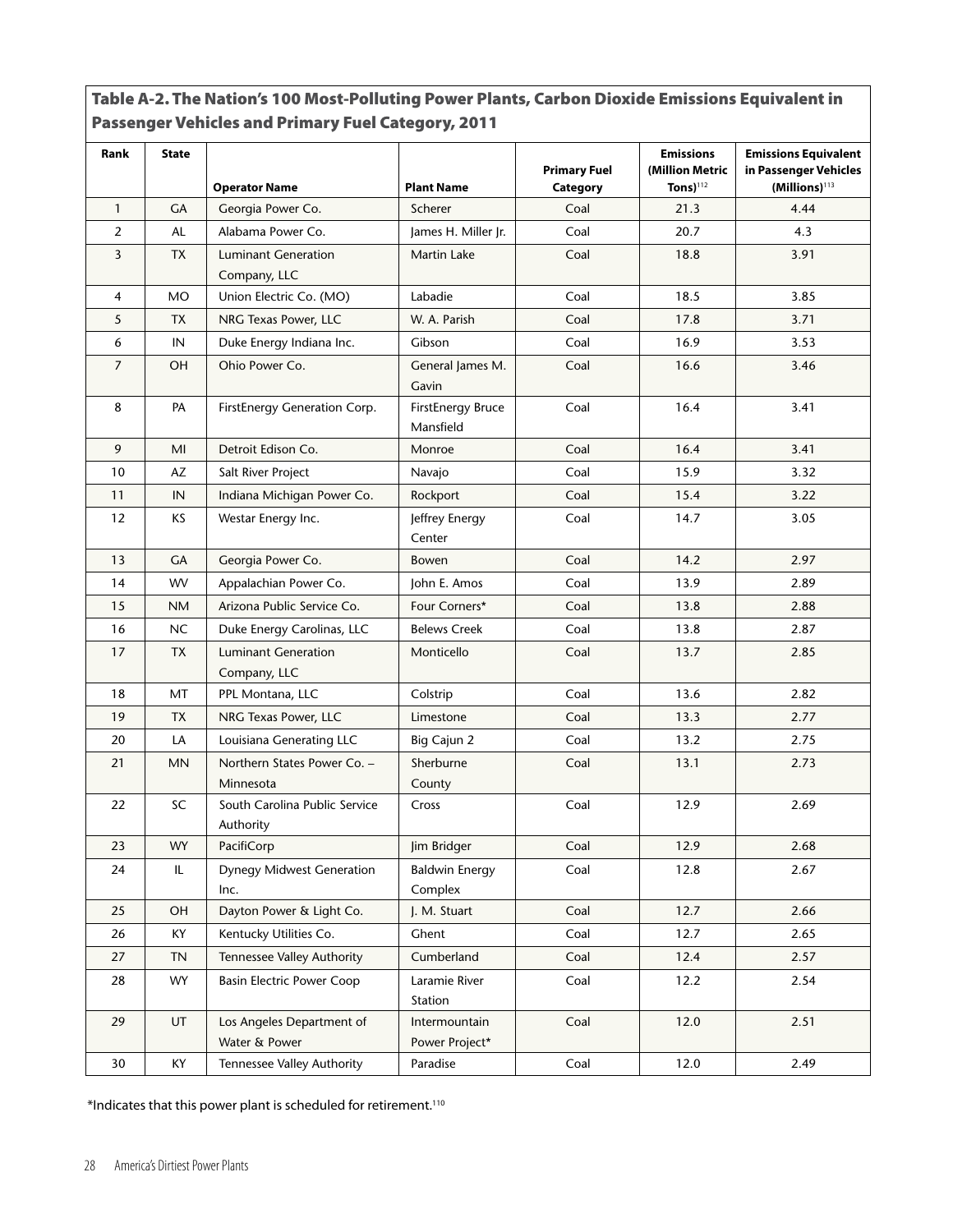| Rank | <b>State</b> |                                       |                                                        |                                 | <b>Emissions</b>                  | <b>Emissions Equivalent</b>                        |
|------|--------------|---------------------------------------|--------------------------------------------------------|---------------------------------|-----------------------------------|----------------------------------------------------|
|      |              | <b>Operator Name</b>                  | <b>Plant Name</b>                                      | <b>Primary Fuel</b><br>Category | (Million Metric<br>Tons) $^{112}$ | in Passenger Vehicles<br>(Millions) <sup>113</sup> |
| 31   | IA           | MidAmerican Energy Co.                | Walter Scott Jr.<br>Energy Center*                     | Coal                            | 11.7                              | 2.43                                               |
| 32   | <b>NC</b>    | Progress Energy Carolinas Inc.        | Roxboro                                                | Coal                            | 11.6                              | 2.42                                               |
| 33   | <b>NM</b>    | Public Service Co. of NM              | San Juan*                                              | Coal                            | 11.5                              | 2.4                                                |
| 34   | AZ           | Tucson Electric Power Co.             | Springerville                                          | Coal                            | 11.5                              | 2.39                                               |
| 35   | AR           | Entergy Arkansas Inc.                 | Independence                                           | Coal                            | 11.1                              | 2.3                                                |
| 36   | <b>TX</b>    | Southwestern Electric Power<br>Co.    | Welsh*                                                 | Coal                            | 11.0                              | 2.29                                               |
| 37   | <b>TX</b>    | Lower Colorado River Authority        | <b>Fayette Power</b><br>Project                        | Coal                            | 10.9                              | 2.26                                               |
| 38   | TX           | Oak Grove Management Co.,<br>LLC      | Oak Grove                                              | Coal                            | 10.8                              | 2.26                                               |
| 39   | OH           | FirstEnergy Generation Corp.          | FirstEnergy W. H.<br>Sammis                            | Coal                            | 10.6                              | 2.2                                                |
| 40   | PA           | Allegheny Energy Supply Co.,<br>LLC   | <b>Hatfields Ferry</b><br>Power Station*               | Coal                            | 10.5                              | 2.18                                               |
| 41   | <b>WV</b>    | Allegheny Energy Supply Co.,<br>LLC   | FirstEnergy<br><b>Harrison Power</b><br><b>Station</b> | Coal                            | 10.4                              | 2.16                                               |
| 42   | AR           | Entergy Arkansas Inc.                 | White Bluff                                            | Coal                            | 10.4                              | 2.16                                               |
| 43   | AL           | Alabama Power Co.                     | E. C. Gaston                                           | Coal                            | 10.3                              | 2.14                                               |
| 44   | FL.          | Progress Energy Florida Inc.          | Crystal River*                                         | Coal                            | 10.2                              | 2.13                                               |
| 45   | <b>NC</b>    | Duke Energy Carolinas, LLC            | Marshall                                               | Coal                            | 10.1                              | 2.09                                               |
| 46   | IN           | Indianapolis Power & Light Co.        | AES Petersburg                                         | Coal                            | 10.0                              | 2.09                                               |
| 47   | PA           | GenOn Northeast Management<br>Company | Keystone                                               | Coal                            | 10.0                              | 2.08                                               |
| 48   | PA           | GenOn Northeast Management<br>Company | Conemaugh                                              | Coal                            | 9.9                               | 2.06                                               |
| 49   | IL           | Midwest Generations EME, LLC          | Powerton                                               | Coal                            | 9.8                               | 2.04                                               |
| 50   | $\sf NE$     | Nebraska Public Power District        | Gerald Gentleman                                       | Coal                            | 9.3                               | 1.94                                               |
| 51   | OK           | Oklahoma Gas & Electric Co.           | Muskogee                                               | Coal                            | 9.2                               | 1.92                                               |
| 52   | FL.          | Tampa Electric Co.                    | <b>Big Bend</b>                                        | Coal                            | 9.2                               | 1.91                                               |
| 53   | KY           | Louisville Gas & Electric Co.         | <b>Mill Creek</b>                                      | Coal                            | 9.1                               | 1.89                                               |
| 54   | PA           | Midwest Generations EME, LLC          | Homer City Station                                     | Coal                            | 9.0                               | 1.87                                               |
| 55   | CO           | Tri-State G & T Assn., Inc.           | Craig                                                  | Coal                            | 9.0                               | 1.87                                               |
| 56   | KY           | East Kentucky Power Coop, Inc.        | H. L. Spurlock                                         | Coal                            | 8.9                               | 1.86                                               |
| 57   | ND.          | <b>Great River Energy</b>             | Coal Creek                                             | Coal                            | 8.8                               | 1.84                                               |
| 58   | <b>NE</b>    | Omaha Public Power District           | Nebraska City                                          | Coal                            | 8.7                               | 1.82                                               |
| 59   | PA           | PPL Brunner Island, LLC               | PPL Brunner Island                                     | Coal                            | 8.6                               | 1.79                                               |
| 60   | OK           | Public Service Co. of Oklahoma        | Northeastern*                                          | Coal                            | 8.6                               | 1.79                                               |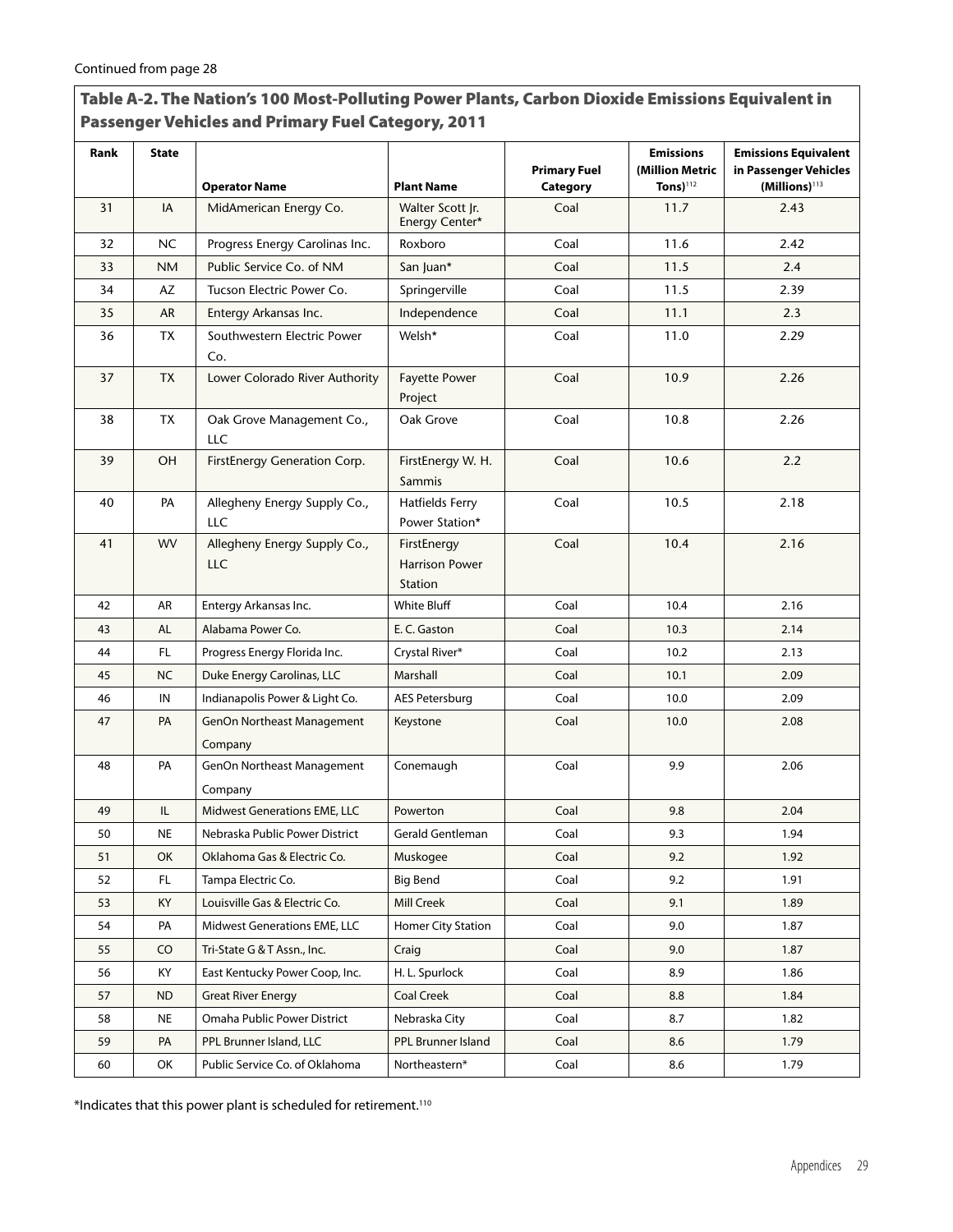| Rank | <b>State</b> | <b>Operator Name</b>               | <b>Plant Name</b>                               | <b>Primary Fuel</b><br>Category | <b>Emissions</b><br>(Million Metric<br>Tons $)^{112}$ | <b>Emissions Equivalent</b><br>in Passenger Vehicles<br>(Millions) <sup>113</sup> |
|------|--------------|------------------------------------|-------------------------------------------------|---------------------------------|-------------------------------------------------------|-----------------------------------------------------------------------------------|
| 61   | <b>TX</b>    | Big Brown Power Company, LLC       | <b>Big Brown</b>                                | Coal                            | 8.6                                                   | 1.79                                                                              |
| 62   | WV           | Appalachian Power Co.              | Mountaineer                                     | Coal                            | 8.5                                                   | 1.77                                                                              |
| 63   | UT           | PacifiCorp                         | Hunter                                          | Coal                            | 8.4                                                   | 1.76                                                                              |
| 64   | MO.          | Kansas City Power & Light Co.      | latan                                           | Coal                            | 8.4                                                   | 1.75                                                                              |
| 65   | PA           | PPL Montour, LLC                   | <b>PPL Montour</b>                              | Coal                            | 8.4                                                   | 1.75                                                                              |
| 66   | <b>WV</b>    | Ohio Power Co.                     | Mitchell                                        | Coal                            | 8.4                                                   | 1.74                                                                              |
| 67   | <b>TX</b>    | City of San Antonio – (TX)         | J. K. Spruce                                    | Coal                            | 8.3                                                   | 1.73                                                                              |
| 68   | <b>MO</b>    | Associated Electric Coop, Inc.     | <b>Thomas Hill</b>                              | Coal                            | 8.3                                                   | 1.73                                                                              |
| 69   | KS.          | Kansas City Power & Light Co       | La Cygne                                        | Coal                            | 8.2                                                   | 1.71                                                                              |
| 70   | WV           | Virginia Electric & Power Co.      | Mt. Storm                                       | Coal                            | 8.2                                                   | 1.7                                                                               |
| 71   | MI           | Consumers Energy Co.               | J. H. Campbell                                  | Coal                            | 8.2                                                   | 1.7                                                                               |
| 72   | IN           | Northern Indiana Pub Serv Co.      | R. M. Schahfer                                  | Coal                            | 8.1                                                   | 1.7                                                                               |
| 73   | IN           | Indiana-Kentucky Electric Corp.    | <b>Clifty Creek</b>                             | Coal                            | 8.1                                                   | 1.69                                                                              |
| 74   | MI           | Detroit Edison Co.                 | <b>Belle River</b>                              | Coal                            | 7.9                                                   | 1.65                                                                              |
| 75   | FL.          | Florida Power & Light Co.          | <b>West County Energy</b><br>Center             | Natural Gas and<br>other gases  | 7.9                                                   | 1.64                                                                              |
| 76   | FL.          | Seminole Electric Cooperative Inc. | Seminole                                        | Coal                            | 7.9                                                   | 1.64                                                                              |
| 77   | <b>MO</b>    | Union Electric Co. - (MO)          | Rush Island                                     | Coal                            | 7.9                                                   | 1.64                                                                              |
| 78   | WV           | Allegheny Energy Supply Co., LLC   | <b>FirstEnergy Pleas-</b><br>ants Power Station | Coal                            | 7.8                                                   | 1.63                                                                              |
| 79   | KY           | <b>Tennessee Valley Authority</b>  | Shawnee                                         | Coal                            | 7.8                                                   | 1.62                                                                              |
| 80   | IL.          | Electric Energy Inc.               | Joppa Steam                                     | Coal                            | 7.8                                                   | 1.62                                                                              |
| 81   | OH           | Cardinal Operating Co.             | Cardinal                                        | Coal                            | 7.6                                                   | 1.58                                                                              |
| 82   | TX           | Southwestern Public Service Co.    | Tolk                                            | Coal                            | 7.5                                                   | 1.57                                                                              |
| 83   | IL.          | Ameren Energy Generating Co.       | Newton                                          | Coal                            | 7.5                                                   | 1.55                                                                              |
| 84   | ΜN           | Minnesota Power Inc.               | Clay Boswell                                    | Coal                            | 7.4                                                   | 1.55                                                                              |
| 85   | AZ           | Arizona Public Service Co.         | Cholla                                          | Coal                            | 7.4                                                   | 1.55                                                                              |
| 86   | AL           | Alabama Power Co.                  | Barry                                           | Natural Gas and<br>other gases  | 7.3                                                   | 1.53                                                                              |
| 87   | <b>TN</b>    | Tennessee Valley Authority         | Gallatin                                        | Coal                            | 7.3                                                   | 1.51                                                                              |
| 88   | WI           | Wisconsin Power & Light Co.        | Columbia                                        | Coal                            | 7.2                                                   | 1.51                                                                              |
| 89   | CO           | Public Service Co. of Colorado     | Comanche                                        | Coal                            | 7.2                                                   | 1.5                                                                               |
| 90   | GA           | Georgia Power Co.                  | Wansley                                         | Coal                            | 7.2                                                   | 1.5                                                                               |
| 91   | OK           | <b>Grand River Dam Authority</b>   | <b>GRDA</b>                                     | Coal                            | 7.2                                                   | 1.49                                                                              |
| 92   | OH           | Duke Energy Ohio Inc.              | Miami Fort*                                     | Coal                            | 7.2                                                   | 1.49                                                                              |
| 93   | МO           | Associated Electric Coop, Inc.     | New Madrid                                      | Coal                            | 7.1                                                   | 1.48                                                                              |
| 94   | OH           | Ohio Power Co.                     | Conesville*                                     | Coal                            | 7.1                                                   | 1.47                                                                              |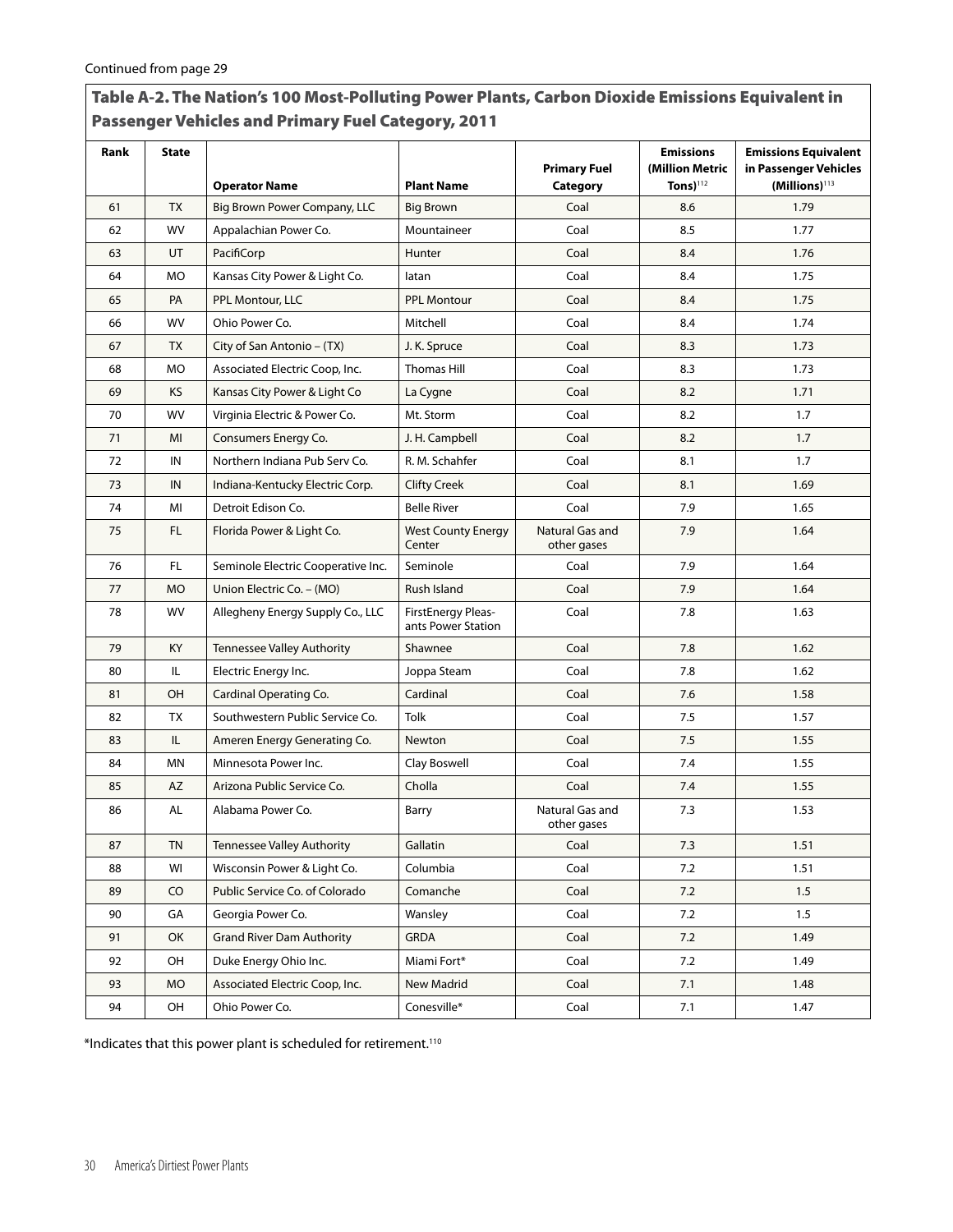| Rank | <b>State</b> | <b>Operator Name</b>          | <b>Plant Name</b>                                    | <b>Primary Fuel</b><br>Category | <b>Emissions</b><br>(Million Metric<br>Tons) $112$ | <b>Emissions Equivalent</b><br>in Passenger Vehicles<br>$(Millions)$ <sup>113</sup> |
|------|--------------|-------------------------------|------------------------------------------------------|---------------------------------|----------------------------------------------------|-------------------------------------------------------------------------------------|
| 95   | LA           | Entergy Gulf States - LA, LLC | R. S. Nelson                                         | Coal                            | 7.0                                                | 1.46                                                                                |
| 96   | LA           | Cleco Power, LLC              | <b>Brame Energy</b><br>Center                        | Coal                            | 7.0                                                | 1.46                                                                                |
| 97   | <b>OK</b>    | Oklahoma Gas & Electric Co.   | Sooner                                               | Coal                            | 7.0                                                | 1.45                                                                                |
| 98   | KY           | Louisville Gas & Electric Co. | <b>Trimble County</b>                                | Coal                            | 6.9                                                | 1.45                                                                                |
| 99   | <b>WV</b>    | Monongahela Power Co.         | <b>FirstEnergy Fort</b><br>Martin Power Sta-<br>tion | Coal                            | 6.8                                                | 1.42                                                                                |
| 100  | IN           | Hoosier Energy R E C, Inc.    | Merom                                                | Coal                            | 6.7                                                | 1.39                                                                                |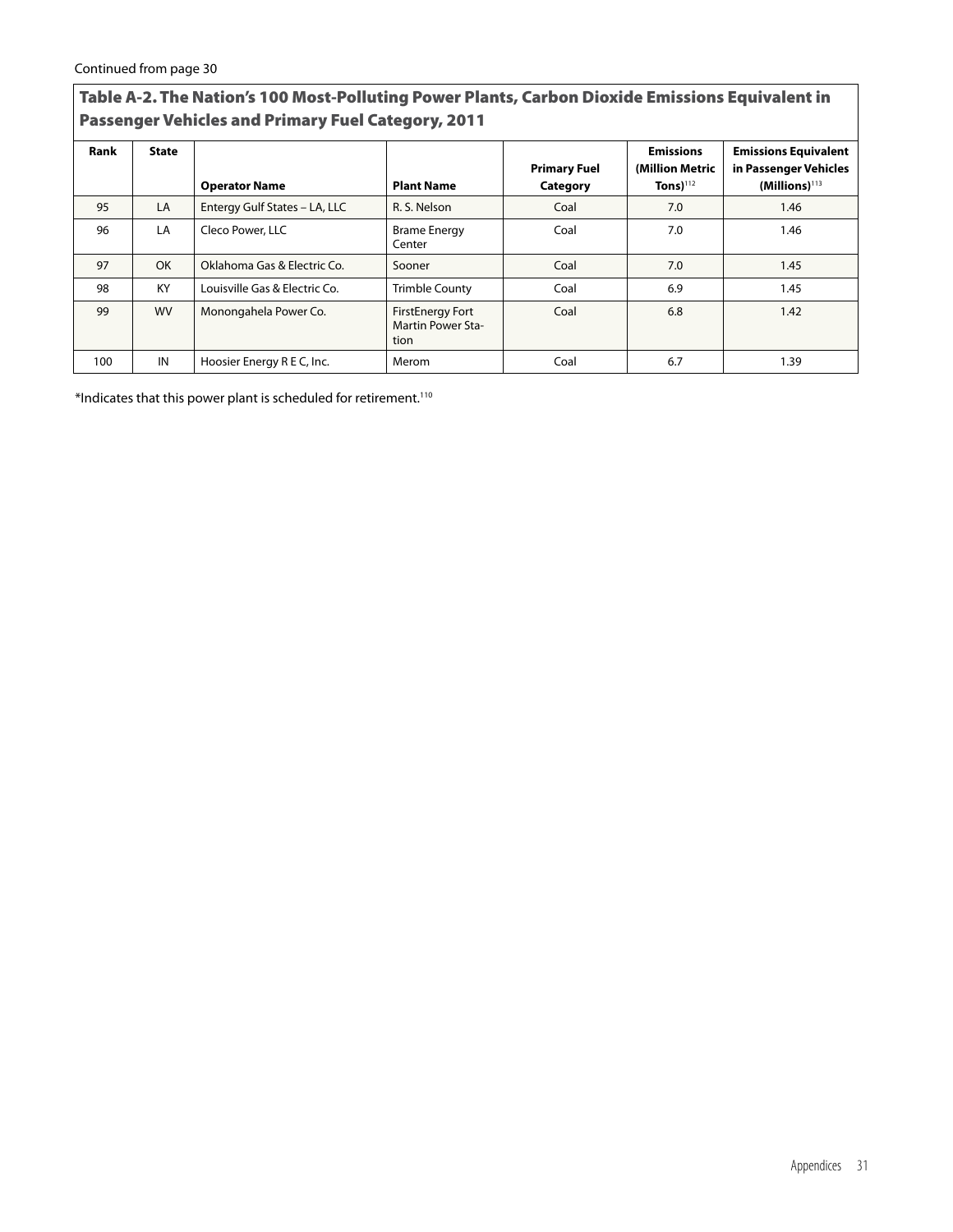| Operator Name |                                         |
|---------------|-----------------------------------------|
|               | Chugach Electric Assn. Inc.             |
|               | nchorage Municipal Light and Power      |
|               | Aurora Energy, LLC                      |
|               | Golden Valley Elec. Assn. Inc.          |
|               | Golden Valley Elec.                     |
|               | labama Power Co.                        |
|               | Alabama Power Co.                       |
|               | Alabama Power Co.                       |
|               | Tennessee Valley Authority              |
|               | Tennessee Valley Authority              |
|               | Entergy Arkansas Inc.                   |
|               | Entergy Arkansas Inc.                   |
|               | Plum Point Energy Associates, LLC       |
|               | Southwestern Electric Power Co.         |
|               | Union Power Partners, L.P.              |
|               | Salt River Project                      |
|               | Tucson Electric Power Co.               |
|               | Arizona Public Service Co.              |
|               | Salt River Project                      |
|               | Mesquite Power, LLC                     |
|               | Southern California Edison Co.          |
|               | Delta Energy Center, LLC                |
|               | Los Angeles Department of Water & Power |
|               | Sacramento Municipal Util. Dist.        |
|               |                                         |

**±** Obtained by multiplying Emissions for Top 5 as a Share of Power-Sector Total (2011) by Emissions for Power-Sector as a Share of Statewide Total (2010) U.S. EIA does not have state-by-state data for<br>power-sector emissio Obtained by multiplying Emissions for Top 5 as a Share of Power-Sector Total (2011) by Emissions for Power-Sector as a Share of Statewide Total (2010) U.S. EIA does not have state-by-state data for power-sector emissions for 2011.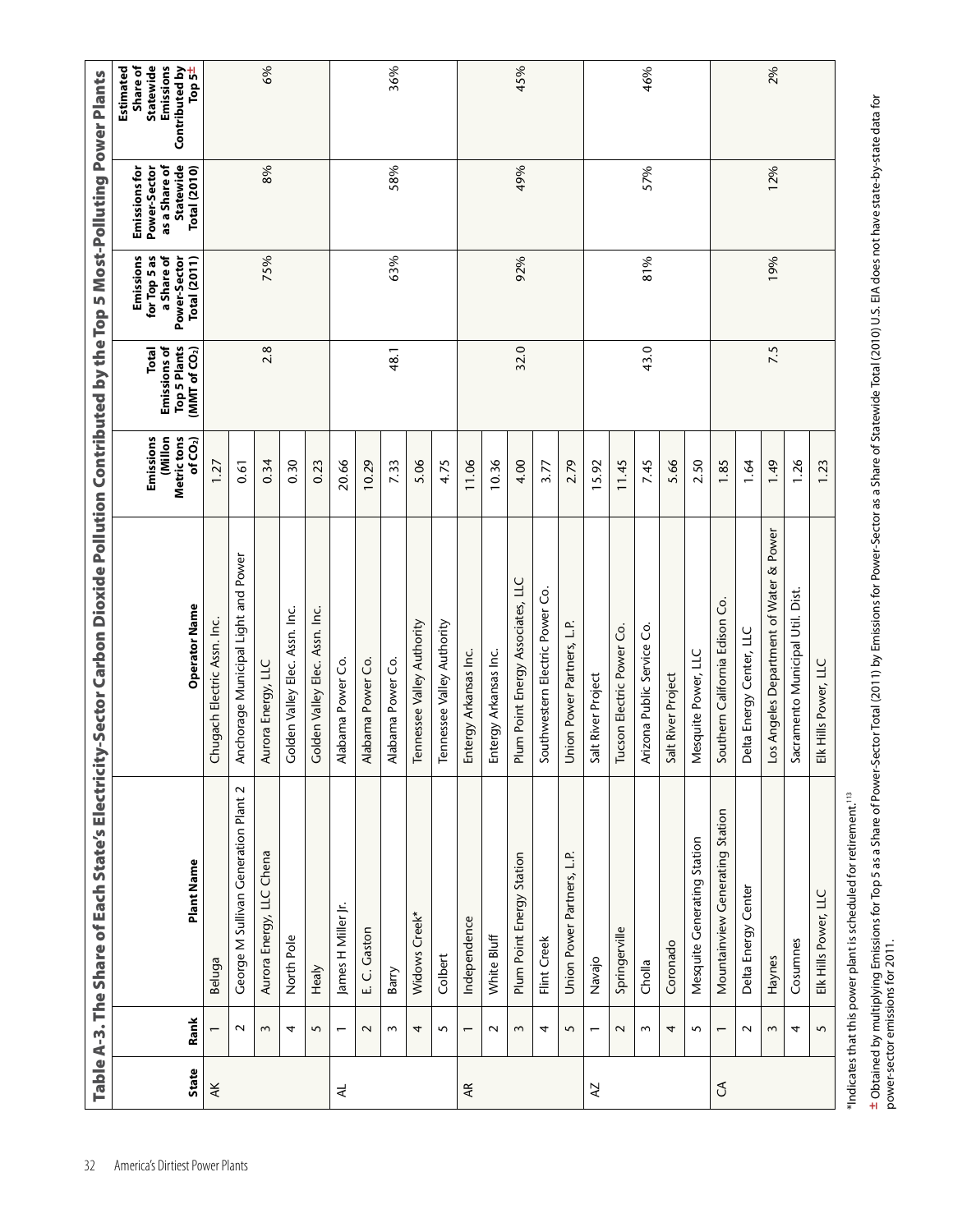| ı |
|---|
|   |
|   |
|   |
| i |
|   |
| l |
|   |
|   |
|   |
|   |
|   |
|   |
|   |
|   |
|   |
|   |
|   |
|   |
|   |
|   |
|   |

|                         |                          |                                                                              | Table A-3. The Share of Each State's Electricity-Sector Carbon Dioxide Pollution Contributed by the |                                               |                                                            | Top 5 Most-Polluting Power Plants                                              |                                                                             |                                                                                         |
|-------------------------|--------------------------|------------------------------------------------------------------------------|-----------------------------------------------------------------------------------------------------|-----------------------------------------------|------------------------------------------------------------|--------------------------------------------------------------------------------|-----------------------------------------------------------------------------|-----------------------------------------------------------------------------------------|
| State                   | Rank                     | Plant Name                                                                   | <b>Operator Name</b>                                                                                | Emissions<br>Millon<br>Metric tons<br>of CO2) | Emissions of<br>Top 5 Plants<br>Total<br>(MMT of CO $_2$ ) | Emissions<br>for Top 5 as<br>a Share of<br>Power-Sector<br><b>Total</b> (2011) | Emissions for<br>Power-Sector<br>as a Share of<br>Statewide<br>Total (2010) | Emissions<br>Statewide<br>Estimated<br>Share of<br>Contributed by<br>Top 5 <sup>±</sup> |
| S                       |                          | Craig                                                                        | & T Assn., Inc.<br>ri-State G                                                                       | 8.96                                          | 26.2                                                       | 67%                                                                            | 41%                                                                         | 28%                                                                                     |
|                         | $\sim$                   | Comanche                                                                     | ublic Service Co. of Colorado                                                                       | 7.21                                          |                                                            |                                                                                |                                                                             |                                                                                         |
|                         | $\sim$                   | Cherokee*                                                                    | Public Service Co. of Colorado                                                                      | 4.01                                          |                                                            |                                                                                |                                                                             |                                                                                         |
|                         | 4                        | Pawnee                                                                       | Public Service Co. of Colorado                                                                      | 3.05                                          |                                                            |                                                                                |                                                                             |                                                                                         |
|                         | 5                        | Hayden                                                                       | Public Service Co. of Colorado                                                                      | 2.98                                          |                                                            |                                                                                |                                                                             |                                                                                         |
| p                       |                          | Lake Road Generating Plant                                                   | ake Road Generating Co., L.P.                                                                       | 2.07                                          | 5.9                                                        | 75%                                                                            | 21%                                                                         | 16%                                                                                     |
|                         | $\sim$                   | Milford Power Project                                                        | Vilford Power Co., LLC                                                                              | 1.54                                          |                                                            |                                                                                |                                                                             |                                                                                         |
|                         | $\sim$                   | <b>Bridgeport Energy Project</b>                                             | Bridgeport Energy, LLC                                                                              | 1.08                                          |                                                            |                                                                                |                                                                             |                                                                                         |
|                         | 4                        | Kleen Energy Systems Project                                                 | Kleen Energy Systems, LLC                                                                           | 0.70                                          |                                                            |                                                                                |                                                                             |                                                                                         |
|                         | 5                        | <b>Bridgeport Station</b>                                                    | <b>PSEG Power Connecticut, LLC</b>                                                                  | 0.53                                          |                                                            |                                                                                |                                                                             |                                                                                         |
| ΣC                      | $\overline{\phantom{0}}$ | Benning                                                                      | Potomac Power Resources                                                                             | $\overline{11}$                               | 0.2                                                        | 100%                                                                           | 6%                                                                          | 6%                                                                                      |
|                         | $\sim$                   | US GSA Heating and Transmission                                              | JS GSA Heating and Transmission                                                                     | 0.05                                          |                                                            |                                                                                |                                                                             |                                                                                         |
|                         | $\sim$                   | <b>Buzzard Point</b>                                                         | Potomac Power Resources                                                                             | 0.01                                          |                                                            |                                                                                |                                                                             |                                                                                         |
| $\overline{\mathsf{D}}$ |                          | Hay Road                                                                     | $\Xi$<br>Calpine Mid-Atlantic Generation,                                                           | 1.70                                          | 3.9                                                        | 99%                                                                            | 36%                                                                         | 36%                                                                                     |
|                         | $\sim$                   | Indian River Generating Station*                                             | ndian River Operations Inc.                                                                         | 1.57                                          |                                                            |                                                                                |                                                                             |                                                                                         |
|                         | $\sim$                   | Edge Moor*                                                                   | $\Xi$<br>Calpine Mid-Atlantic Generation,                                                           | 0.37                                          |                                                            |                                                                                |                                                                             |                                                                                         |
|                         | 4                        | Delaware City Plant                                                          | ပ<br>Delaware City Refining Company, LL                                                             | 0.18                                          |                                                            |                                                                                |                                                                             |                                                                                         |
|                         | 5                        | NRG Energy Center Dover                                                      | NRG Energy Center Dover, LLC                                                                        | $\overline{0.11}$                             |                                                            |                                                                                |                                                                             |                                                                                         |
| 군                       | $\overline{\phantom{0}}$ | Crystal River*                                                               | Progress Energy Florida Inc.                                                                        | 10.24                                         | 41.7                                                       | 37%                                                                            | 49%                                                                         | 18%                                                                                     |
|                         | $\sim$                   | Big Bend                                                                     | Tampa Electric Co.                                                                                  | 9.18                                          |                                                            |                                                                                |                                                                             |                                                                                         |
|                         | $\sim$                   | West County Energy Center                                                    | Florida Power & Light Co.                                                                           | 7.89                                          |                                                            |                                                                                |                                                                             |                                                                                         |
|                         | 4                        | Seminole                                                                     | eminole Electric Cooperative Inc.                                                                   | 7.88                                          |                                                            |                                                                                |                                                                             |                                                                                         |
|                         | $\sim$                   | St. Johns River Power Park                                                   | ₹                                                                                                   | 6.55                                          |                                                            |                                                                                |                                                                             |                                                                                         |
| $\mathfrak{S}$          | $\overline{ }$           | Scherer                                                                      | ပိ<br>Georgia Power                                                                                 | 21.32                                         | 52.1                                                       | 76%                                                                            | 46%                                                                         | 34%                                                                                     |
|                         | $\sim$                   | Bowen                                                                        | Georgia Power Co.                                                                                   | 14.24                                         |                                                            |                                                                                |                                                                             |                                                                                         |
|                         | $\sim$                   | Wansley                                                                      | Georgia Power Co.                                                                                   | 7.19                                          |                                                            |                                                                                |                                                                             |                                                                                         |
|                         | 4                        | Harllee Branch*                                                              | Georgia Power Co.                                                                                   | 5.15                                          |                                                            |                                                                                |                                                                             |                                                                                         |
|                         | $\sim$                   | Yates*                                                                       | Georgia Power Co.                                                                                   | 4.16                                          |                                                            |                                                                                |                                                                             |                                                                                         |
|                         |                          | *Indicates that this power plant is scheduled for retirement. <sup>113</sup> |                                                                                                     |                                               |                                                            |                                                                                |                                                                             |                                                                                         |

± Obtained by multiplying Emissions for Top 5 as a Share of Power-Sector Total (2011) by Emissions for Power-Sector as a Share of Statewide Total (2010) U.S. EIA does not have state-by-state data for<br>power-sector emissions Obtained by multiplying Emissions for Top 5 as a Share of Power-Sector Total (2011) by Emissions for Power-Sector as a Share of Statewide Total (2010) U.S. EIA does not have state-by-state data for power-sector emissions for 2011.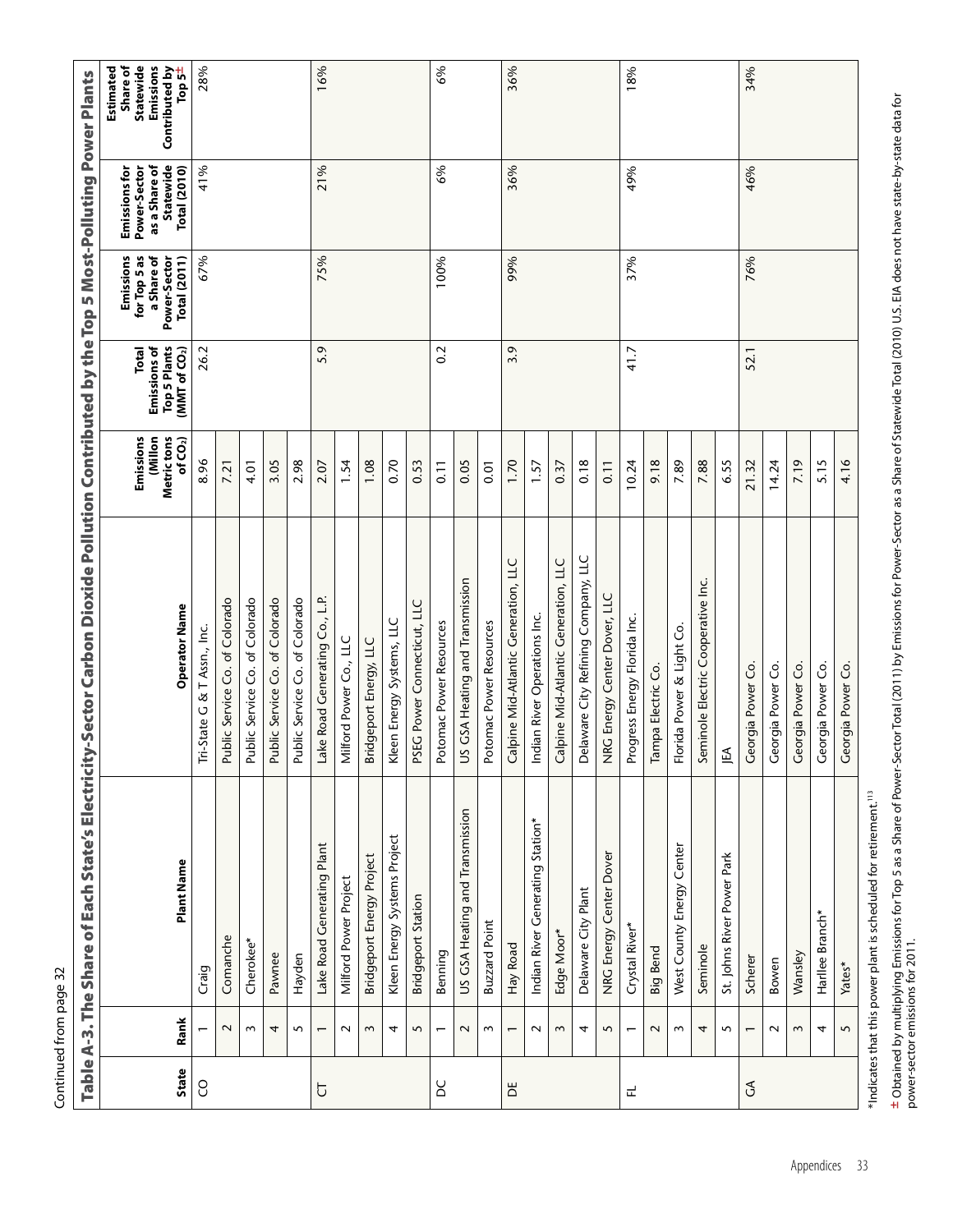| <b>State</b> | Rank           | Plant Name                                                        | Operator Name                         | Emissions<br>Millon<br>Metric tons<br>of CO <sub>2</sub> | <b>Top 5 Plants</b><br>Emissions of<br>(MMT of CO <sub>2</sub> )<br>Total | Emissions<br>for Top 5 as<br>a Share of<br>Power-Sector<br><b>Total (2011)</b> | Statewide<br>Emissions for<br>Power-Sector<br>as a Share of<br><b>Total (2010)</b> | Emissions<br>Statewide<br>Contributed by<br>Estimated<br>Share of<br>Top $5^{\pm}$ |
|--------------|----------------|-------------------------------------------------------------------|---------------------------------------|----------------------------------------------------------|---------------------------------------------------------------------------|--------------------------------------------------------------------------------|------------------------------------------------------------------------------------|------------------------------------------------------------------------------------|
| Ξ            |                | Kahe                                                              | Hawaiian Electric Co. Inc.            | 2.41                                                     | \$.6                                                                      | 77%                                                                            | 40%                                                                                | 31%                                                                                |
|              | $\sim$         | AES Hawaii                                                        | AES Hawaii Inc.                       | 1.31                                                     |                                                                           |                                                                                |                                                                                    |                                                                                    |
|              | $\sim$         | Waiau                                                             | Hawaiian Electric Co. Inc.            | 0.87                                                     |                                                                           |                                                                                |                                                                                    |                                                                                    |
|              | 4              | Maalaea                                                           | Maui Electric Co. Ltd                 | 0.55                                                     |                                                                           |                                                                                |                                                                                    |                                                                                    |
|              | 5              | Kalaeola Cogen Plant                                              | Kalaeloa Partners, L.P.               | 0.51                                                     |                                                                           |                                                                                |                                                                                    |                                                                                    |
| $\preceq$    |                | Walter Scott Jr. Energy Center*                                   | MidAmerican Energy Co.                | 11.67                                                    | 29.7                                                                      | 75%                                                                            | 46%                                                                                | 34%                                                                                |
|              | $\sim$         | George Neal North                                                 | MidAmerican Energy Co.                | 5.76                                                     |                                                                           |                                                                                |                                                                                    |                                                                                    |
|              | 3              | George Neal South                                                 | MidAmerican Energy Co.                | 4.32                                                     |                                                                           |                                                                                |                                                                                    |                                                                                    |
|              | 4              | Louisa                                                            | MidAmerican Energy Co.                | 4.30                                                     |                                                                           |                                                                                |                                                                                    |                                                                                    |
|              | 5              | Ottumwa                                                           | Interstate Power and Light Co.        | 3.65                                                     |                                                                           |                                                                                |                                                                                    |                                                                                    |
| $\supseteq$  |                | Rathdrum Power, LLC                                               | Rathdrum Operating Services Co., Inc. | 0.31                                                     | 0.4                                                                       | 91%                                                                            | 4%                                                                                 |                                                                                    |
|              | $\sim$         | Evander Andrews Power Complex                                     | Idaho Power Co.                       | 0.05                                                     |                                                                           |                                                                                |                                                                                    |                                                                                    |
|              | 3              | Bennett Mountain                                                  | Idaho Power Co.                       | 0.03                                                     |                                                                           |                                                                                |                                                                                    |                                                                                    |
|              | 4              | Rupert Cogen Project                                              | Energy Operations Group               | 0.03                                                     |                                                                           |                                                                                |                                                                                    |                                                                                    |
|              | 5              | Clearwater Paper IPP Lewiston                                     | Clearwater Paper Corporation          | 0.02                                                     |                                                                           |                                                                                |                                                                                    |                                                                                    |
| $\equiv$     | $\overline{ }$ | Baldwin Energy Complex                                            | Dynegy Midwest Generation Inc.        | 12.83                                                    | 44.0                                                                      | 46%                                                                            | 41%                                                                                | 19%                                                                                |
|              | $\sim$         | Powerton                                                          | Midwest Generations EME, LLC          | 9.80                                                     |                                                                           |                                                                                |                                                                                    |                                                                                    |
|              | $\sim$         | Joppa Steam                                                       | Electric Energy Inc.                  | 7.76                                                     |                                                                           |                                                                                |                                                                                    |                                                                                    |
|              | 4              | Newton                                                            | Ameren Energy Generating Co.          | 7.46                                                     |                                                                           |                                                                                |                                                                                    |                                                                                    |
|              | 5              | Joliet 29                                                         | Midwest Generations EME, LLC          | 6.12                                                     |                                                                           |                                                                                |                                                                                    |                                                                                    |
| $\leq$       | $\blacksquare$ | Gibson                                                            | Duke Energy Indiana Inc.              | 16.95                                                    | 58.7                                                                      | 52%                                                                            | 52%                                                                                | 27%                                                                                |
|              | $\sim$         | Rockport                                                          | Indiana Michigan Power Co.            | 15.44                                                    |                                                                           |                                                                                |                                                                                    |                                                                                    |
|              | $\sim$         | AES Petersburg                                                    | Indianapolis Power & Light Co.        | 10.05                                                    |                                                                           |                                                                                |                                                                                    |                                                                                    |
|              | 4              | R. M. Schahfer                                                    | Northern Indiana Pub Serv Co.         | 8.14                                                     |                                                                           |                                                                                |                                                                                    |                                                                                    |
|              |                | $*$ Indicates that shis pomethy antispeched uled for retirement." | Indiana-Kentucky Electric Corp.       | 8.09                                                     |                                                                           |                                                                                |                                                                                    |                                                                                    |

power-sector emissions for 2011.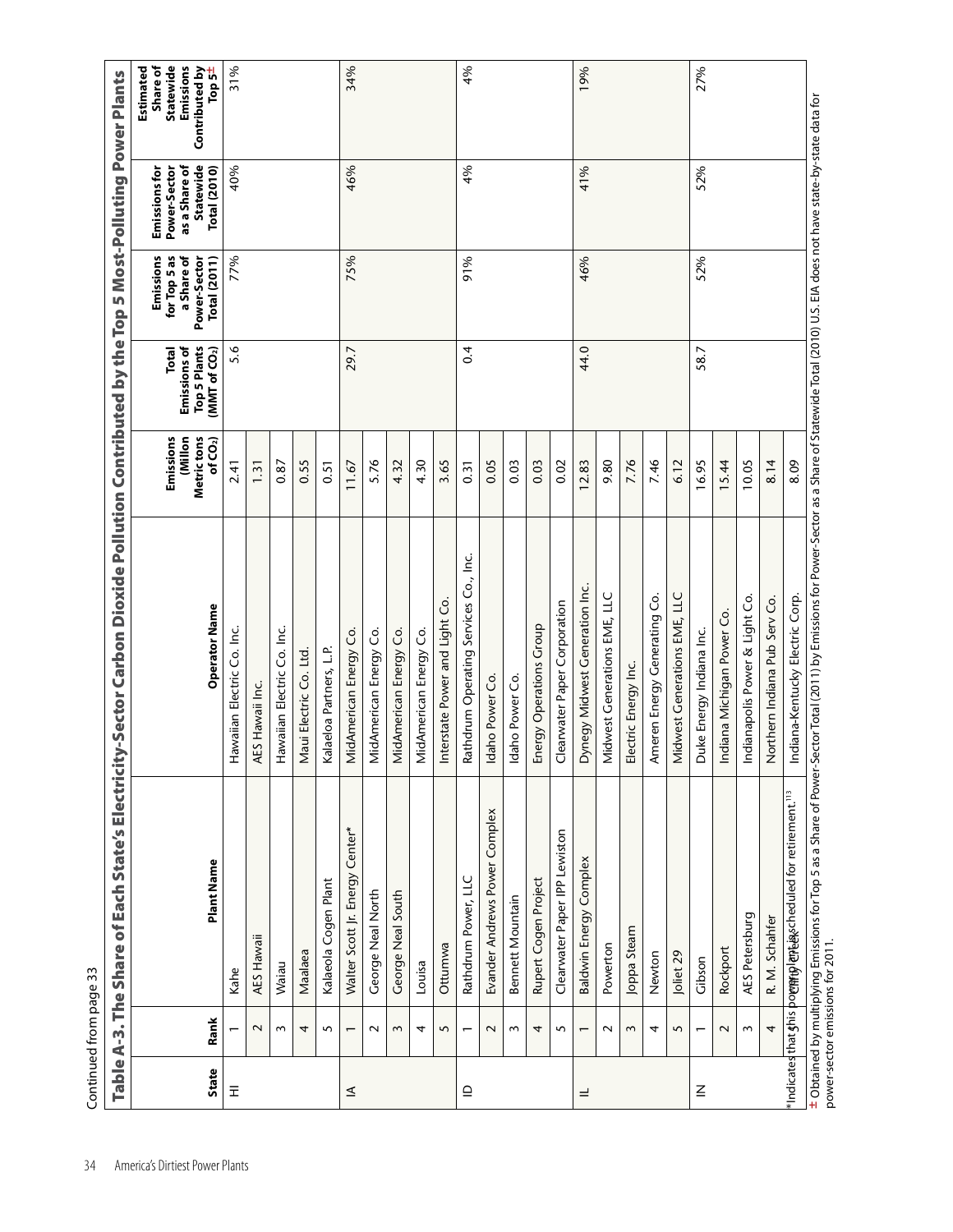| ĭ |  |
|---|--|
| ì |  |
|   |  |
|   |  |
|   |  |
| ì |  |
|   |  |
|   |  |
|   |  |
|   |  |
|   |  |
|   |  |
|   |  |
|   |  |
|   |  |
|   |  |
|   |  |

|                | Continued from page 34   |                                                                                 |                                                                                         |                                                            |                                                                           |                                                                                |                                                                                           |                                                                             |
|----------------|--------------------------|---------------------------------------------------------------------------------|-----------------------------------------------------------------------------------------|------------------------------------------------------------|---------------------------------------------------------------------------|--------------------------------------------------------------------------------|-------------------------------------------------------------------------------------------|-----------------------------------------------------------------------------|
|                |                          | Table A-3. The Share of Each State's Electrici                                  | ty-Sector Carbon Dioxide Pollution Contributed by the Top 5 Most-Polluting Power Plants |                                                            |                                                                           |                                                                                |                                                                                           |                                                                             |
| <b>State</b>   | Rank                     | Plant Name                                                                      | <b>Operator Name</b>                                                                    | Emissions<br>Millon<br>Metric tons<br>of CO <sub>2</sub> ) | Emissions of<br><b>Top 5 Plants</b><br>Total<br>(MMT of CO <sub>2</sub> ) | Emissions<br>for Top 5 as<br>a Share of<br><b>Total</b> (2011)<br>Power-Sector | as a Share of<br>Statewide<br><b>Emissions for</b><br>Power-Sector<br><b>Total (2010)</b> | Emissions<br>Statewide<br>Contributed by<br>Top 5±<br>Estimated<br>Share of |
| KS             |                          | Jeffrey Energy Center                                                           | Westar Energy Inc.                                                                      | 14.66                                                      | 30.8                                                                      | 88%                                                                            | 47%                                                                                       | 41%                                                                         |
|                | $\sim$                   | La Cygne                                                                        | Kansas City Power & Light Co.                                                           | 8.22                                                       |                                                                           |                                                                                |                                                                                           |                                                                             |
|                | 3                        | Lawrence Energy Center                                                          | Westar Energy Inc.                                                                      | 3.69                                                       |                                                                           |                                                                                |                                                                                           |                                                                             |
|                | 4                        | Holcomb                                                                         | Sunflower Electric Power Corp                                                           | 2.76                                                       |                                                                           |                                                                                |                                                                                           |                                                                             |
|                | 5                        | Nearman Creek                                                                   | $\mathrm{City}$ of Kansas $\mathrm{City}$ – (KS)                                        | 1.50                                                       |                                                                           |                                                                                |                                                                                           |                                                                             |
| ≿              | $\overline{ }$           | Ghent                                                                           | Kentucky Utilities Co.                                                                  | 12.72                                                      | 50.4                                                                      | 54%                                                                            | 63%                                                                                       | 34%                                                                         |
|                | $\sim$                   | Paradise                                                                        | Tennessee Valley Authority                                                              | 11.96                                                      |                                                                           |                                                                                |                                                                                           |                                                                             |
|                | $\sim$                   | Mill Creek                                                                      | Louisville Gas & Electric Co.                                                           | 9.05                                                       |                                                                           |                                                                                |                                                                                           |                                                                             |
|                | 4                        | H. L. Spurlock                                                                  | East Kentucky Power Coop, Inc.                                                          | 8.91                                                       |                                                                           |                                                                                |                                                                                           |                                                                             |
|                | $\mathbf{\Omega}$        | Shawnee                                                                         | Tennessee Valley Authority                                                              | 7.80                                                       |                                                                           |                                                                                |                                                                                           |                                                                             |
| $\Delta$       | $\overline{\phantom{0}}$ | $\mathbf{\sim}$<br>Big Cajun                                                    | Louisiana Generating, LLC                                                               | 13.22                                                      | 35.0                                                                      | 61%                                                                            | 19%                                                                                       | 12%                                                                         |
|                | $\sim$                   | R. S. Nelson                                                                    | Entergy Gulf States - LA, LLC                                                           | <b>7.01</b>                                                |                                                                           |                                                                                |                                                                                           |                                                                             |
|                | $\sim$                   | Brame Energy Center                                                             | Cleco Power, LLC                                                                        | <b>D</b> .2                                                |                                                                           |                                                                                |                                                                                           |                                                                             |
|                | 4                        | Dolet Hills                                                                     | Cleco Power, LLC                                                                        | 5.14                                                       |                                                                           |                                                                                |                                                                                           |                                                                             |
|                | $\mathbf{\Omega}$        | Nine Mile Point                                                                 | Entergy Louisiana Inc.                                                                  | 2.62                                                       |                                                                           |                                                                                |                                                                                           |                                                                             |
| ≸              | $\overline{ }$           | Mystic Generating Station                                                       | Constellation Mystic Power, LLC                                                         | 3.64                                                       | 10.5                                                                      | 66%                                                                            | 25%                                                                                       | 16%                                                                         |
|                | $\sim$                   | Brayton Point                                                                   | Dominion Energy New England, LLC                                                        | 3.26                                                       |                                                                           |                                                                                |                                                                                           |                                                                             |
|                | $\sim$                   | Fore River Generating Station                                                   | Constellation Mystic Power, LLC                                                         | 1.86                                                       |                                                                           |                                                                                |                                                                                           |                                                                             |
|                | 4                        | Millennium Power                                                                | Villennium Power Partners, L.P.                                                         | 0.92                                                       |                                                                           |                                                                                |                                                                                           |                                                                             |
|                | 5                        | ANP Blackstone Energy Project                                                   | ANP Blackstone Energy Company, LLC                                                      | 0.82                                                       |                                                                           |                                                                                |                                                                                           |                                                                             |
| $\overline{a}$ |                          | <b>Brandon Shores</b>                                                           | Raven Power Holdings, LLC                                                               | 6.02                                                       | 18.6                                                                      | 80%                                                                            | 35%                                                                                       | 28%                                                                         |
|                | $\mathbf{\sim}$          | Morgantown Generating Plant                                                     | GenOn Mid-Atlantic, LLC                                                                 | 5.84                                                       |                                                                           |                                                                                |                                                                                           |                                                                             |
|                | $\sim$                   | Chalk Point, LLC                                                                | GenOn Chalk Point, LLC                                                                  | 3.79                                                       |                                                                           |                                                                                |                                                                                           |                                                                             |
|                | 4                        | Herbert A. Wagner                                                               | Raven Power Holdings, LLC                                                               | 1.54                                                       |                                                                           |                                                                                |                                                                                           |                                                                             |
|                | $\mathbf{\Omega}$        | Dickerson                                                                       | GenOn Mid-Atlantic, LLC                                                                 | 1.37                                                       |                                                                           |                                                                                |                                                                                           |                                                                             |
|                |                          | $*$ Indicates that this nower plant is scheduled for retirement. <sup>113</sup> |                                                                                         |                                                            |                                                                           |                                                                                |                                                                                           |                                                                             |

\*Indicates that this power plant is scheduled for retirement.113

± Obtained by multiplying Emissions for Top 5 as a Share of Power-Sector Total (2011) by Emissions for Power-Sector as a Share of Statewide Total (2010) U.S. EIA does not have state-by-state data for<br>power-sector emissions Obtained by multiplying Emissions for Top 5 as a Share of Power-Sector Total (2011) by Emissions for Power-Sector as a Share of Statewide Total (2010) U.S. EIA does not have state-by-state data for power-sector emissions for 2011.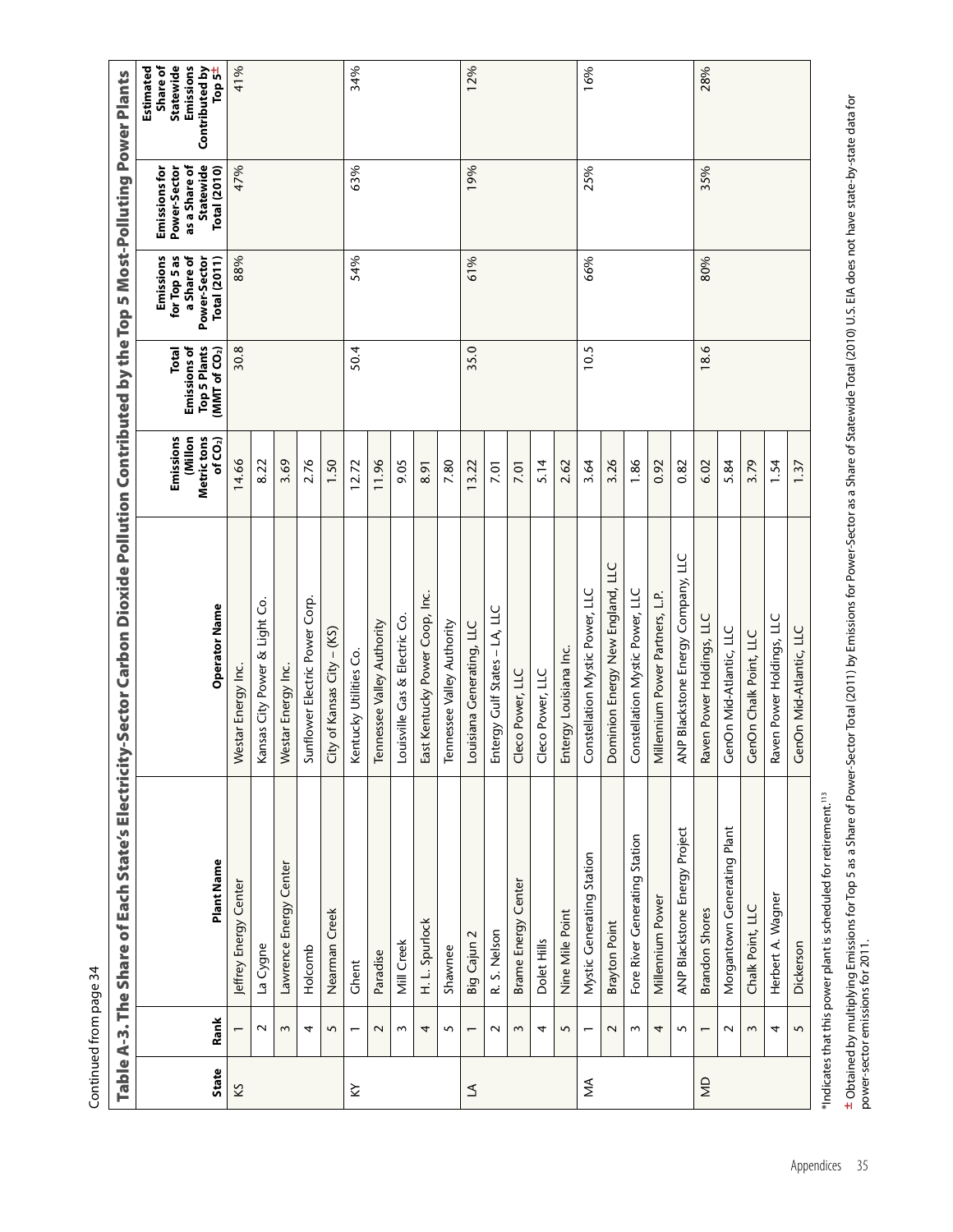| <b>State</b>      | Rank           | Plant Name                          | Operator Name                            | Emissions<br>Millon<br>Metric tons<br>of CO <sub>2</sub> | <b>Top 5 Plants</b><br>Emissions of<br>(MMT of CO <sub>2</sub> )<br>Total | Emissions<br>for Top 5 as<br>a Share of<br>Power-Sector<br><b>Total (2011)</b> | as a Share of<br>Statewide<br><b>Emissions for</b><br>Power-Sector<br><b>Total (2010)</b> | Statewide<br>Emissions<br>Contributed by<br>Top 5±<br>Estimated<br>Share of |
|-------------------|----------------|-------------------------------------|------------------------------------------|----------------------------------------------------------|---------------------------------------------------------------------------|--------------------------------------------------------------------------------|-------------------------------------------------------------------------------------------|-----------------------------------------------------------------------------|
| ₩                 |                | Westbrook Energy Center Power Plant | Westbrook Energy Center                  | $\overline{10}$                                          | 2.8                                                                       | 82%                                                                            | 14%                                                                                       | 11%                                                                         |
|                   | $\sim$         | Verso Paper                         | Verso Bucksport, LLC                     | 0.73                                                     |                                                                           |                                                                                |                                                                                           |                                                                             |
|                   | $\sim$         | Maine Independence Station          | Casco Bay Energy Co., LLC                | 0.69                                                     |                                                                           |                                                                                |                                                                                           |                                                                             |
|                   | 4              | Rumford Power Associates            | Rumford Power                            | 0.17                                                     |                                                                           |                                                                                |                                                                                           |                                                                             |
|                   | 5              | Androscoggin Energy Center          | Verso Paper Androscoggin, LLC            | 0.15                                                     |                                                                           |                                                                                |                                                                                           |                                                                             |
| $\overline{\geq}$ | $\overline{ }$ | Monroe                              | Detroit Edison Co.                       | 16.39                                                    | 42.8                                                                      | 64%                                                                            | 42%                                                                                       | 27%                                                                         |
|                   | $\sim$         | J. H. Campbell                      | Consumers Energy Co.                     | 8.16                                                     |                                                                           |                                                                                |                                                                                           |                                                                             |
|                   | $\sim$         | Belle River                         | Detroit Edison Co.                       | 7.91                                                     |                                                                           |                                                                                |                                                                                           |                                                                             |
|                   | 4              | St. Clair                           | Detroit Edison Co.                       | 6.54                                                     |                                                                           |                                                                                |                                                                                           |                                                                             |
|                   | 5              | Trenton Channel                     | Detroit Edison Co.                       | 3.76                                                     |                                                                           |                                                                                |                                                                                           |                                                                             |
| $\frac{Z}{2}$     | $\overline{ }$ | Sherburne County                    | - Minnesota<br>Northern States Power Co. | 3.11                                                     | 26.3                                                                      | 85%                                                                            | 31%                                                                                       | 27%                                                                         |
|                   | $\sim$         | Clay Boswell                        | Minnesota Power Inc.                     | 7.45                                                     |                                                                           |                                                                                |                                                                                           |                                                                             |
|                   | $\sim$         | Allen S. King                       | Northern States Power Co. - Minnesota    | 3.18                                                     |                                                                           |                                                                                |                                                                                           |                                                                             |
|                   | 4              | Black Dog*                          | - Minnesota<br>Northern States Power Co. | 1.39                                                     |                                                                           |                                                                                |                                                                                           |                                                                             |
|                   | 5              | Taconite Harbor Energy Center       | Minnesota Power Inc.                     | 1.20                                                     |                                                                           |                                                                                |                                                                                           |                                                                             |
| $\frac{0}{2}$     | $\overline{ }$ | Labadie                             | $(ON)$ -<br>Union Electric Co.           | 18.50                                                    | 50.1                                                                      | 62%                                                                            | 56%                                                                                       | 35%                                                                         |
|                   | $\sim$         | latan                               | Kansas City Power & Light Co.            | 8.41                                                     |                                                                           |                                                                                |                                                                                           |                                                                             |
|                   | 3              | Thomas Hill                         | Associated Electric Coop, Inc.           | 8.29                                                     |                                                                           |                                                                                |                                                                                           |                                                                             |
|                   | 4              | Rush Island                         | Union Electric Co. - (MO)                | 7.85                                                     |                                                                           |                                                                                |                                                                                           |                                                                             |
|                   | 5              | New Madrid                          | Associated Electric Coop, Inc.           | 7.09                                                     |                                                                           |                                                                                |                                                                                           |                                                                             |
| SM                |                | Victor J. Daniel Jr.                | Mississippi Power Co.                    | 5.28                                                     | 14.1                                                                      | 61%                                                                            | 40%                                                                                       | 25%                                                                         |
|                   | $\sim$         | Red Hills Generating Facility       | Choctaw Generating, L.P.                 | 2.74                                                     |                                                                           |                                                                                |                                                                                           |                                                                             |
|                   | $\sim$         | Jack Watson                         | Mississippi Power Co.                    | 2.73                                                     |                                                                           |                                                                                |                                                                                           |                                                                             |
|                   | 4              | Baxter Wilson                       | Entergy Mississippi Inc.                 | 1.76                                                     |                                                                           |                                                                                |                                                                                           |                                                                             |
|                   | $\sim$         | R. D. Morrow                        | South Mississippi El Pwr. Assn.          | 1.55                                                     |                                                                           |                                                                                |                                                                                           |                                                                             |

± Obtained by multiplying Emissions for Top 5 as a Share of Power-Sector 10tal (2011) by Emissions for Power-Sector as a Share of Statewide Total (2010) U.S. EIA does not have state-by-state data for<br>power-sector emissions Obtained by multiplying Emissions for Top 5 as a Share of Power-Sector Total (2011) by Emissions for Power-Sector as a Share of Statewide Total (2010) U.S. EIA does not have state-by-state data for power-sector emissions for 2011.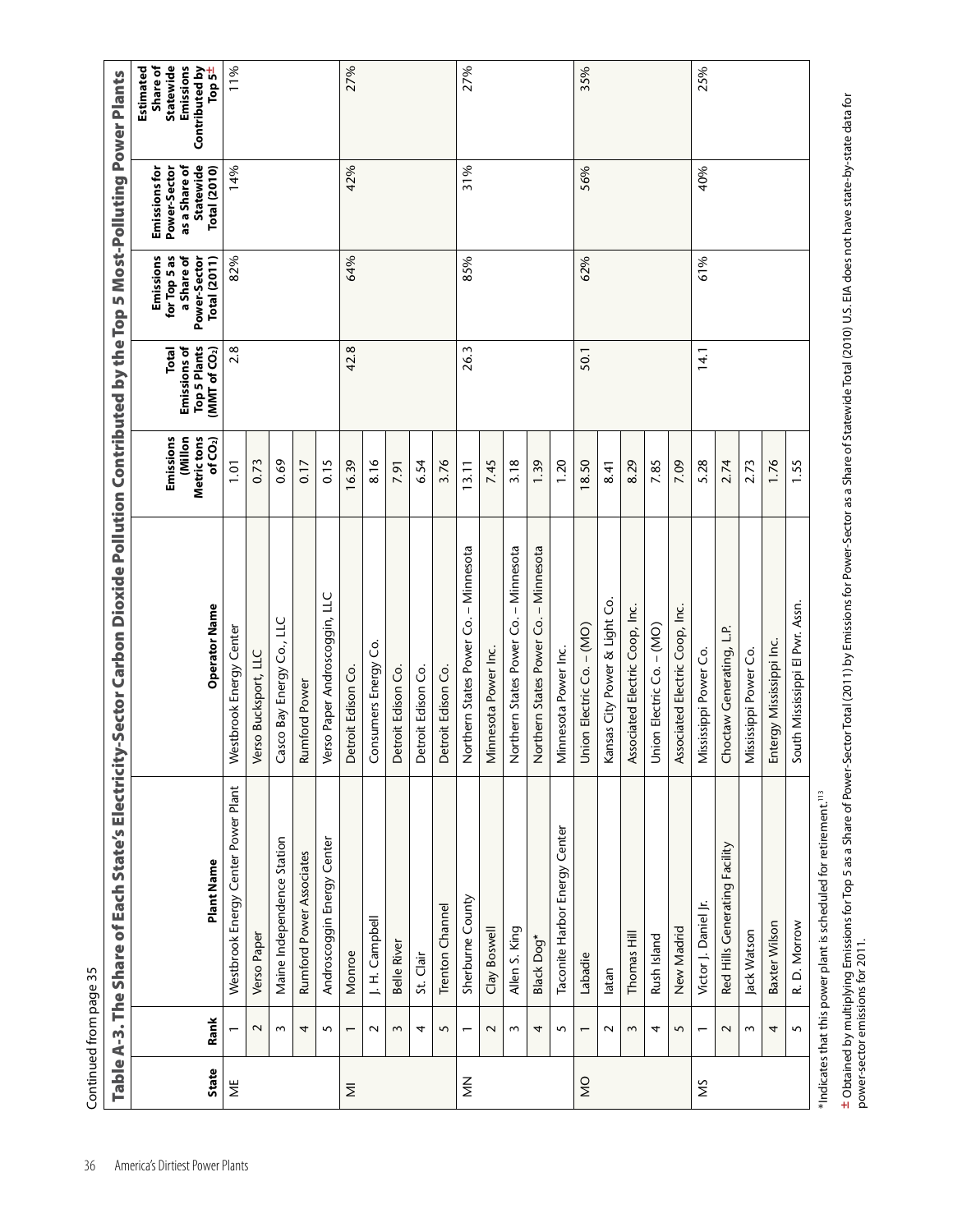|               | Continued from page 36 |                                                |                                                                                         |                                                            |                                                                 |                                                                                |                                                                                           |                                                                             |
|---------------|------------------------|------------------------------------------------|-----------------------------------------------------------------------------------------|------------------------------------------------------------|-----------------------------------------------------------------|--------------------------------------------------------------------------------|-------------------------------------------------------------------------------------------|-----------------------------------------------------------------------------|
|               |                        | Table A-3. The Share of Each State's Electrici | ty-Sector Carbon Dioxide Pollution Contributed by the Top 5 Most-Polluting Power Plants |                                                            |                                                                 |                                                                                |                                                                                           |                                                                             |
| <b>State</b>  | Rank                   | Plant Name                                     | <b>Operator Name</b>                                                                    | Emissions<br>Millon<br>Metric tons<br>of CO <sub>2</sub> ) | <b>Top 5 Plants</b><br>Emissions of<br>(MMT of $CO2$ )<br>Total | Emissions<br>for Top 5 as<br>a Share of<br>Power-Sector<br><b>Total (2011)</b> | as a Share of<br>Statewide<br><b>Emissions for</b><br>Power-Sector<br><b>Total (2010)</b> | Emissions<br>Statewide<br>Contributed by<br>Estimated<br>Top 5±<br>Share of |
| Ż             |                        | Colstrip                                       | PPL Montana, LLC                                                                        | 13.55                                                      | 16.1                                                            | 96%                                                                            | 57%                                                                                       | 55%                                                                         |
|               | $\sim$                 | J. E. Corette Plant                            | PPL Montana, LLC                                                                        | 0.90                                                       |                                                                 |                                                                                |                                                                                           |                                                                             |
|               | $\sim$                 | Hardin Generator Project                       | Rocky Mountain Power Inc.                                                               | 0.77                                                       |                                                                 |                                                                                |                                                                                           |                                                                             |
|               | 4                      | Yellowstone Energy, L.P.                       | Yellowstone Energy, L.P.                                                                | 0.50                                                       |                                                                 |                                                                                |                                                                                           |                                                                             |
|               | 5                      | Lewis & Clark                                  | Montana-Dakota Utilities Co.                                                            | 0.37                                                       |                                                                 |                                                                                |                                                                                           |                                                                             |
| $\frac{C}{Z}$ | $\overline{ }$         | Belews Creek                                   | Duke Energy Carolinas, LLC                                                              | 13.76                                                      | 43.0                                                            | 71%                                                                            | 51%                                                                                       | 36%                                                                         |
|               | $\sim$                 | Roxboro                                        | Progress Energy Carolinas Inc.                                                          | 11.60                                                      |                                                                 |                                                                                |                                                                                           |                                                                             |
|               | $\sim$                 | Marshall                                       | Duke Energy Carolinas, LLC                                                              | 10.05                                                      |                                                                 |                                                                                |                                                                                           |                                                                             |
|               | 4                      | G. G. Allen                                    | Duke Energy Carolinas, LLC                                                              | 4.00                                                       |                                                                 |                                                                                |                                                                                           |                                                                             |
|               | 5                      | Nayo                                           | Progress Energy Carolinas Inc.                                                          | 3.56                                                       |                                                                 |                                                                                |                                                                                           |                                                                             |
| $\frac{1}{2}$ | $\overline{ }$         | Coal Creek                                     | Great River Energy                                                                      | 8.82                                                       | 27.1                                                            | 93%                                                                            | 56%                                                                                       | 52%                                                                         |
|               | $\sim$                 | Antelope Valley                                | Basin Electric Power Coop                                                               | 5.79                                                       |                                                                 |                                                                                |                                                                                           |                                                                             |
|               | 3                      | Milton R. Young                                | Minnkota Power Coop, Inc                                                                | 5.56                                                       |                                                                 |                                                                                |                                                                                           |                                                                             |
|               | 4                      | Leland Olds                                    | Basin Electric Power Coop                                                               | 3.60                                                       |                                                                 |                                                                                |                                                                                           |                                                                             |
|               | 5                      | Coyote                                         | Otter Tail Power Co.                                                                    | 3.29                                                       |                                                                 |                                                                                |                                                                                           |                                                                             |
| ž             |                        | Gerald Gentleman                               | Nebraska Public Power District                                                          | 9.29                                                       | 24.7                                                            | 93%                                                                            | 48%                                                                                       | 45%                                                                         |
|               | $\sim$                 | Nebraska City                                  | Omaha Public Power District                                                             | 8.75                                                       |                                                                 |                                                                                |                                                                                           |                                                                             |
|               | $\mathsf{S}$           | North Omaha                                    | Omaha Public Power District                                                             | 3.58                                                       |                                                                 |                                                                                |                                                                                           |                                                                             |
|               | 4                      | Sheldon                                        | Nebraska Public Power District                                                          | 1.58                                                       |                                                                 |                                                                                |                                                                                           |                                                                             |
|               | $\sim$                 | Whelan Energy Center                           | City of Hasting - (NE)                                                                  | 1.53                                                       |                                                                 |                                                                                |                                                                                           |                                                                             |
| $\frac{1}{2}$ | $\overline{ }$         | Merrimack                                      | Public Service Co. of NH                                                                | 2.00                                                       | 4.9                                                             | 97%                                                                            | 32%                                                                                       | 31%                                                                         |
|               | $\sim$                 | Granite Ridge                                  | Granite Ridge Energy, LLC                                                               | 1.47                                                       |                                                                 |                                                                                |                                                                                           |                                                                             |
|               | 3                      | EP Newington Energy, LLC                       | EP Newington Energy, LLC                                                                | 1.05                                                       |                                                                 |                                                                                |                                                                                           |                                                                             |
|               | 4                      | Schiller                                       | Public Service Co. of NH                                                                | 0.30                                                       |                                                                 |                                                                                |                                                                                           |                                                                             |
|               | $\mathbf{\Omega}$      | Newington                                      | Public Service Co. of NH                                                                | 0.11                                                       |                                                                 |                                                                                |                                                                                           |                                                                             |

**±** Obtained by multiplying Emissions for Top 5 as a Share of Power-Sector Total (2011) by Emissions for Power-Sector as a Share of Statewide Total (2010) U.S. EIA does not have state-by-state data for<br>power-sector emissio Obtained by multiplying Emissions for Top 5 as a Share of Power-Sector Total (2011) by Emissions for Power-Sector as a Share of Statewide Total (2010) U.S. EIA does not have state-by-state data for power-sector emissions for 2011.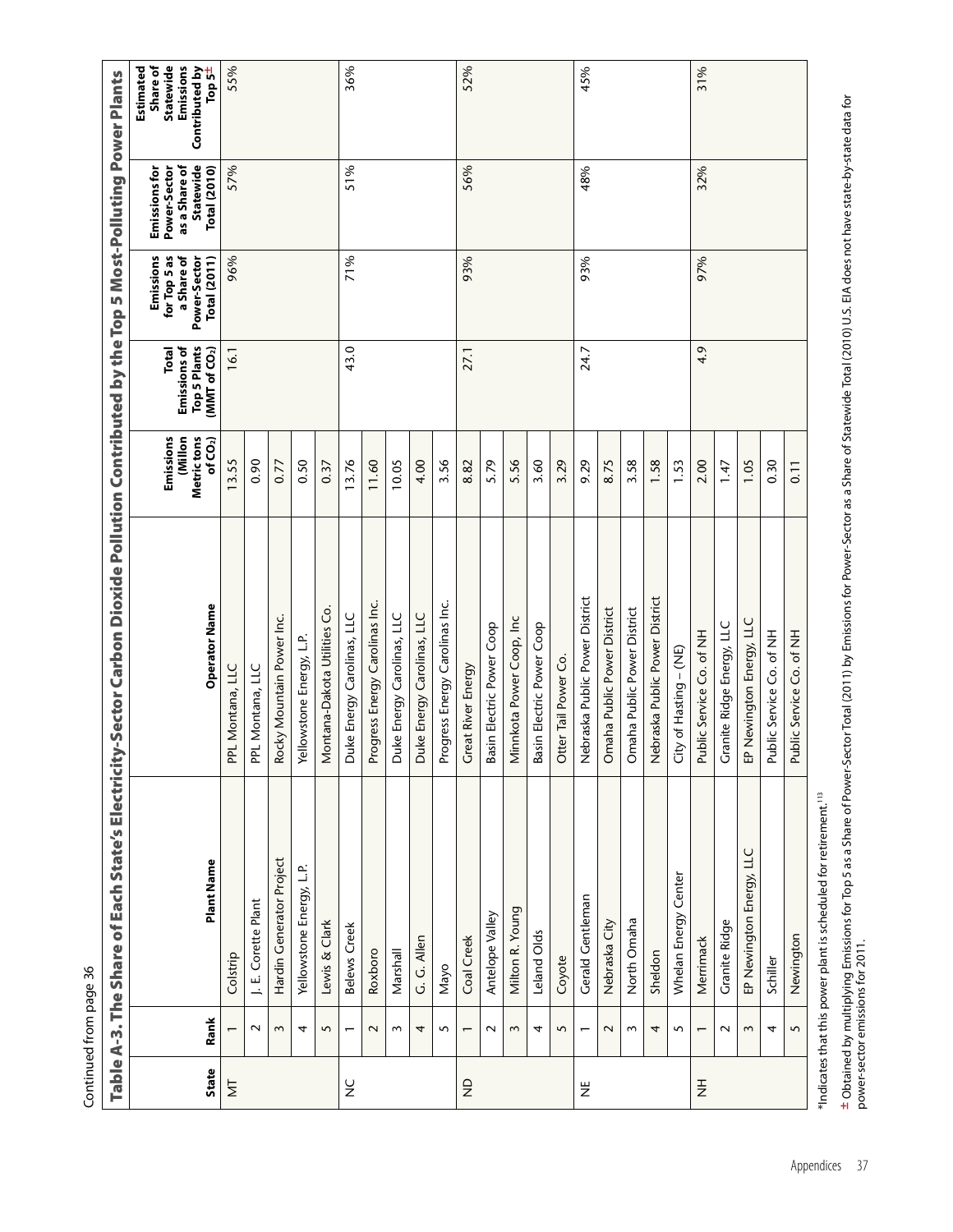| Table A-3. The Share of Each State's Electrici |                          |                                 |                                       |                                                            |                                                                                  |                                                                                |                                                                                    |                                                                             |
|------------------------------------------------|--------------------------|---------------------------------|---------------------------------------|------------------------------------------------------------|----------------------------------------------------------------------------------|--------------------------------------------------------------------------------|------------------------------------------------------------------------------------|-----------------------------------------------------------------------------|
| <b>State</b>                                   | Rank                     | Plant Name                      | Operator Name                         | Emissions<br>Millon<br>Metric tons<br>of CO <sub>2</sub> ) | <b>Top 5 Plants</b><br>Emissions of<br><b>Total</b><br>(MMT of CO <sub>2</sub> ) | Emissions<br>for Top 5 as<br>a Share of<br>Power-Sector<br><b>Total (2011)</b> | as a Share of<br>Statewide<br>Emissions for<br>Power-Sector<br><b>Total (2010)</b> | Emissions<br>Statewide<br>Contributed by<br>Top 5±<br>Estimated<br>Share of |
| $\overline{z}$                                 |                          | Bergen Generating Station       | PSEG Fossil, LLC                      | 2.46                                                       | 9.9                                                                              | 64%                                                                            | 15%                                                                                | 10%                                                                         |
|                                                | $\sim$                   | PSEG Linden Generating Station  | PSEG Fossil, LLC                      | 2.13                                                       |                                                                                  |                                                                                |                                                                                    |                                                                             |
|                                                | $\sim$                   | Red Oak Power, LLC              | Red Oak Power, LLC                    | 1.93                                                       |                                                                                  |                                                                                |                                                                                    |                                                                             |
|                                                | 4                        | PSEG Hudson Generating Station  | PSEG Fossil, LLC                      | 1.76                                                       |                                                                                  |                                                                                |                                                                                    |                                                                             |
|                                                | 5                        | Linden Cogen Plant              | Cogen Technologies Linden Vent        | 1.60                                                       |                                                                                  |                                                                                |                                                                                    |                                                                             |
| $\sum_{\mathsf{X}}$                            | $\overline{ }$           | Four Corners*                   | Arizona Public Service Co.            | 13.85                                                      | 29.1                                                                             | 94%                                                                            | 53%                                                                                | 50%                                                                         |
|                                                | $\sim$                   | San Juan*                       | Public Service Co. of NM              | 11.52                                                      |                                                                                  |                                                                                |                                                                                    |                                                                             |
|                                                | $\mathbf{\hat{z}}$       | Escalante                       | Tri-State G & T Assn., Inc.           | 1.78                                                       |                                                                                  |                                                                                |                                                                                    |                                                                             |
|                                                | 4                        | Hobbs Generating Station        | CAMS NM, LLC                          | 1.24                                                       |                                                                                  |                                                                                |                                                                                    |                                                                             |
|                                                | 5                        | Luna Energy Facility            | Public Service Co. of NM              | 0.70                                                       |                                                                                  |                                                                                |                                                                                    |                                                                             |
| $\geq$                                         | $\overline{ }$           | Reid Gardner*                   | Nevada Power Co.                      | 2.48                                                       | 9.3                                                                              | 64%                                                                            | 44%                                                                                | 28%                                                                         |
|                                                | $\sim$                   | Chuck Lenzie Generating Station | Nevada Power Co.                      | 2.30                                                       |                                                                                  |                                                                                |                                                                                    |                                                                             |
|                                                | 3                        | North Valmy                     | Sierra Pacific Power Co.              | 1.98                                                       |                                                                                  |                                                                                |                                                                                    |                                                                             |
|                                                | 4                        | Tracy                           | Sierra Pacific Power Co.              | 1.29                                                       |                                                                                  |                                                                                |                                                                                    |                                                                             |
|                                                | 5                        | TS Power Plant*                 | Newmont Nevada Energy Investment, LLC | 1.28                                                       |                                                                                  |                                                                                |                                                                                    |                                                                             |
| $\check{z}$                                    | $\overline{\phantom{0}}$ | AES Somerset, LLC               | AES Somerset, LLC                     | 3.51                                                       | 11.0                                                                             | 32%                                                                            | 22%                                                                                | 7%                                                                          |
|                                                | $\sim$                   | Northport                       | National Grid Generation, LLC         | 2.06                                                       |                                                                                  |                                                                                |                                                                                    |                                                                             |
|                                                | 3                        | Dunkirk Generating Plant        | Dunkirk Power, LLC                    | 2.05                                                       |                                                                                  |                                                                                |                                                                                    |                                                                             |
|                                                | 4                        | Ravenswood                      | TC Ravenswood, LLC                    | 1.74                                                       |                                                                                  |                                                                                |                                                                                    |                                                                             |
|                                                | 5                        | East River                      | Consolidated Edison Co. NY Inc.       | 1.68                                                       |                                                                                  |                                                                                |                                                                                    |                                                                             |
| $\overline{5}$                                 |                          | General James M. Gavin          | Ohio Power Co.                        | 16.59                                                      | 54.7                                                                             | 50%                                                                            | 48%                                                                                | 24%                                                                         |
|                                                | $\sim$                   | J. M. Stuart                    | Dayton Power & Light Co.              | 12.75                                                      |                                                                                  |                                                                                |                                                                                    |                                                                             |
|                                                | $\sim$                   | FirstEnergy W. H. Sammis        | FirstEnergy Generation Corp.          | 10.55                                                      |                                                                                  |                                                                                |                                                                                    |                                                                             |
|                                                | 4                        | Cardinal                        | Cardinal Operating Co.                | 7.60                                                       |                                                                                  |                                                                                |                                                                                    |                                                                             |
|                                                | $\sim$                   | Miami Fort*                     | Duke Energy Ohio Inc.                 | 7.15                                                       |                                                                                  |                                                                                |                                                                                    |                                                                             |

± Obtained by multiplying Emissions for Top 5 as a Share of Power-Sector 10(1) by Emissions for Power-Sector as a Share of Statewide Total (2010) U.S. EIA does not have state-by-state data for<br>power-sector emissions for 20 Obtained by multiplying Emissions for Top 5 as a Share of Power-Sector Total (2011) by Emissions for Power-Sector as a Share of Statewide Total (2010) U.S. EIA does not have state-by-state data for power-sector emissions for 2011.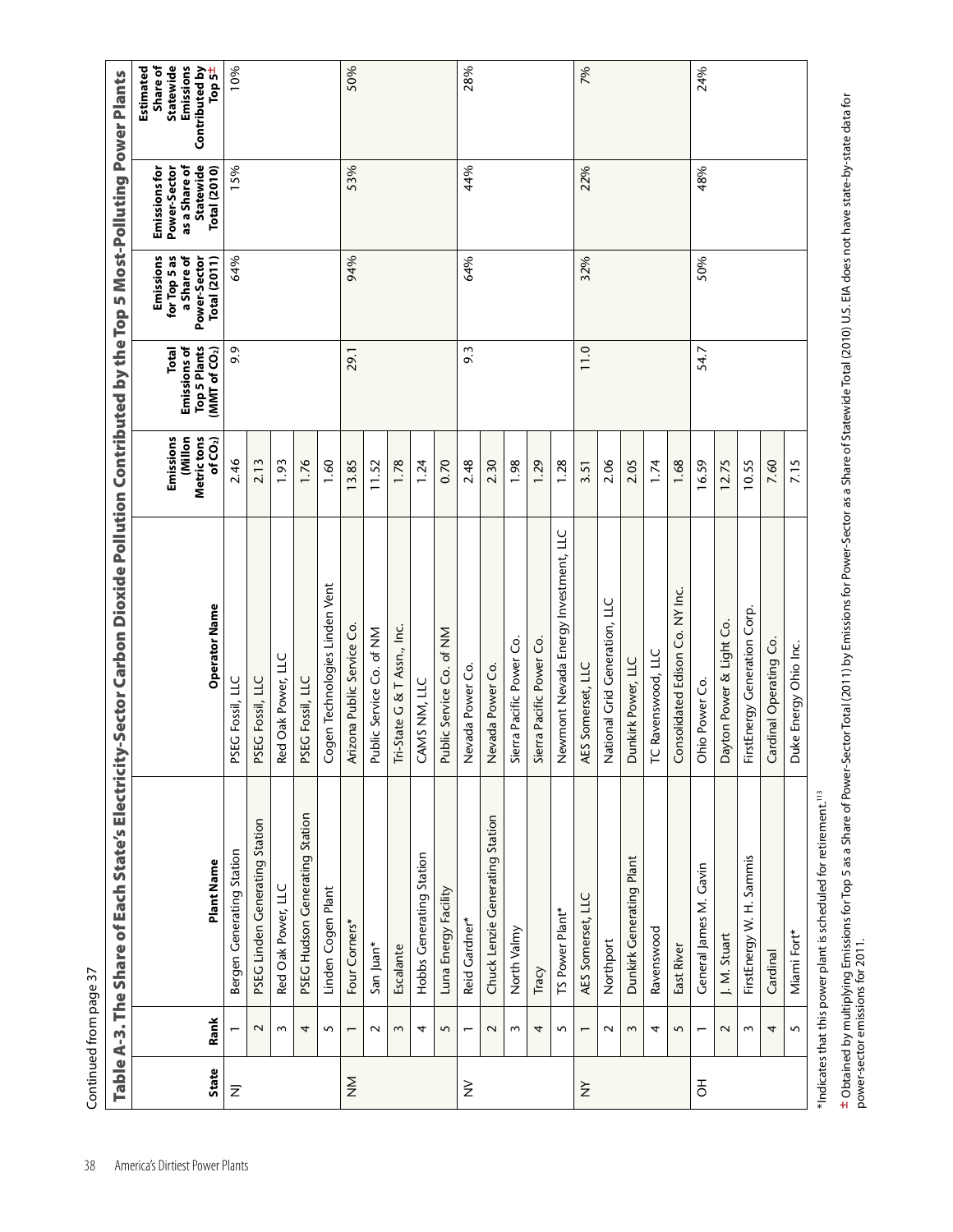| Зg |  |
|----|--|
|    |  |
|    |  |
| i  |  |
|    |  |
|    |  |
|    |  |
|    |  |
|    |  |
|    |  |
|    |  |
|    |  |
|    |  |
|    |  |
|    |  |
|    |  |
|    |  |
|    |  |
|    |  |
|    |  |
|    |  |

|                         |                          | Table A-3. The Share of Each State's Electrici                              | ty-Sector Carbon Dioxide Pollution Contributed by the Top 5 Most-Polluting |                                                             |                                                                           |                                                                                |                                                                                           | <b>Power Plants</b>                                                                |
|-------------------------|--------------------------|-----------------------------------------------------------------------------|----------------------------------------------------------------------------|-------------------------------------------------------------|---------------------------------------------------------------------------|--------------------------------------------------------------------------------|-------------------------------------------------------------------------------------------|------------------------------------------------------------------------------------|
| <b>State</b>            | Rank                     | Plant Name                                                                  | Operator Name                                                              | Emissions<br>(Millon<br>Metric tons<br>of CO <sub>2</sub> ) | Emissions of<br><b>Top 5 Plants</b><br>Total<br>(MMT of CO <sub>2</sub> ) | Emissions<br>for Top 5 as<br>a Share of<br>Power-Sector<br><b>Total (2011)</b> | Statewide<br>as a Share of<br><b>Emissions for</b><br>Power-Sector<br><b>Total (2010)</b> | Emissions<br>Statewide<br>Contributed by<br>Estimated<br>Share of<br>Top $5^{\pm}$ |
| ŏ                       |                          | Muskogee                                                                    | Oklahoma Gas & Electric Co.                                                | 9.20                                                        | 35.0                                                                      | 69%                                                                            | 46%                                                                                       | 32%                                                                                |
|                         | $\sim$                   | Northeastern*                                                               | Public Service Co. of Oklahoma                                             | 8.60                                                        |                                                                           |                                                                                |                                                                                           |                                                                                    |
|                         | $\sim$                   | GRDA                                                                        | Grand River Dam Authority                                                  | 7.17                                                        |                                                                           |                                                                                |                                                                                           |                                                                                    |
|                         | 4                        | Sooner                                                                      | Oklahoma Gas & Electric Co.                                                | 6.96                                                        |                                                                           |                                                                                |                                                                                           |                                                                                    |
|                         | 5                        | Hugo                                                                        | Western Farmers Elec Coop, Inc.                                            | 3.06                                                        |                                                                           |                                                                                |                                                                                           |                                                                                    |
| $\Im$                   | $\overline{ }$           | Boardman*                                                                   | Portland General Electric Co.                                              | 3.24                                                        | 5.9                                                                       | 89%                                                                            | 24%                                                                                       | 22%                                                                                |
|                         | $\sim$                   | Hermiston Generating Plant                                                  | Hermiston Generating Co., L.P.                                             | 0.92                                                        |                                                                           |                                                                                |                                                                                           |                                                                                    |
|                         | $\sim$                   | Klamath Cogeneration Plant                                                  | Pacific Klamath Energy Inc.                                                | 0.74                                                        |                                                                           |                                                                                |                                                                                           |                                                                                    |
|                         | 4                        | Port Westward                                                               | Portland General Electric Co.                                              | 0.51                                                        |                                                                           |                                                                                |                                                                                           |                                                                                    |
|                         | 5                        | Hermiston Power Partnership                                                 | Hermiston Power Partnership                                                | 0.45                                                        |                                                                           |                                                                                |                                                                                           |                                                                                    |
| $\mathbb{E}% _{z}$      | $\overline{\phantom{0}}$ | FirstEnergy Bruce Mansfield                                                 | FirstEnergy Generation Corp.                                               | 16.39                                                       | 55.7                                                                      | 48%                                                                            | 47%                                                                                       | 22%                                                                                |
|                         | $\sim$                   | Hatfields Ferry Power Station*                                              | Allegheny Energy Supply Co., LLC                                           | 10.46                                                       |                                                                           |                                                                                |                                                                                           |                                                                                    |
|                         | $\sim$                   | Keystone                                                                    | GenOn Northeast Management Company                                         | 10.00                                                       |                                                                           |                                                                                |                                                                                           |                                                                                    |
|                         | 4                        | Conemaugh                                                                   | GenOn Northeast Management Company                                         | 9.88                                                        |                                                                           |                                                                                |                                                                                           |                                                                                    |
|                         | 5                        | Homer City Station                                                          | Midwest Generations EME, LLC                                               | 8.97                                                        |                                                                           |                                                                                |                                                                                           |                                                                                    |
| $\overline{\mathbf{r}}$ | $\overline{ }$           | Entergy Rhode Island State Energy, L.P.                                     | Entergy RISE                                                               | 1.17                                                        | 3.5                                                                       | 99%                                                                            | 28%                                                                                       | 28%                                                                                |
|                         | $\sim$                   | Manchester Street                                                           | Dominion Energy New England, LLC                                           | 10.1                                                        |                                                                           |                                                                                |                                                                                           |                                                                                    |
|                         | ω                        | <b>Tiverton Power Plant</b>                                                 | Tiverton Power Inc.                                                        | 0.61                                                        |                                                                           |                                                                                |                                                                                           |                                                                                    |
|                         | 4                        | Ocean State Power II                                                        | Ocean State Power II                                                       | 0.35                                                        |                                                                           |                                                                                |                                                                                           |                                                                                    |
|                         | 5                        | Ocean State Power                                                           | Ocean State Power Co.                                                      | 0.32                                                        |                                                                           |                                                                                |                                                                                           |                                                                                    |
| SC                      | $\overline{ }$           | Cross                                                                       | South Carolina Public Service Authority                                    | 12.89                                                       | 26.3                                                                      | 70%                                                                            | 49%                                                                                       | 34%                                                                                |
|                         | $\sim$                   | Winyah                                                                      | South Carolina Public Service Authority                                    | 5.03                                                        |                                                                           |                                                                                |                                                                                           |                                                                                    |
|                         | 3                        | Wateree                                                                     | South Carolina Electric & Gas Co                                           | 3.76                                                        |                                                                           |                                                                                |                                                                                           |                                                                                    |
|                         | 4                        | Williams                                                                    | South Carolina Genertg Co, Inc.                                            | 2.46                                                        |                                                                           |                                                                                |                                                                                           |                                                                                    |
|                         | $\sqrt{2}$               | Jasper                                                                      | South Carolina Electric & Cas Co.                                          | 2.16                                                        |                                                                           |                                                                                |                                                                                           |                                                                                    |
|                         |                          | Indicates that this power plant is scheduled for retirement. <sup>113</sup> |                                                                            |                                                             |                                                                           |                                                                                |                                                                                           |                                                                                    |

\*Indicates that this power plant is scheduled for retirement.113

±Obtained by multiplying Emissions for Top 5 as a Share of Power-Sector Total (2011) by Emissions for Power-Sector as a Share of Statewide Total (2010) U.S. EIA does not have state-by-state data for<br>power-sector emissions Obtained by multiplying Emissions for Top 5 as a Share of Power-Sector Total (2011) by Emissions for Power-Sector as a Share of Statewide Total (2010) U.S. EIA does not have state-by-state data for power-sector emissions for 2011.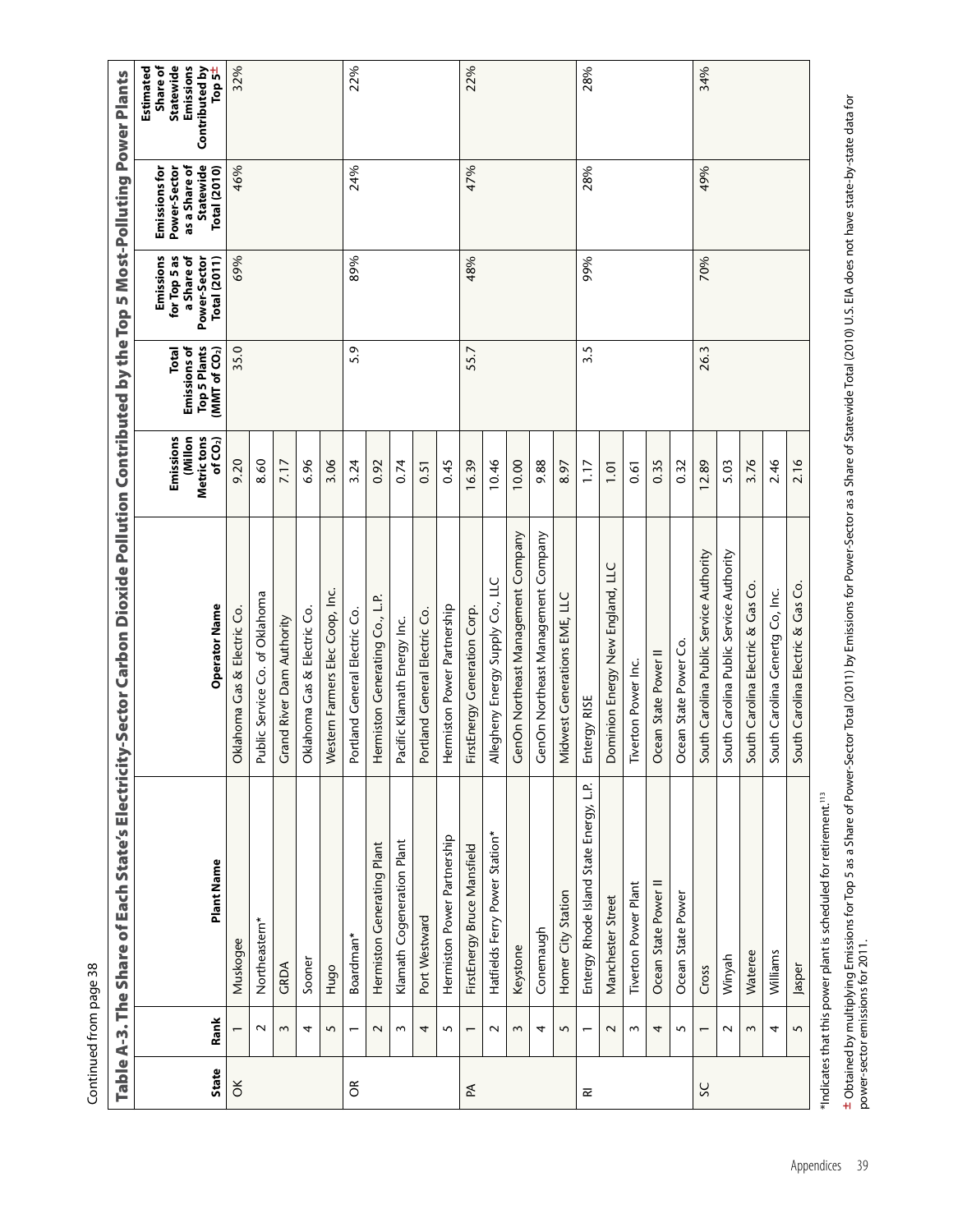|                                  |                          |                                     |                                          |                                                          |                                                                 | Emissions                                                         | <b>Emissions for</b>                                              | Estimated<br>Share of                              |
|----------------------------------|--------------------------|-------------------------------------|------------------------------------------|----------------------------------------------------------|-----------------------------------------------------------------|-------------------------------------------------------------------|-------------------------------------------------------------------|----------------------------------------------------|
| <b>State</b>                     | Rank                     | Plant Name                          | Operator Name                            | Emissions<br>Millon<br>Metric tons<br>of CO <sub>2</sub> | <b>Top 5 Plants</b><br>Emissions of<br>Total<br>(MMT of $CO2$ ) | for Top 5 as<br>a Share of<br><b>Total (2011)</b><br>Power-Sector | as a Share of<br>Statewide<br>Power-Sector<br><b>Total (2010)</b> | Emissions<br>Statewide<br>Contributed by<br>Top 5± |
| SD                               | $\overline{ }$           | Big Stone                           | Otter Tail Power Co.                     | 2.63                                                     | 2.9                                                             | 100%                                                              | 23%                                                               | 23%                                                |
|                                  | $\sim$                   | Ben French*                         | Black Hills Power Inc.                   | 0.19                                                     |                                                                 |                                                                   |                                                                   |                                                    |
|                                  | $\sim$                   | <b>Croton Generating Station</b>    | Basin Electric Power Coop                | 0.04                                                     |                                                                 |                                                                   |                                                                   |                                                    |
|                                  | 4                        | Angus Anson                         | - Minnesota<br>Northern States Power Co. | 0.04                                                     |                                                                 |                                                                   |                                                                   |                                                    |
|                                  | 5                        | Lange Gas Turbines                  | Black Hills Power Inc.                   | 0.00                                                     |                                                                 |                                                                   |                                                                   |                                                    |
| $\zeta$                          | $\overline{ }$           | Cumberland                          | Tennessee Valley Authority               | 12.36                                                    | 34.4                                                            | 83%                                                               | 40%                                                               | 34%                                                |
|                                  | $\sim$                   | Gallatin                            | Tennessee Valley Authority               | 7.25                                                     |                                                                 |                                                                   |                                                                   |                                                    |
|                                  | $\sim$                   | Johnsonville*                       | Tennessee Valley Authority               | 5.49                                                     |                                                                 |                                                                   |                                                                   |                                                    |
|                                  | 4                        | Allen Steam Plant                   | Tennessee Valley Authority               | 4.73                                                     |                                                                 |                                                                   |                                                                   |                                                    |
|                                  | 5                        | Kingston                            | Tennessee Valley Authority               | 4.59                                                     |                                                                 |                                                                   |                                                                   |                                                    |
| $\boldsymbol{\check{\sqsubset}}$ | $\overline{ }$           | Martin Lake                         | Luminant Generation Company, LLC         | 18.76                                                    | 74.6                                                            | 30%                                                               | 34%                                                               | 10%                                                |
|                                  | $\sim$                   | W. A. Parish                        | NRG Texas Power, LLC                     | 17.81                                                    |                                                                 |                                                                   |                                                                   |                                                    |
|                                  | 3                        | Monticello                          | Luminant Generation Company, LLC         | 13.69                                                    |                                                                 |                                                                   |                                                                   |                                                    |
|                                  | 4                        | Limestone                           | NRG Texas Power, LLC                     | 13.30                                                    |                                                                 |                                                                   |                                                                   |                                                    |
|                                  | 5                        | Welsh*                              | Southwestern Electric Power Co.          | 11.01                                                    |                                                                 |                                                                   |                                                                   |                                                    |
| $\overline{5}$                   | $\overline{\phantom{0}}$ | Intermountain Power Project*        | Los Angeles Department of Water & Power  | 12.05                                                    | 30.6                                                            | 90%                                                               | 54%                                                               | 49%                                                |
|                                  | $\sim$                   | Hunter                              | PacifiCorp                               | 8.43                                                     |                                                                 |                                                                   |                                                                   |                                                    |
|                                  | 3                        | Huntington                          | PacifiCorp                               | 5.54                                                     |                                                                 |                                                                   |                                                                   |                                                    |
|                                  | 4                        | Bonanza                             | & Tran Coop<br>Deseret Generation        | 3.22                                                     |                                                                 |                                                                   |                                                                   |                                                    |
|                                  | 5                        | Carbon*                             | PacifiCorp                               | 1.38                                                     |                                                                 |                                                                   |                                                                   |                                                    |
| ≸                                | $\overline{\phantom{0}}$ | Chesterfield                        | Virginia Electric & Power Co.            | 6.11                                                     | 16.8                                                            | 60%                                                               | 31%                                                               | 19%                                                |
|                                  | $\sim$                   | Clover                              | Virginia Electric & Power Co.            | 4.92                                                     |                                                                 |                                                                   |                                                                   |                                                    |
|                                  | 3                        | Chesapeake*                         | Virginia Electric & Power Co.            | 2.73                                                     |                                                                 |                                                                   |                                                                   |                                                    |
|                                  | 4                        | Tenaska Virginia Generating Station | Tenaska Virginia Partners, L.P.          | 1.73                                                     |                                                                 |                                                                   |                                                                   |                                                    |
|                                  | $\sim$                   | Clinch River*                       | Appalachian Power Co.                    | 1.32                                                     |                                                                 |                                                                   |                                                                   |                                                    |

± Obtained by multiplying Emissions for Top 5 as a Share of Power-Sector 10(1) by Emissions for Power-Sector as a Share of Statewide Total (2010) U.S. EIA does not have state-by-state data for<br>power-sector emissions for 20 Obtained by multiplying Emissions for Top 5 as a Share of Power-Sector Total (2011) by Emissions for Power-Sector as a Share of Statewide Total (2010) U.S. EIA does not have state-by-state data for power-sector emissions for 2011.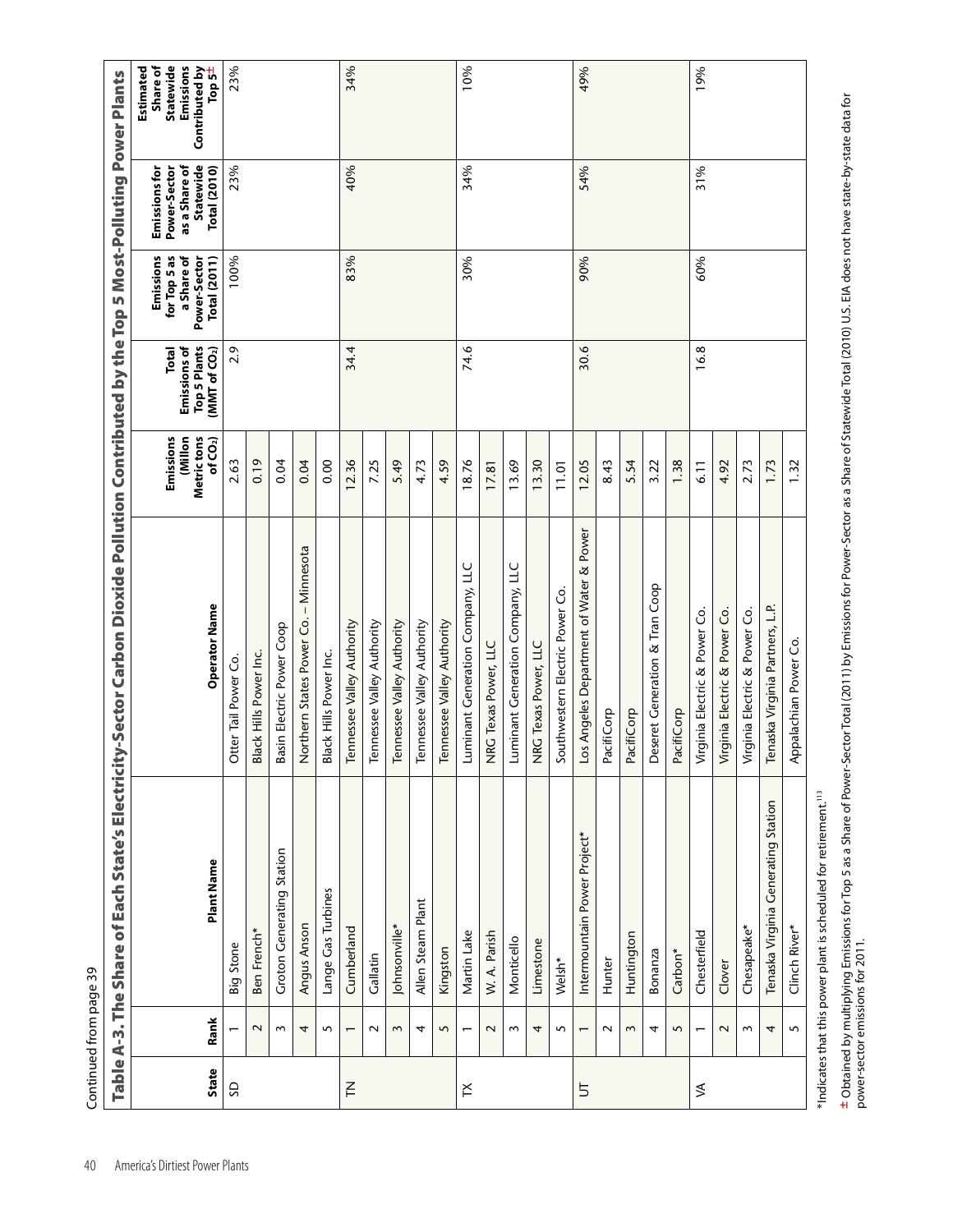| Continued from page 40 |                |                                    |                                                                                                   |                                                |                                                                 |                                                                                |                                                                                           |                                                                                     |
|------------------------|----------------|------------------------------------|---------------------------------------------------------------------------------------------------|------------------------------------------------|-----------------------------------------------------------------|--------------------------------------------------------------------------------|-------------------------------------------------------------------------------------------|-------------------------------------------------------------------------------------|
| <b>Table</b>           |                |                                    | A-3. The Share of Each State's Electricity-Sector Carbon Dioxide Pollution Contributed by the Top |                                                |                                                                 |                                                                                | 5 Most-Polluting Power Plants                                                             |                                                                                     |
| <b>State</b>           | Rank           | Plant Name                         | Operator Name                                                                                     | Emissions<br>Metric tons<br>(Millon<br>of CO2) | Emissions of<br><b>Top 5 Plants</b><br>Total<br>(MMT of $CO2$ ) | Emissions<br>for Top 5 as<br>a Share of<br>Power-Sector<br><b>Total (2011)</b> | Statewide<br><b>Emissions for</b><br>Power-Sector<br>as a Share of<br><b>Total (2010)</b> | Emissions<br>Statewide<br>Estimated<br>Share of<br>Contributed by<br>±s do <u>l</u> |
| $\geq$                 | $\overline{ }$ | Middlebury College                 | Middlebury College Biomass                                                                        | $\overline{0}$ .                               | 0.0                                                             | 96%                                                                            | 0%                                                                                        | 0%                                                                                  |
|                        | $\sim$         | Berlin 5                           | Green Mountain Power Corp.                                                                        | 0.01                                           |                                                                 |                                                                                |                                                                                           |                                                                                     |
|                        | $\sim$         | J.C. McNeil                        | City of Burlington Electric (VT)                                                                  | 0.00                                           |                                                                 |                                                                                |                                                                                           |                                                                                     |
|                        | 4              | Colchester 16                      | Green Mountain Power Corp.                                                                        | 0.00                                           |                                                                 |                                                                                |                                                                                           |                                                                                     |
|                        | 5              | Rutland                            | entral Vermont Pub Serv. Corp.<br>U                                                               | 0.00                                           |                                                                 |                                                                                |                                                                                           |                                                                                     |
| ≶                      | $\overline{ }$ | Transalta Centralia Generation     | TransAlta Centralia Gen, LLC                                                                      | 5.36                                           | 6.7                                                             | 88%                                                                            | 17%                                                                                       | 15%                                                                                 |
|                        | $\sim$         | River Road Gen Plant               | PUD No 1 of Clark County (WA)                                                                     | 0.39                                           |                                                                 |                                                                                |                                                                                           |                                                                                     |
|                        | $\sim$         | March Point Cogeneration           | March Point Cogeneration Co                                                                       | 0.36                                           |                                                                 |                                                                                |                                                                                           |                                                                                     |
|                        | 4              | Mint Farm Generating Station       | Puget Sound Energy Inc.                                                                           | 0.27                                           |                                                                 |                                                                                |                                                                                           |                                                                                     |
|                        | 5              | Chehalis Generating Facility       | PacifiCorp                                                                                        | 0.27                                           |                                                                 |                                                                                |                                                                                           |                                                                                     |
| $\overline{\ge}$       | $\overline{ }$ | Columbia                           | Wisconsin Power & Light Co.                                                                       | 7.24                                           | 29.1                                                            | 67%                                                                            | 43%                                                                                       | 29%                                                                                 |
|                        | $\sim$         | Pleasant Prairie                   | Wisconsin Electric Power Co.                                                                      | 6.65                                           |                                                                 |                                                                                |                                                                                           |                                                                                     |
|                        | $\sim$         | Weston                             | Wisconsin Public Service Corp                                                                     | 5.82                                           |                                                                 |                                                                                |                                                                                           |                                                                                     |
|                        | 4              | South Oak Creek                    | Wisconsin Electric Power Co.                                                                      | 4.96                                           |                                                                 |                                                                                |                                                                                           |                                                                                     |
|                        | 5              | Edgewater*                         | Wisconsin Power & Light Co.                                                                       | 4.42                                           |                                                                 |                                                                                |                                                                                           |                                                                                     |
| $\geqslant$            | $\overline{ }$ | John E. Amos                       | Appalachian Power Co.                                                                             | 13.88                                          | 49.3                                                            | 69%                                                                            | 75%                                                                                       | 52%                                                                                 |
|                        | $\sim$         | FirstEnergy Harrison Power Station | Allegheny Energy Supply Co., LLC                                                                  | 10.37                                          |                                                                 |                                                                                |                                                                                           |                                                                                     |
|                        | $\sim$         | Mountaineer                        | Appalachian Power Co                                                                              | 8.50                                           |                                                                 |                                                                                |                                                                                           |                                                                                     |
|                        | 4              | Mitchell                           | Ohio Power Co.                                                                                    | 8.37                                           |                                                                 |                                                                                |                                                                                           |                                                                                     |
|                        | 5              | Mt. Storm                          | Virginia Electric & Power Co.                                                                     | 8.18                                           |                                                                 |                                                                                |                                                                                           |                                                                                     |
| $\geq$                 | $\overline{ }$ | Jim Bridger                        | PacifiCorp                                                                                        | 12.87                                          | 38.1                                                            | 89%                                                                            | 66%                                                                                       | 59%                                                                                 |
|                        | $\sim$         | Laramie River Station              | Basin Electric Power Coop                                                                         | 12.21                                          |                                                                 |                                                                                |                                                                                           |                                                                                     |
|                        | $\sim$         | Dave Johnston                      | PacifiCorp                                                                                        | 5.50                                           |                                                                 |                                                                                |                                                                                           |                                                                                     |
|                        | 4              | Naughton                           | PacifiCorp                                                                                        | 5.34                                           |                                                                 |                                                                                |                                                                                           |                                                                                     |
|                        | 5              | Wyodak                             | PacifiCorp                                                                                        | 2.20                                           |                                                                 |                                                                                |                                                                                           |                                                                                     |

\*Indicates that this power plant is scheduled for retirement.<sup>113</sup> \*Indicates that this power plant is scheduled for retirement.113

**±** Obtained by multiplying Emissions for Top 5 as a Share of Power-Sector Total (2011) by Emissions for Power-Sector as a Share of Statewide Total (2010) U.S. EIA does not have state-by-state data for<br>power-sector emissio Obtained by multiplying Emissions for Top 5 as a Share of Power-Sector Total (2011) by Emissions for Power-Sector as a Share of Statewide Total (2010) U.S. EIA does not have state-by-state data for power-sector emissions for 2011.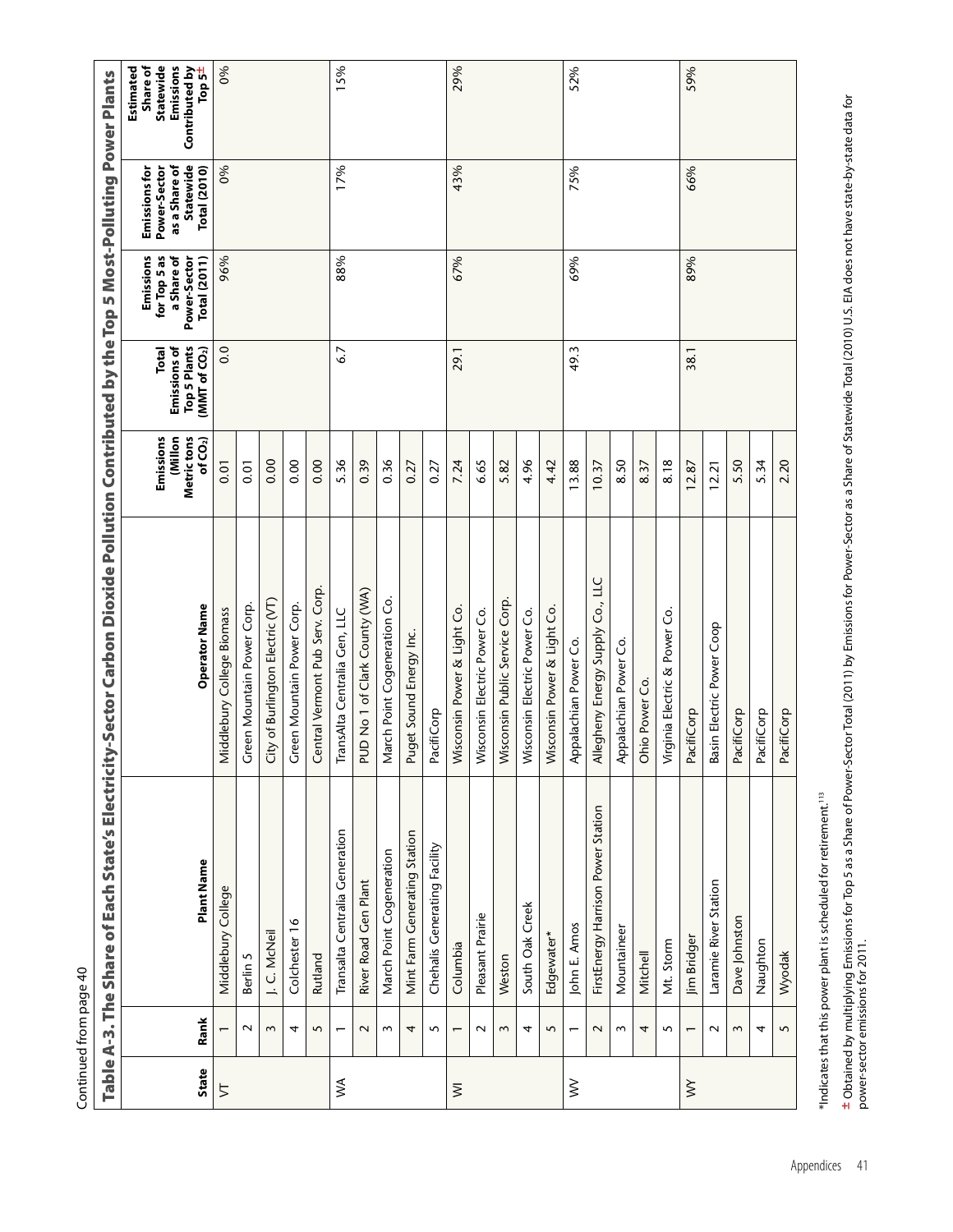### **Notes**

- 1. Intergovernmental Panel on Climate Change, "Summary for Policy Makers" in C.B. Field, et al. (eds.), Intergovernmental Panel on Climate Change, *Special Report on Managing the Risks of Extreme Events and Disasters to Advance Climate Change Adaptation*, 2011.
- 2. Tony Dutzik, Elizabeth Ridlington and Tom Van Heeke, Frontier Group, and Nathan Willcox, Environment America Research & Policy Center*, In the Path of the Storm: Global Warming, Extreme Weather and the Impacts of Weather-Related Disasters in the United States from 2007 to 2012*, April 2013.
- 3. By July 2012, 64 percent of the nation was suffering through moderate to exceptional drought, according to the National Climatic Data Center, making the drought of 2012 the most widespread since at least 1956, based on the Palmer Drought Severity Index. See National Oceanic and Atmospheric Administration, *Summer 2012 Drought Update*, downloaded from www.drought.gov/imageserver/NIDIS/homepage/Summer\_2012\_Drought\_Update\_July\_25. pdf, 21 March 2013. See also National Oceanic and Atmospheric Administration, National Climatic Data Center*, State of the Climate: National Overview – July 2012*, accessed at www.ncdc.noaa.gov/sotc/ national/2012/7, 8 March 2013.
- 4. See note 2.
- 5. The White House, Office of the Press Secretary, *Presidential Memorandum – Power Sector Carbon Pollution Standards*, 25 June 2013; U.S. Environmental Protection Agency, *Standards of Performance for Greenhouse Gas Emissions for New Stationary Sources: Electric Utility Generating Units*, 25 June 2013, available at www. regulations.gov/#!documentDetail;D=EPA-HQ-OAR-2011-0660-0001.
- 6. Leading pollutant: Intergovernmental Panel on Climate Change, *Climate Change 2007: The Physical Science Basis, Contribution of Working Group I to the Fourth Assessment Report of the Intergovernmental Panel on Climate Change, 2007;* National Research

Council, *Advancing the Science of Climate Change,*  2010. Power plants are the largest source of carbon dioxide in the U.S.: See U.S. Environmental Protection Agency*, Inventory of U.S. Greenhouse Gas Emissions and Sinks: 1990-2011*, 12 April 2013.

- 7. U.S. Environmental Protection Agency*, Inventory of U.S. Greenhouse Gas Emissions and Sinks: 1990-2011*, 12 April 2013.
- 8. U.S. Energy Information Administration reports that there are 5,962 power plants with unique plant identification numbers that report fuel consumption data monthly or annually on EIA Form 923. This figure includes some wind and solar power plants, as well as combined heat-and-power facilities. See U.S. Energy Information Administration, *Form EIA-923 detailed data*, final data for 2011 released 23 January 2013, available at www.eia.gov/electricity/data/eia923/.
- 9. U.S. Energy Information Administration, *State-Level Energy-Related Carbon Dioxide Emissions*, 2000-2010, released 13 May 2013.
- 10. U.S. sources of carbon dioxide emissions: See note 7. Worldwide carbon dioxide emissions: European Commission, Joint Research Center and PBL Netherlands Environmental Assessment Agency, *Emission Database for Global Atmospheric Research (EDGAR*) (v. 4.2), 2011, available at edgar.jrc.ec.europa.eu/ overview.php?v=CO2ts1990-2011&sort=des9. See methodology.
- 11. See note 10.
- 12. Emissions of U.S. power plants: See note 7; Emissions of passenger vehicles: We used the emissions from motor gasoline consumed in the transportation sector – adjusted for the percentage of motor gasoline used by light-duty passenger vehicles–as a proxy for emissions from passenger vehicles in each state and in the U.S. as a whole. Calculated by multiplying the  $CO<sub>2</sub>$  emissions from transportation-sector gasoline consumption for each state (per U.S. Energy Information Administration, *State CO<sup>2</sup> Emissions*, data for 2010, released 31 January 2013, available at www.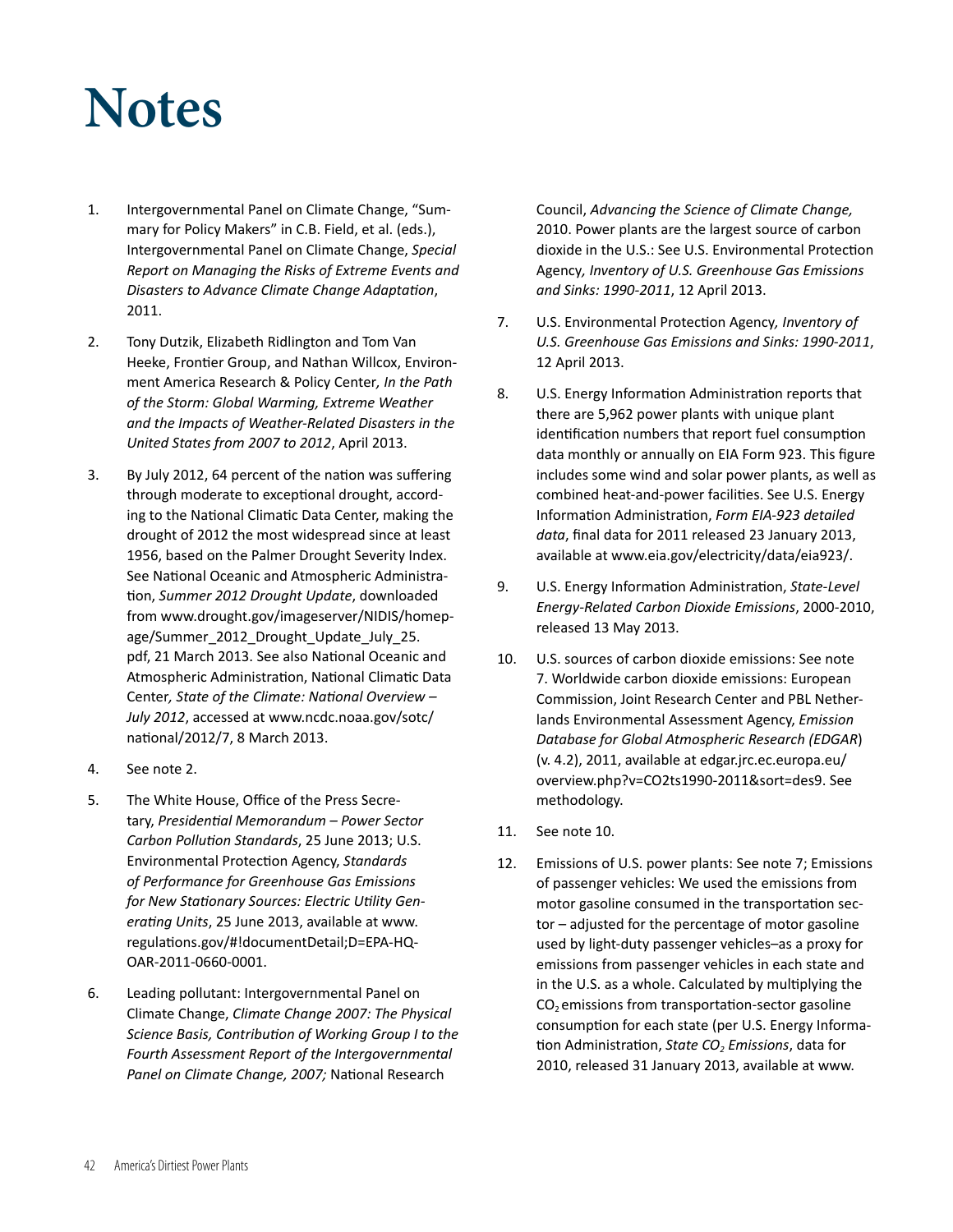eia.gov/environment/emissions/state/state\_emissions.cfm) by 95 percent, which is the percentage of transportation-sector motor gasoline that is consumed by light-duty passenger vehicles, per U.S. Energy Information Administration, "Transportation Sector Energy Use by Fuel Type Within a Mode, Reference case" *Annual Energy Outlook 2013,* released 15 April 2013.

- 13. See note 10.
- 14. Ibid.
- 15. Ibid.
- 16. See note 9.
- 17. In the New England states of Connecticut, Maine, Massachusetts, New Hampshire, Rhode Island, and Vermont, 2011 residential electricity sales were 47,481,000 MWh (per U.S. Energy Information Administration, *Electric Sales, Revenue, and Average Price–Tabl*e 2. *Sales to Bundled and Unbundled Consumers by Sector, Census Division, and State*, released 27 September 2012). In the NPCC New England EPA *eGRID* subregion, electricity sources emit 728.41 lbs of CO<sub>2</sub>/MWh, per U.S. Environmental Protection Agency, *eGRID2012 Version 1.0*, downloaded from www.epa.gov/cleanenergy/energy-resources/egrid/ index.html on 28 August 2013. Residential electricity use in these states emitted 15.7 MMT of  $CO<sub>2</sub>$  in 2011.
- 18. See note 12, emissions of passenger vehicles.
- 19. Venezuela's energy-related emissions in 2011 were 178 million metric tons (MMT) of carbon dioxide. See note 10, European Commission.
- 20. See note 12, emissions of passenger vehicles.
- 21. See note 9.
- 22. See note 12, emissions of passenger vehicles.
- 23. Calculated using an annual *eGRID* CO<sub>2</sub> emissions output rate of 1,216.18 lbs  $CO<sub>2</sub>/MWh$  for the U.S. as a whole (per U.S. Environmental Protection Agency, see note 17) and total U.S. residential electricity sales in 2011 (per U.S. Energy Information Administration, *Electric Sales, Revenue, and Average Price—Tabl*e 2. *Sales to Bundled and Unbundled Consumers by Sector, Census Division, and State*, released 27 September 2012). Residential sales in the U.S. were 1,422 million MWh in 2011, which resulted in emissions of 785 MMT of carbon dioxide pollution.
- 24. See note 7.
- 25. See note 7 and methodology. Note: To the extent that natural gas has replaced coal as a preferred fuel for power providers since 2011, the contribution of coal plants to U.S. carbon dioxide pollution may be reduced.
- 26. U.S. Energy Information Administration, *How Old Are U.S. Power Plants?*, updated 5 March 2013, available at www.eia.gov/energy\_in\_brief/article/age\_of\_elec gen.cfm.
- 27. Union of Concerned Scientists, *Ripe for Retirement: The Case for Closing America's Costliest Coal Plants*, November 2012.
- 28. Ibid.
- 29. See note 7.
- 30. Ibid.
- 31. See methodology.
- 32. State data for carbon dioxide emissions, seen note 9; pollution from top 5 plants: see methodology.
- 33. We obtained these estimates by multiplying the percentage of total statewide carbon dioxide pollution from each state's power sector in 2010 by the share of each state's power-sector emissions from the top 5 polluting plants in 2011. (State data for carbon dioxide emissions, see U.S. Energy Information Administration, note 9; pollution from top 5 plants, see methodology.) The Energy Information Administration does not have state-by-state data for powersector emissions from 2011.
- 34. See notes 1 and 2.
- 35. See note 2.
- 36. See, for example, Eric Roeckner, et al., "Historical and Future Anthropogenic Emission Pathways Derived from Coupled Climate-Carbon Cycle Simulations," *Climatic Change* (online), DOI: 10.1007/s10584-010- 9886-6, 21 July 2010. There is great uncertainty about the level of emission reductions required to prevent dangerous climate change, based both on the uncertain future pathway of emissions in developing countries as well as uncertainties regarding the sensitivity of the climate to global warming emissions. For example, a study published by Great Britain's Royal Society estimates that developed countries may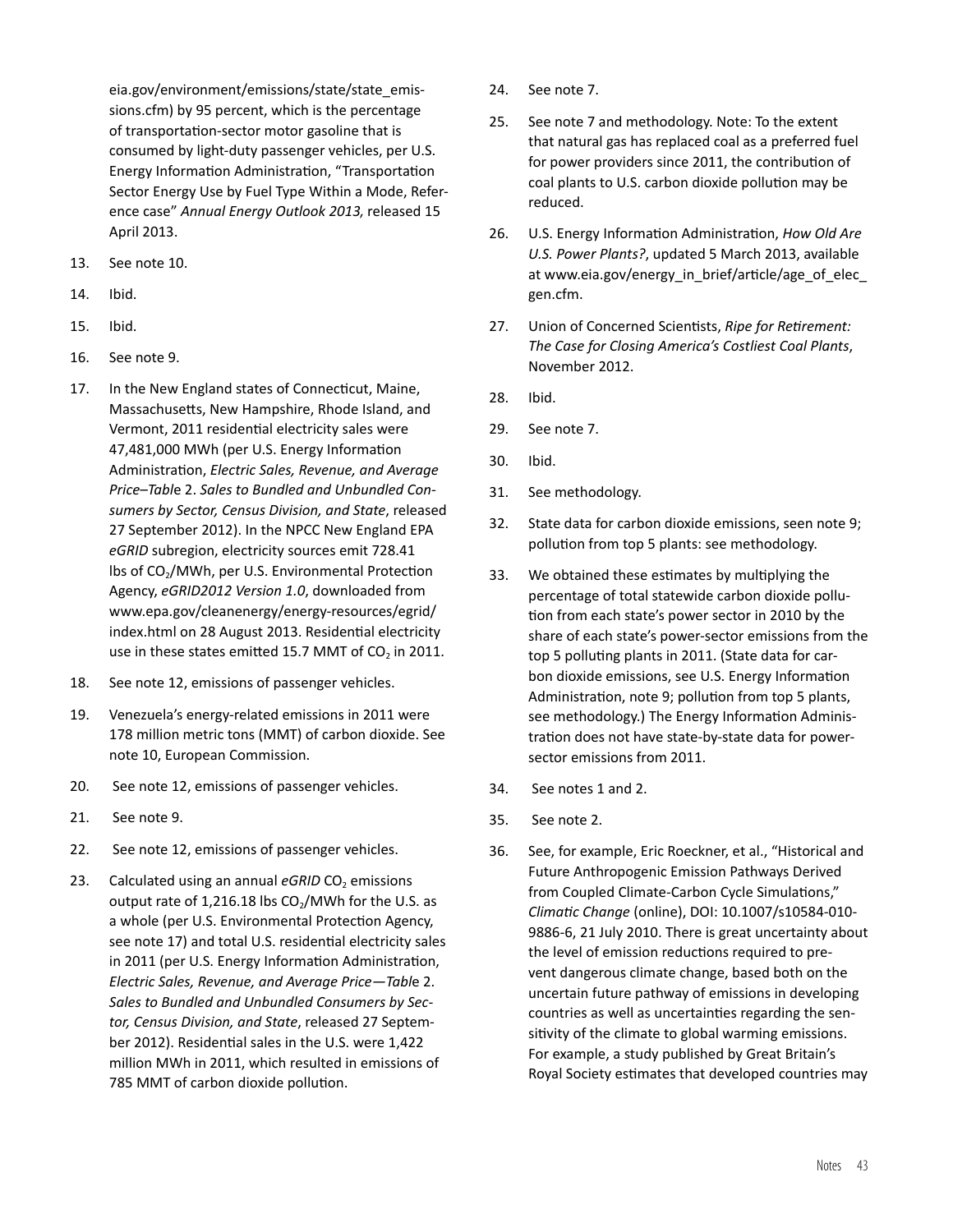need to make more dramatic emission reductions to prevent a 2°C rise in global average temperatures, if it is even possible at all. See: Kevin Anderson and Alice Bows, "Beyond 'Dangerous' Climate Change: Emission Scenarios for a New World," *Philosophical Transactions of the Royal Society* A, 369: 20-44, doi:10.1098/ rsta.2010.0290, 2011.

- 37. See note 7.
- 38. Intergovernmental Panel on Climate Change, *Climate Change 2007: Synthesis Report: Contribution of Working Groups I, II and III to the Fourth Assessment Report of the Intergovernmental Panel on Climate Change*, 2007.
- 39. Justin Gillis, "Climate Panel Cites Near Certainty on Warming," *The New York Times*, 19 August 2013.
- 40. National Oceanic and Atmospheric Administration, *NOAA: 2010 Tied for Warmest Year on Record*, 12 January 2011.
- 41. World Meteorological Organization, *2010 in Top Three Warmest Years, 2001-2010 Warmest 10-Year Period* (press release), 2 December 2010.
- 42. See note 40.
- 43. See note 6, Intergovernmental Panel on Climate Change*.*
- 44. Ibid.
- 45. See note 6, Intergovernmental Panel on Climate Change. Researchers at Florida State University calculate that for every 1° C increase in sea-surface temperatures, the frequency of severe hurricanes (category 4 and 5) increases by nearly one-third. James Elsner et al., "The Increasing Intensity of the Strongest Tropical Cyclones," *Nature* 455, 92-95, 4 September 2008.
- 46. See note 6, Intergovernmental Panel on Climate Change.
- 47. A.P. Sokolov et al., Massachusetts Institute of Technology, Joint Program on the Science and Policy of Global Change, "Probabilistic Forecast for 21st Century Climate Based on Uncertainties in Emissions (without Policy) and Climate Parameters," *Journal of Climate* 22: (19): 5175-5204, in press (doi: 10.1175/2009JCLI2863.1), 2009; Vicky Pope, United Kingdom Met Office, Head of Climate Change Advice, "Met Office Warn of 'Catastrophic' Rise in Tempera-

ture," *The Times Online* (London), 19 December 2008; Tony Dutzik et al., see note 2.

- 48. Susan Solomon et al., U.S. National Oceanic and Atmospheric Administration, "Irreversible Climate Change due to Carbon Emissions," *Proceedings of the National Academy of Sciences* 106: 1704-1709, 10 February 2009.
- 49. The World Bank, *Turn Down the Heat: Why a 4°C Warmer World Must be Avoided*, A Report for the World Bank by the Potsdam Institute for Climate Impact Research and Climate Analytics, November 2012.
- 50. Ibid.
- 51. Ibid.
- 52. Ibid.
- 53. Ibid.
- 54. Ibid.
- 55. U.S. Environmental Protection Agency, *Ozone and Your Health*, September 1999.
- 56. Elizabeth Martin Perera and Todd Sanford, Union of Concerned Scientists, *Climate Change and Your Health: Rising Temperatures, Worsening Ozone Pollution*, June 2011.
- 57. Natural Resources Defense Council, *Climate and Your Health: Addressing the Most Serious Health Effects of Climate Change*, downloaded from www.nrdc. org/health/files/climatehealthfacts.pdf on 26 August 2013.
- 58. Thomas R. Karl, Jerry M. Melillo and Thomas C. Peterson (eds.), U.S. Global Change Research Program, *Global Climate Change Impacts in the United States*, 2009.
- 59. Peter Altman et al., Natural Resources Defense Council, *Killer Summer Heat: Projected Death Toll from Rising Temperatures in America Due to Climate Change*, May 2012.
- 60. Ibid.
- 61. See note 58.
- 62. Natural Resources Defense Council, *Rising Tide of Illness: How Global Warming Could Increase the Threat of Waterborne Diseases*, July 2010.
- 63. See note 57.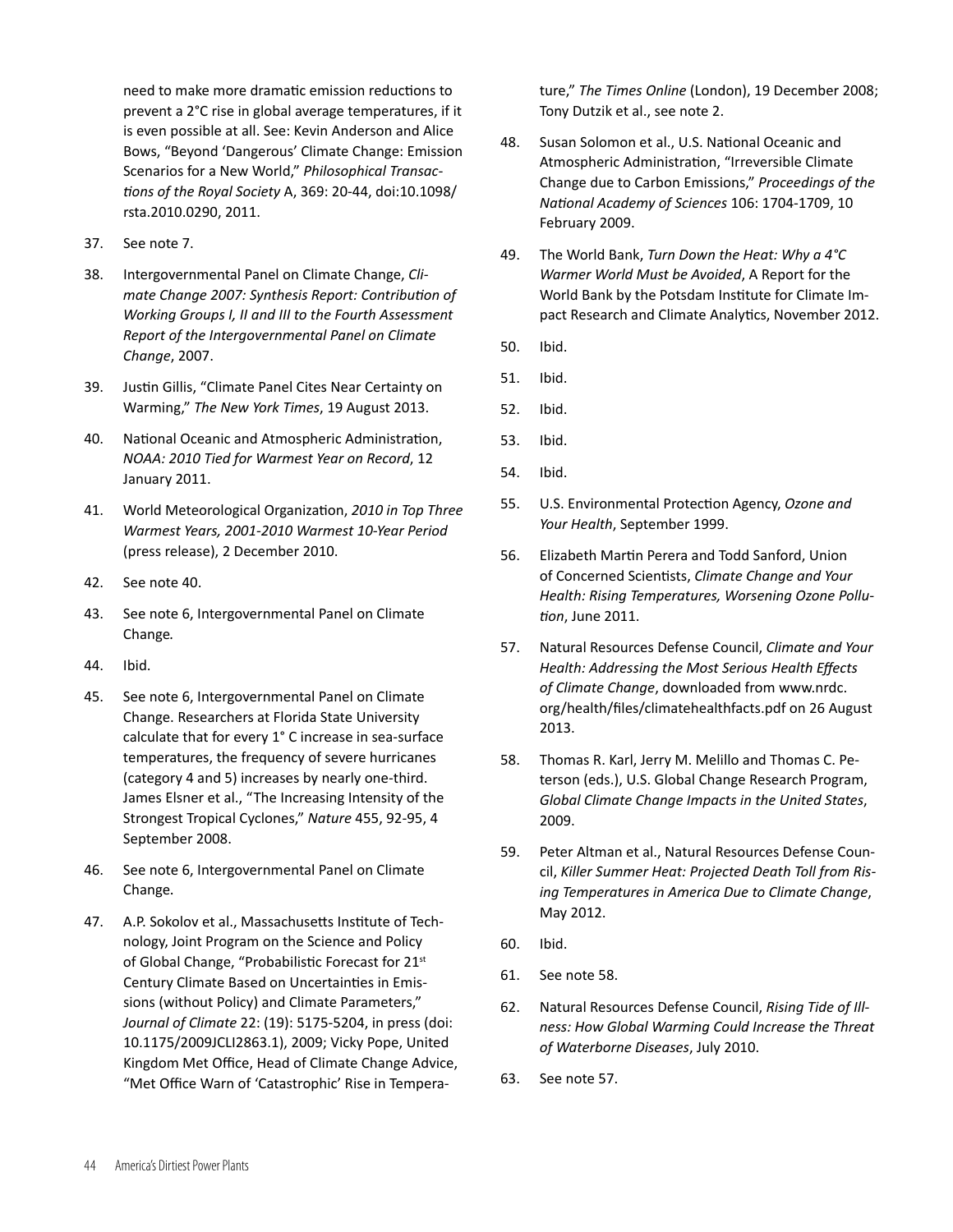- 64. Ibid.
- 65. Travis Madsen, Frontier Group, and Lauren Randall, Environment America Research & Policy Center, *America's Biggest Mercury Polluters: How Cleaning Up the Dirtiest Power Plants Will Protect Public Health*, November 2011.
- 66. Philippe Grandjean and Philip Landrigan, "Developmental Neurotoxicity of Industrial Chemicals," *The Lancet* 368:2167-2178, 16 December 2006.
- 67. U.S. Environmental Protection Agency, *Particulate Matter: Health*, downloaded from www.epa.gov/pm/ health.html on 26 August 2013.
- 68. U.S. Environmental Protection Agency, *Sulfur Dioxide: Health*, downloaded from www.epa.gov/air/sulfurdioxide/health.html, 7 November 2012.
- 69. U.S. Environmental Protection Agency, *Acid Rain*, downloaded from www.epa.gov/acidrain/index.html, 7 November 2012.
- 70. Nathaniel Gronenwold, "IPCC Chief Raps G-8, Calls for Global Greenhouse Gas Emissions Cuts After 2015," *New York Times*, 21 July 2009.
- 71. See note 36.
- 72. Sujata Gupta, Dennis A. Tirpak, et al., "Policies, Instruments and Co-operative Arrangements" in *Climate Change 2007: Mitigation*, *Contribution of Working Group III to the Fourth Assessment Report of the Intergovernmental Panel on Climate Change*, 2007.
- 73. See note 7.
- 74. U.S. emissions of carbon dioxide equivalent in 1990 and 2011, see note 7.
- 75. Tony Dutzik et al., Frontier Group, and Rob Sargent, Environment America Research & Policy Center, *The Way Forward on Global Warming: Reducing Carbon Pollution Today and Restoring Momentum for Tomorrow by Promoting Clean Energy—Volume 1: Envisioning a Clean Energy Path to Address Global Warming,*  Spring 2011.
- 76. The White House, *President Obama's Climate Action Plan* (fact sheet), 25 June 2013, accessed at www. whitehouse.gov/the-press-office/2013/06/25/factsheet-president-obama-s-climate-action-plan, 24 July 2013.
- 78. The White House, Office of the Press Secretary, *Presidential Memorandum – Power Sector Carbon Pollution Standards*, 25 June 2013.
- 79. U.S. Environmental Protection Agency, *Standards of Performance for Greenhouse Gas Emissions for New Stationary Sources: Electric Utility Generating Units*, 25 June 2013, available at www. regulations.gov/#!documentDetail;D=EPA-HQ-OAR-2011-0660-0001.
- 80. Ibid.
- 81. Average excludes combined heat-and-power plants and plants with capacity less than 25 MW. See U.S. Environmental Protection Agency, notes 7 and 17, and methodology. See note 78.
- 82. See note 78.
- 83. International Center for Technology Assessment, *Statement of Joseph Mendelson, Legal Director, Concerning Legal Petition on Global Warming, 20 November 1999*, downloaded from 209.200.74.155/ press/release.cfm?news\_id=13 on 24 July 2013.
- 84. Ibid.
- 85. US Department of Justice*, Massachusetts v. Environmental Protection Agency, 549 U.S. 497 (2007)*, downloaded from www.justice.gov/enrd/3589.htm on 24 July 2013.
- 86. Ibid.
- 87. Ibid.
- 88. National Association of Clean Air Agencies, *Background and History of EPA Regulation of Greenhouse Gas (GHG) Emissions Under the Clean Air Act and National Association of Clean Air Agencies' Comments on EPA GHG Regulatory and Policy Proposals*, 19 July 2011.
- 89. World Resources Institute, *What are Federal Agencies Doing to Reduce Emissions?,* accessed at www.wri. org/tools/epapie/epapie-frame.html, 24 July 2013. Nicholas Bianco and Franz Litz, World Resources Institute, *Reducing Greenhouse Gas Emissions in the United States Using Existing Federal Authorities and State Action*, July 2010.
- 90. Ibid.

77. Ibid.